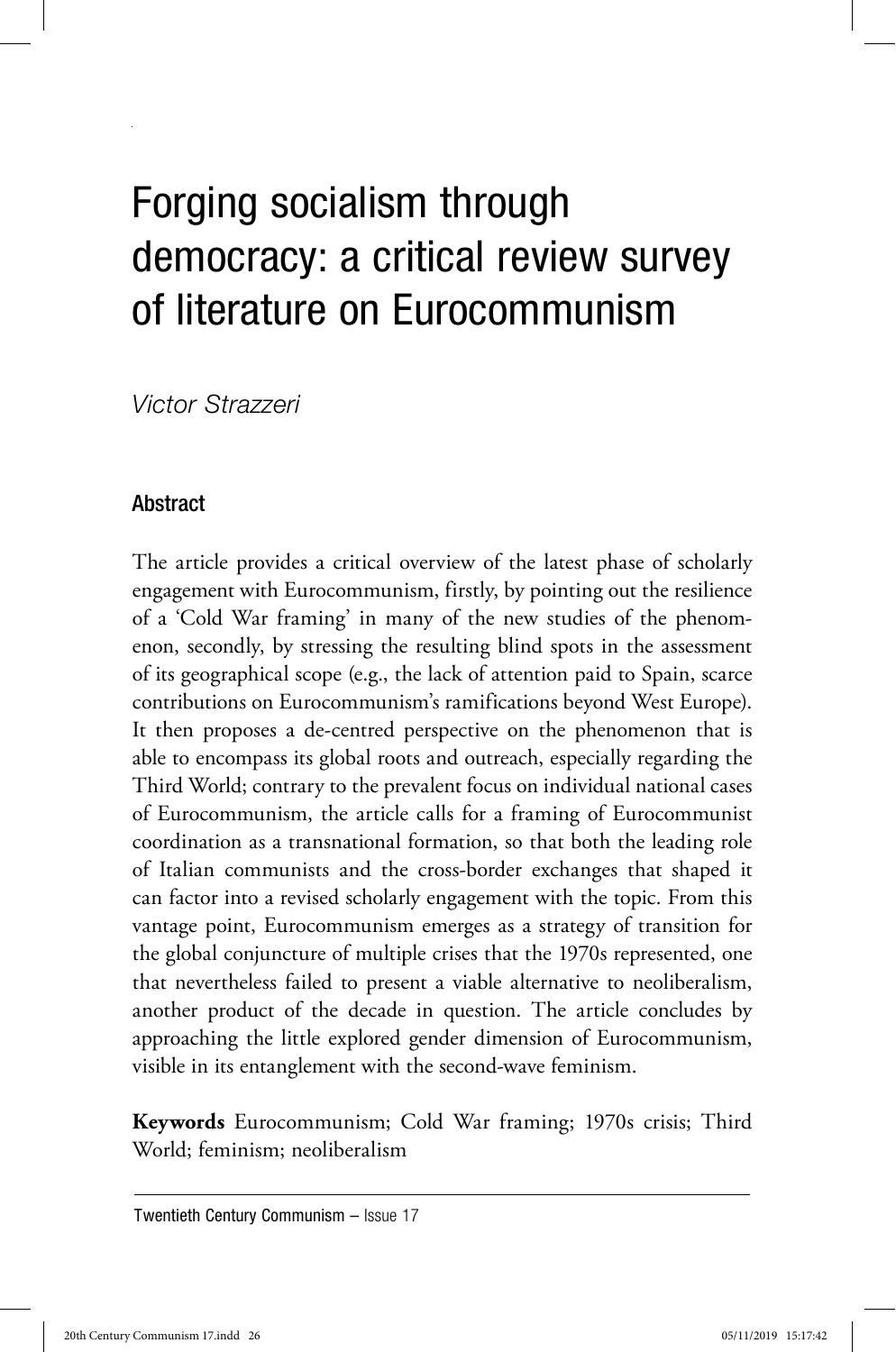## Introduction

International participation of 1970s West Europe: an outlier to bipolar<br>logic unwittingly fostered by the brief respite in superpower rivalry<br>logic unwittingly fostered by the brief respite in superpower rivalry urocommunism figures in the scholarship as a significant, if shortlived, phenomenon of 1970s West Europe: an outlier to bipolar known as 'détente'. It consisted in the coordinated attempt by major West European communist parties (CPs) to become credible alternatives of government, shedding the political outsider status ascribed to them within the prevailing Cold War framework. The formula employed to this end by its proponents – mainly the Italian, French and Spanish CPs [henceforth PCI, PCF, PCE] – placed democracy and pluralism at the centre of a reformed communist politics that distanced itself from the Soviet model yet still professed the aim of socialist transformation. As such, Eurocommunism aimed to constitute a 'third way' overcoming 'both the orthodox communist and the social democratic traditions'1 in the 'context of the West'.2

In his noted Moscow speech of November 1977, Enrico Berlinguer concisely stated the key components of the Eurocommunist formula – and why it was an all-round geopolitical nuisance factor:

Experience has led us to the conclusion, as has been the case of other communist parties of capitalist Europe, that democracy is today not only the terrain upon which the class enemy is forced to retreat, but also the historically universal value upon which a novel socialist society is to be founded.<sup>3</sup>

By leveraging democracy as both a means of transition to socialism *and* as the political form of a fully constituted socialist reality, Eurocommunists did not so much mediate between the Cold War poles of capitalism and socialism as embody a critique of their foremost 'actually existing' representatives. The socialist society Berlinguer envisioned was *novel* due to its democratic constitution – i.e., it was imagined in contrast to extant models; but it was equally supposed to transcend present-day democracies, which still lodged the capitalist 'class enemy' in their entrails.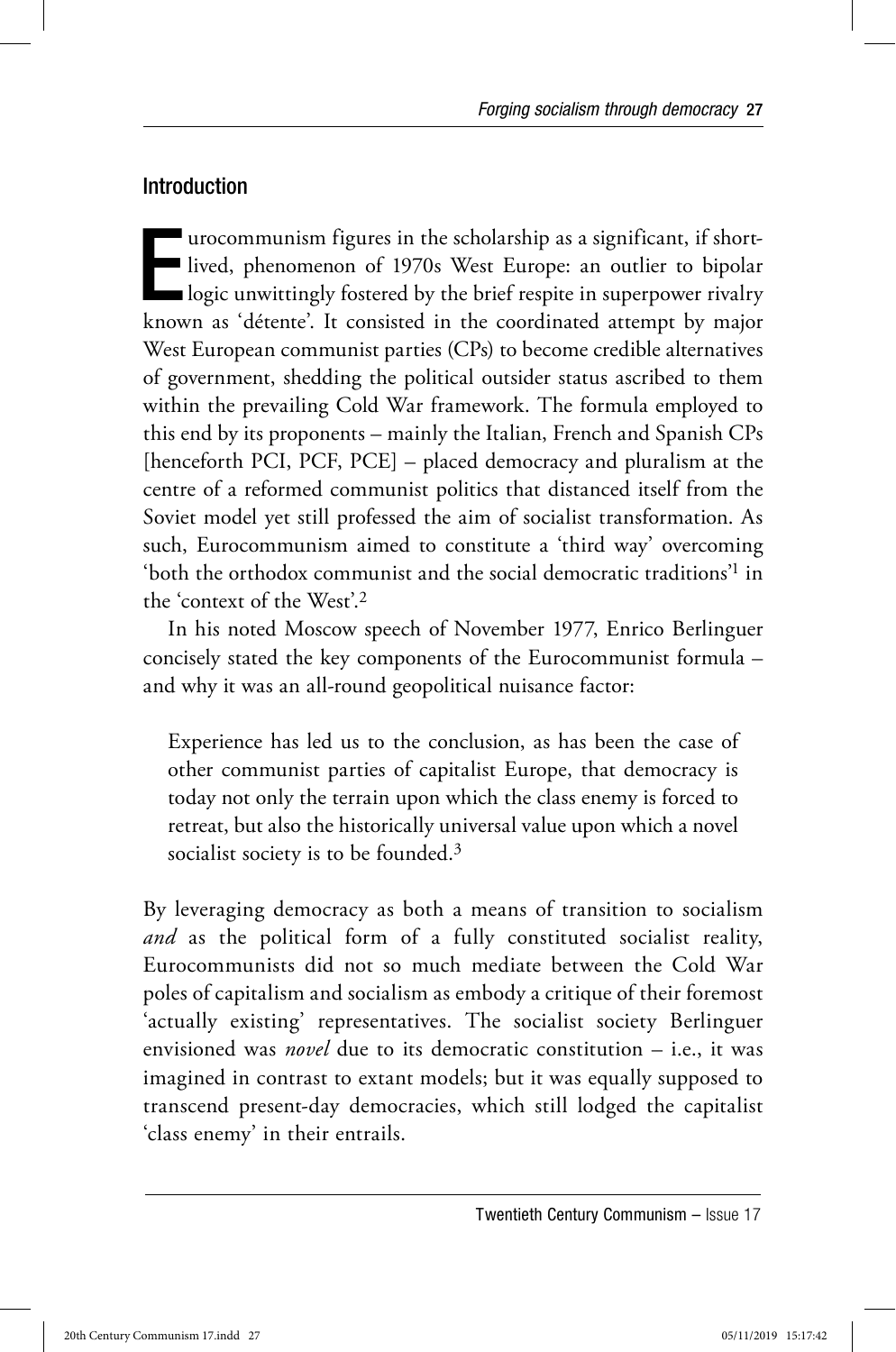If the Cold War was 'not solely a story of power dynamics', as recent scholarship has emphasised, but also 'a clash of ideologies, a battle for the future political and economic development of humanity', what distinguished the Eurocommunist proposition was its ostensible critique of the democratic shortcomings weighing on either side, i.e., the lack of political freedoms behind the 'iron curtain' and the social and global inequalities that plagued the 'free world'.4 This stance, which emanated from actors operating both within the 'West' and the international communist movement, held the potential to inspire a wide variety of actors in opposition to the bipolar status quo. Indeed, the appeal of Eurocommunism was inseparable from its framing of democracy; positing democracy as a 'universal value', gave it (potentially) 'universal appeal', at least in the sense of drawing adherents across Cold War divides during a time – the 1970s – marked by important realignments in the international order.5

Eurocommunism's momentum was, however, not only a function of its status as an undesired consequence of détente or simply of its proponents' desire to bypass the ground rules for politics in the bipolar world. It had a range of domestic ramifications and its advent also marked the last peak of prestige and/or electoral success for the three major West European CPs. The PCF was up to the mid-1970s the main force of the left in France, consistently reaching around 20 per cent of the vote; its alliance with socialists, the 'Union of the left', almost elected François Mitterrand president in 1974;<sup>6</sup> the PCI, which had attempted an alliance with Christian Democrats through the 'historic compromise' in 1973, reached over 34 per cent of the vote in 1976.7 The PCE, in turn, had established itself as the main resistance organisation to the Franco dictatorship<sup>8</sup> and, after abandoning armed struggle in the 1950s, became the key cog in the broad alliance that would spur Spain's transition to democracy in the mid-1970s.<sup>9</sup> This renewed relevance in their respective national landscapes helped prop up Eurocommunism on the international stage for a time.

Faced with sudden decline in the early 1980s, the same parties dragged the Eurocommunist formula down with them. Crucially, 'it was not the collapse of the communist parties in Eastern Europe and the Soviet Union', as Charles S. Maier has stressed, 'that undermined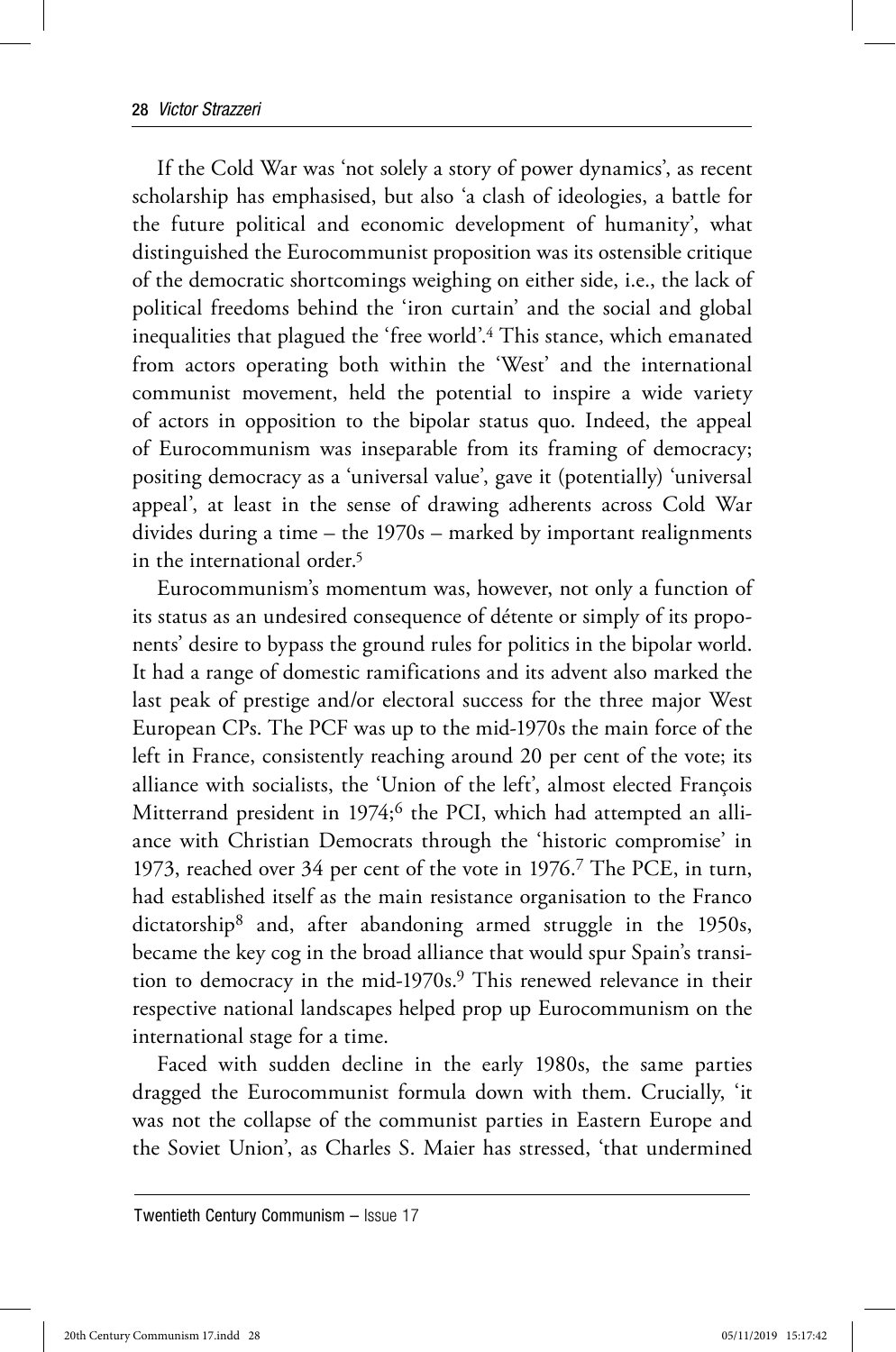the communist parties in the West'. A wider phenomenon was at play, namely, 'a more general loss of collectivist or leftist vision, East and West, during the 1970s and 1980s'.10 A key contextual element for this shift is the global economic downturn that marked the period and the cycle of transitions and adjustments that it heralded.<sup>11</sup> Eurocommunism was an ultimately unsuccessful attempt to reshape the political arena in response to this crisis scenario, much like the contemporary Third World uprisings and global feminist wave were attempts at radically reshaping centre-periphery and gender relations in its wake. As this essay will indicate, these trends not only inhabited the same world, they were interconnected. This wider embeddedness of Eurocommunism has, nevertheless, not been reflected in the research and my main goal in this critical review of the literature is to raise a few hypotheses as to why that has been the case.

Eurocommunism has been an object of research practically from the moment of its emergence. At its peak in the 1970s, Eurocommunism's combination of transversal repercussion in the global arena and immediate relevance at the national level quickly made it the subject of an abundant yet now mostly dated response from scholarship.12 The short lifespan of the phenomenon meant, however, that, despite the relative haste in the academic efforts to interpret it, much of the early literature surfaced as a key component of *Euro*communism – its transnational character – was no longer in play; by the end of the 1970s, the coordination between the main West European CPs had already broken down. The 1980s brought diminishing electoral results and the onset of decline (PCI, PCF) or terminal crisis (PCE) of the main parties involved, coinciding with a predictable drop in scholarly interest on Eurocommunism. Its three main organisations followed distinct pathways of decline/ transformation. The PCE imploded by the early 1980s, going from 'hegemony to self-destruction' in less than three decades.13 The PCI took the pathway of outright social democratisation and rejection of its communist legacy, symbolised by a name change in 1991.<sup>14</sup> The PCF, in turn, represents 'stasis' or a slow – though not always linear – decline, the product of societal shifts and overly timid efforts to adapt to them on its part, rather than of an ineluctable fate.15 All three cases have in common a precipitous fall in relevance and popularity. The late 1980s

Twentieth Century Communism – Issue 17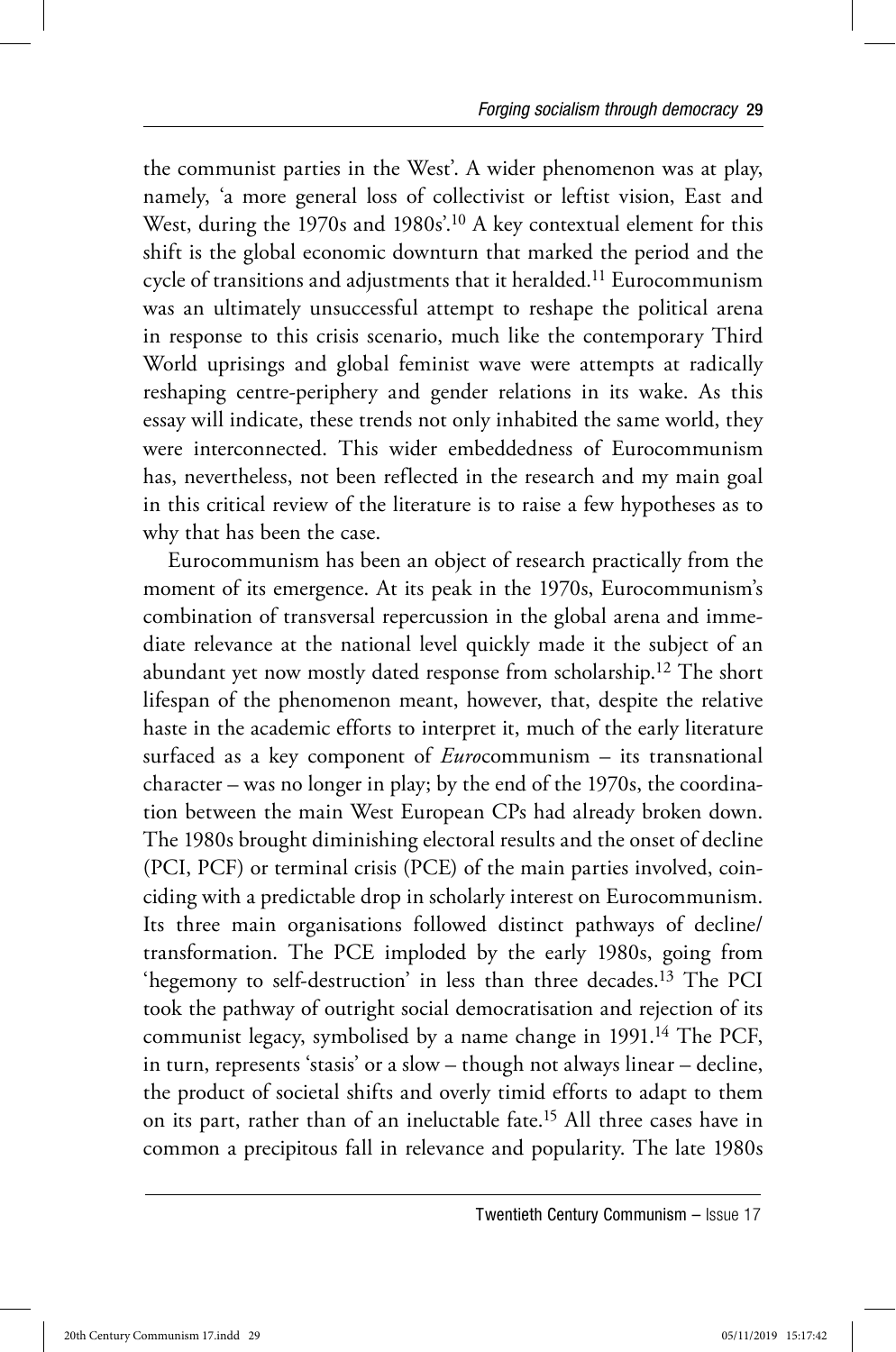saw attempts at a more systematic appraisal of Eurocommunism that are still worth consulting,16 but the fall of the Soviet Union and the subsequent trajectory of what remained of the erstwhile Eurocommunist CPs (or their successor organisations) seemed to render moot the questions the phenomenon had raised. Significantly for this article, the retrospective projection of the post-1989 fate of these parties in interpretations of Eurocommunism – and the associated peril of a teleological analysis – has loomed large over scholarship on the phenomenon since the 1990s.

By the middle of this decade, the 'third way' between Sovietstyle socialism and West European social democracy had become a no man's land. In fact, the term had since been appropriated by an entirely different political project, with which it is still associated, as large swathes of the left in the northern hemisphere attempted to work within the framework of neoliberalism by giving it a 'human face'. Symptomatically, an almost uninterrupted silence on Eurocommunism prevailed in the scholarship throughout the 1990s and up to the mid-2000s, when a strong uptick in interest reversed this trend. 17

This article aims to provide an overview of the latest phase of scholarly engagement with Eurocommunism, firstly, by pointing out the resilience of a 'Cold War framing' in many of the new studies of the phenomenon, secondly, by stressing the resulting distortions and blind spots in the assessment of its geographical scope. I then suggest a few pathways towards a new definition of Eurocommunism that, through a decentred perspective, considers its global roots and outreach, especially regarding the Third World. From this vantage point, Eurocommunism emerges as a strategy of transition for the global conjuncture of multiple crises that the 1970s represented. The issue of Eurocommunism's broadened stance on the revolutionary subject brings me, finally, to the little explored gender dimension of the phenomenon, visible in its entanglement with second-wave feminism. Based on the hypotheses raised in the last point, I will make the case for a new understanding of Eurocommunism as a key event of the world-making 1970s.

My goal with this intervention is not only to report on the current state of the research on Eurocommunism, but to open a discussion that transcends the framing of the phenomenon within national historiographies and prevalent patterns in communist history. My

Twentieth Century Communism – Issue 17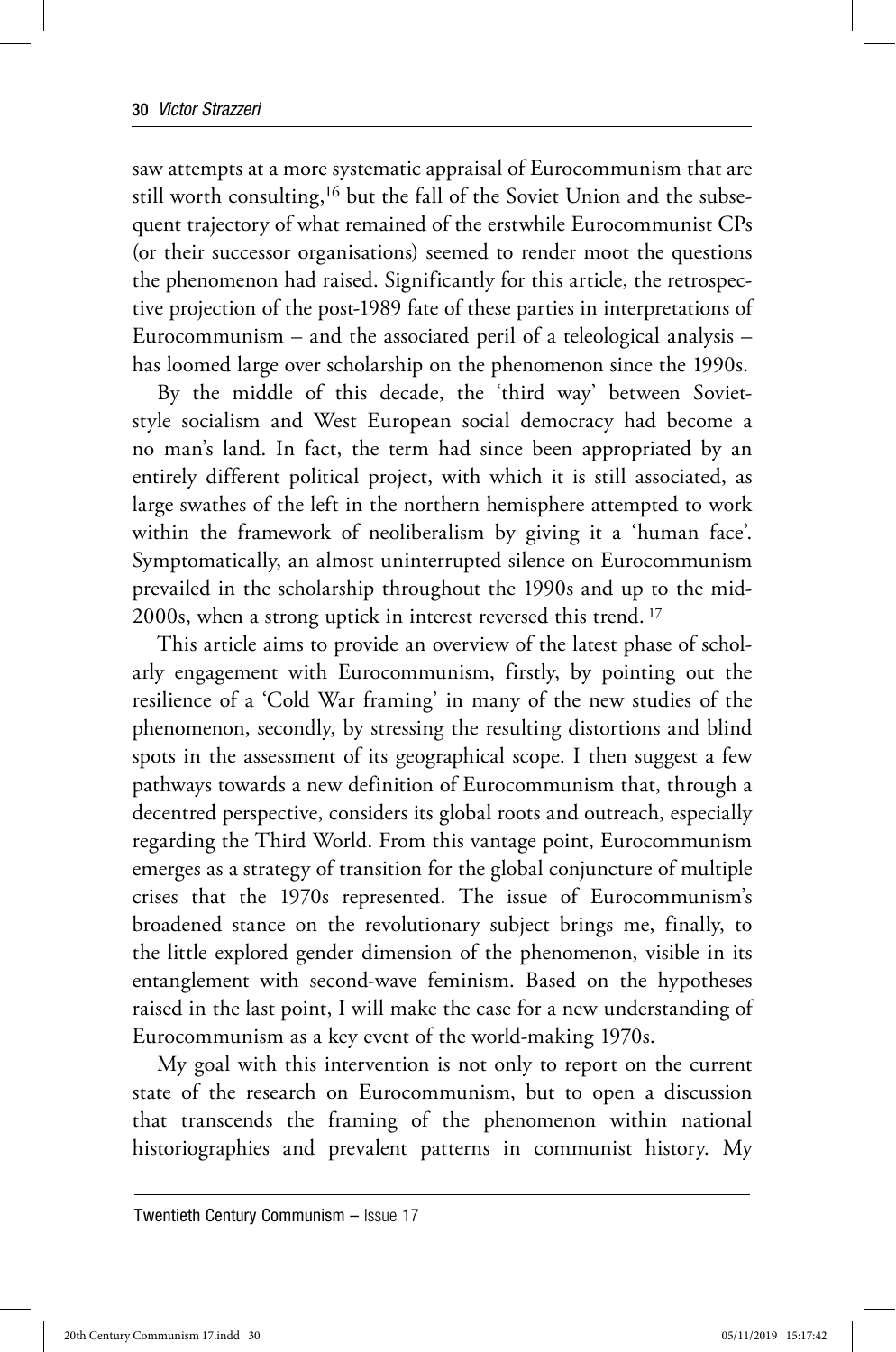purpose is, therefore, to inquire just how much our current grasp of Eurocommunism can gain new contours when its global scope as well as broader societal implications become a part of the picture. I believe the latest round of studies is substantial enough that a synthesis of the main trends (and gaps) that have emerged can be worthwhile. In a development consistent with its transnational scope, Eurocommunism has given rise to a body of literature spread across a range of scholarly landscapes. With this paper I thus also hope to contribute to a more unified conversation on the topic considering that, despite a relevant amount of publications in English, much of the historical literature has been produced in the former 'core' Eurocommunist countries of Italy, France and Spain – each with a peculiar slant connected to the legacy of the respective CP – followed by the German-speaking world and Latin America (especially Brazil and Mexico).

While the article stresses a few significant gaps in the scholarship, it does not compile an exhaustive list of research desiderata, which I believe only a collective effort can provide. The blind spots I highlight are, in turn, those specifically tied to deficits in the overall framing of Eurocommunism, above all, to how it is set against the background of the Cold War in the 1970s.

## The resilience of the 'Cold War lens'

The reclamation of Eurocommunism as an object of research was fostered by the 1970s coming into view of historians, who were quick to point out the decade's central role in shaping the present world.18Within this crucial juncture, Eurocommunism's failure has been framed as proof of the resilience of the bipolar system it had called into question and of the 'narrow political space for unorthodox movements, especially in the communist camp'.19 This interpretation has been substantiated by detailed reconstructions of how the great powers, especially in the West,<sup>20</sup> sought to contain the Eurocommunist 'threat'<sup>21</sup> and how, despite eliciting sympathetic views from actors as diverse as GDR authorities<sup>22</sup> and sectors of West European social democracy, Cold War loyalties ultimately prevailed.23 For, neither Soviet authorities desired

Twentieth Century Communism – Issue 17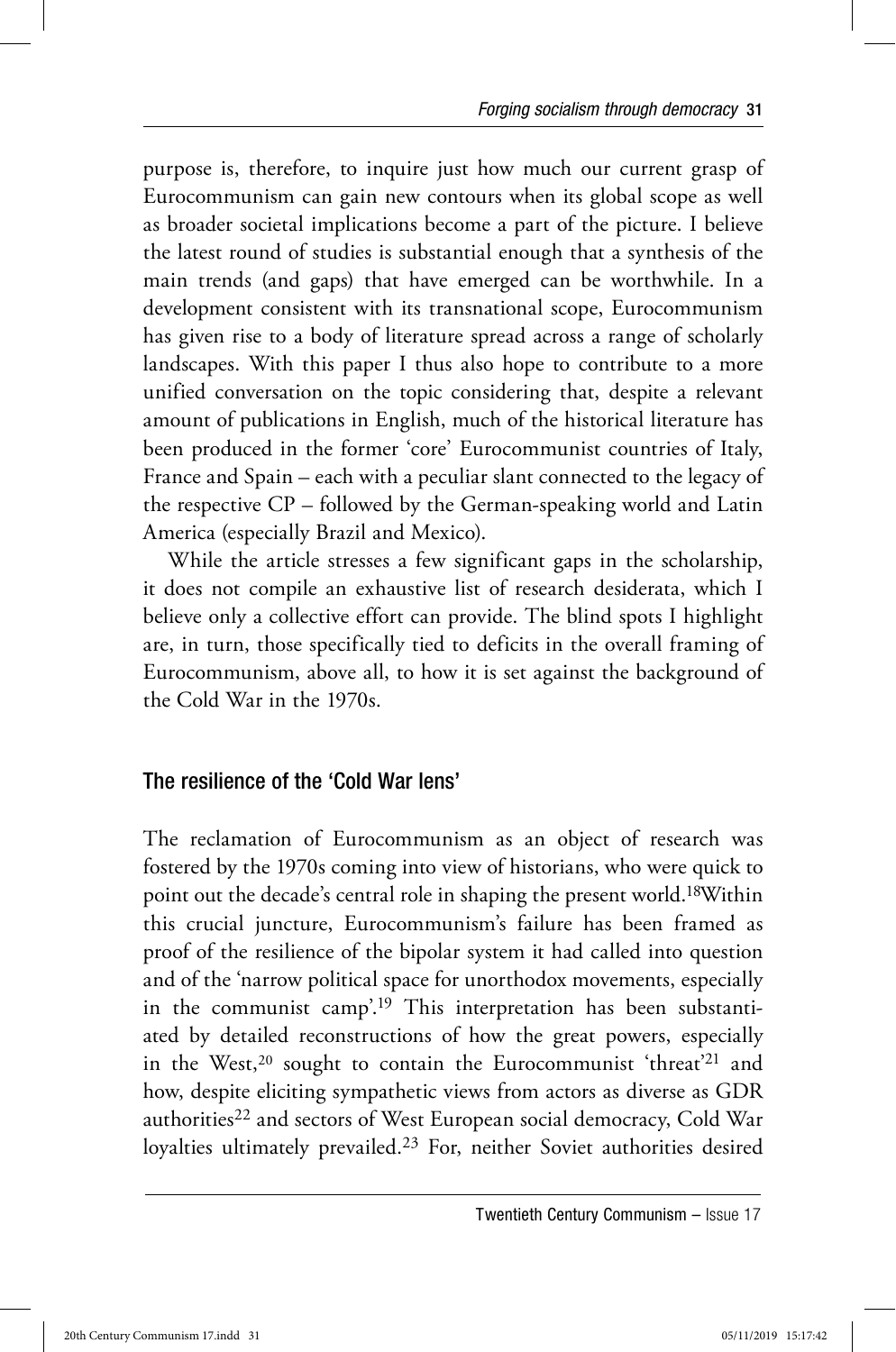the formation of an autonomous European pole within the international communist movement, nor did US leadership consider it acceptable that mass communist parties should come to power in Western Europe.24

Not surprisingly, this geopolitical constraint is understood to have largely sealed the fate of Eurocommunism. Indeed, the fact that the phenomenon occurred within the strategic theatre of Western Europe *as well as* within the political orbit of the Soviet Union not only did not open up a 'third way' for it, but made it especially vulnerable to the gravitational pull of the superpowers.

The key question for historical interpretation remains, however, to what degree the monumental cosmos of the bipolar world dictated the horizon of political life during the Cold War. While actors could not afford to ignore the existence of the bipolar international system, were they bound to appropriate the coordinates provided by this massive framework when seeking orientation for their political engagement? These questions translate, in turn, to a significant methodological dilemma, namely, if Cold War historians should take their bearings from an analytical compass structured along a dynamic of competing poles or whether it is possible to spatialise the period and the trajectory of its actors through non-binary frameworks.

The meticulously researched work of Nikolas Dörr on how U.S and West German authorities confronted Eurocommunism provides a fruitful example of how historians have sought to address these issues in the latest round of research on the topic. On the level of great power dynamics during the Cold War, the work is very illuminating. As a basis for a broader appraisal of the phenomenon, however, Dörr's vantage point shows clear limitations. 'In retrospect', suggests Dörr in the book's conclusion: 'the question arises as to what was the reason for the political and social mass interest that Italian Eurocommunism gave rise to from the mid to late 1970s'. The only major clue Dörr's investigation yields in this regard is establishing that there was palpable fear that Eurocommunism could become a 'valid strategy for all communist parties to come to power in Western states'. On this basis, Dörr concludes that '[p]recisely because it was often perceived as a security threat did Italian Eurocommunism raise so much attention'.25 Dörr's 'top-down' framing of Eurocommunism is a clear reflection of the

Twentieth Century Communism – Issue 17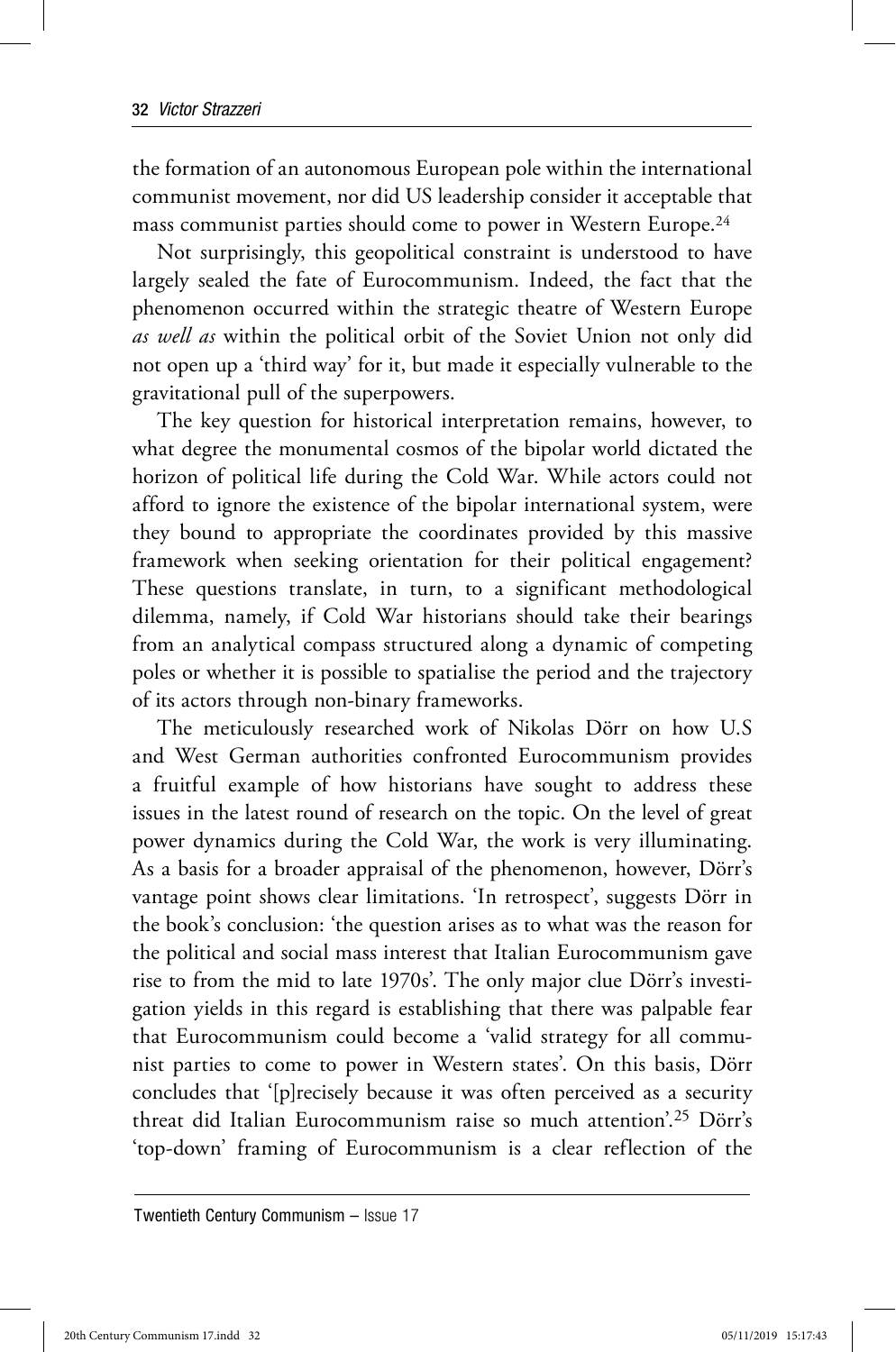standpoint of the high-ranking 'foreign and security policy actors' from the US, West Germany and NATO prevalent in his source-material<sup>26</sup> – SPD records and those of the PCI play a more peripheral role in the study. While these are valid and revealing sources, a problem arises when their specific framing of Eurocommunism  $-$  i.e., as a 'security threat'<sup>27</sup> – not only shapes the analytical approach but is projected onto the wealth of actors behind the 'mass interest' on the phenomenon. It is as if superpower competition structured the perception of political life within civil society at large in the same manner it did within the exclusive club of operators of great power politics and its dedicated observers in academia and the media at the time.

Dörr's study is but one (and indeed one of the better examples) of a series of research efforts to have heavily emphasised the response to Eurocommunism 'from above' – that is, from state actors, NATO etc. The resulting imbalance has meant that the standpoint of Eurocommunism's proponents themselves and the reception of their propositions 'from below', i.e., by rank-and-file communists and within social movements, have scarcely been addressed in the scholarship.28 I attribute this to a stubborn resilience of the 'Cold War lens', which still refracts the interpretation of Eurocommunism and explains a range of distortions and blind spots in recent studies.29 This is particularly visible in how the geography of Eurocommunism has been drawn as of late. The *spatial* turn in historical scholarship notwithstanding, the latest round of research shows a general lack of reflection on this dimension of the phenomenon.

# The geography of Eurocommunism: from the 'West' as marker to 'Eurocommunist space'

The question of just what is encompassed by the 'euro' in Eurocommunism represents an important analytical hurdle as the phenomenon was received and/or independently enacted beyond Europe from the very start. Accordingly, the early scholarship took the 'euro' to be relative and drew the scope of its outreach as far as the reform-oriented CPs of Japan and Australia.30 Some analysts even encompassed the cases of

Twentieth Century Communism – Issue 17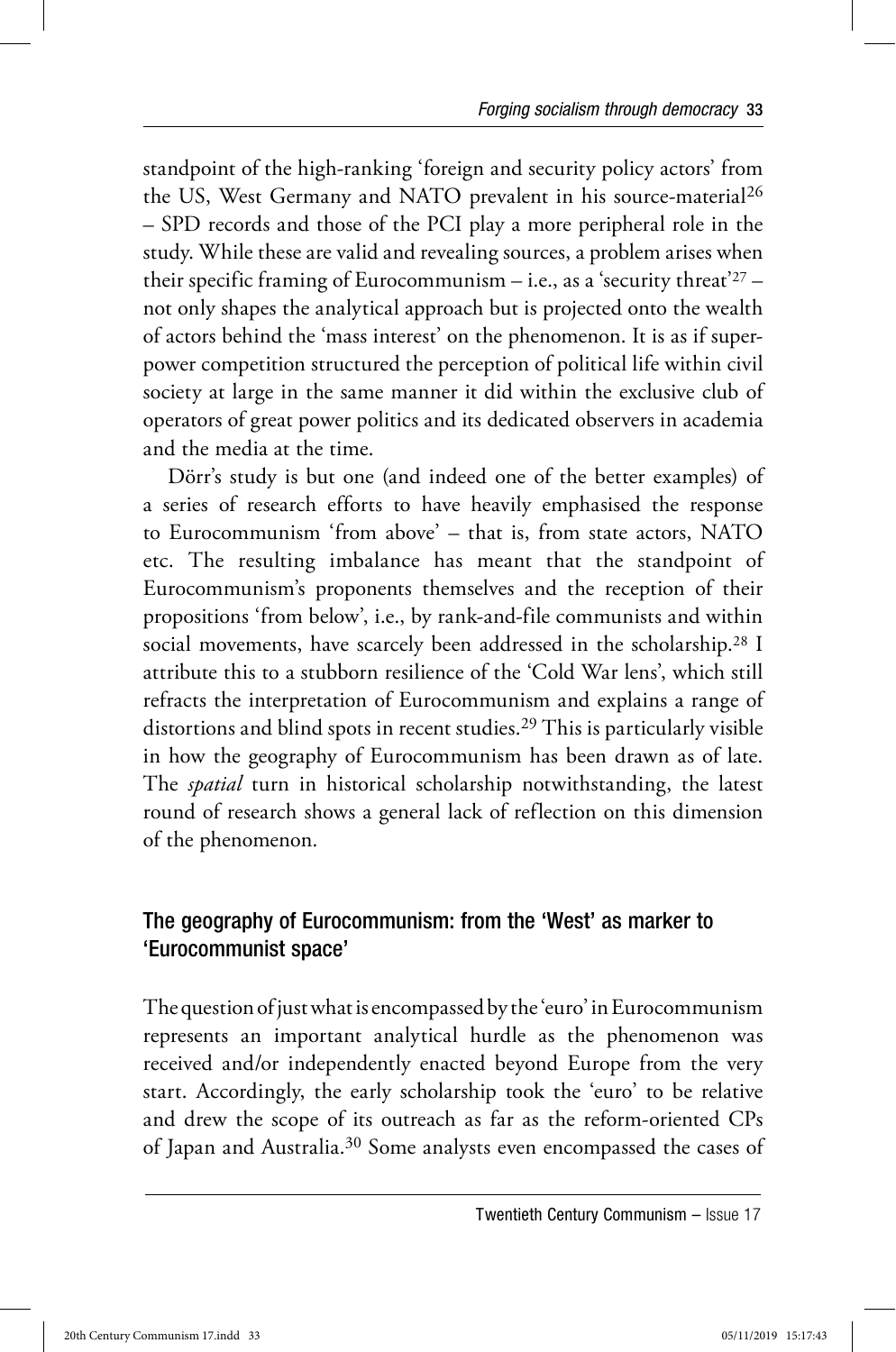Mexico<sup>31</sup> and Venezuela,<sup>32</sup> i.e., did not circumscribe Eurocommunism to the 'first world'.

If those efforts were very preliminary (a reformist impetus and willingness to engage with democratic politics was enough to ascribe CPs to Eurocommunism), there have been practically no further attempts to reconstruct the global outreach of the phenomenon. The latest scholarship, as Dörr has stressed, lacks 'publications on the transcontinental impact of Eurocommunism'.33 Indeed, recent transnational approaches have conceptualised Eurocommunism as having merely a trans-European footprint and, at most, transatlantic relevance, considering US authorities' steps to thwart the phenomenon.

I believe this narrowing of the spatial scope of Eurocommunism in current scholarship can be traced back to a tendency to closely embed the European space into the Cold War category of the 'West'. Indeed, the perception of the 'West' as a coherent, detached bloc, operating under a different logic than the rest of the world seems more ingrained in Eurocommunism's interpreters of today than in its observers from the 1970s. Symptomatically, it is the same Dörr that states:

…adding parties from 'Third World' states to Eurocommunism should generally be avoided, as they were not active within a Western environment and, therefore, lacked a primary defining characteristic of a Eurocommunist party.34

Dörr's statement comes as a surprise considering his own call for more studies on Eurocommunism's global impact. In their absence, how can a reliable basis for comparison between a 'European Eurocommunism' and its Third-World offshoots be consistently formulated? More telling, however, is the fact that Dörr makes this statement without providing any working definition of 'Western environment', which is taken as an unproblematic and readily understandable marker. As a result, the 'West', much as it was understood during the Cold War itself, not only silently provides the coordinates used to draw the geography of Eurocommunism, but more problematically, for how it is defined in the first place (Eurocommunism = communist politics for a 'Western environment').

Twentieth Century Communism – Issue 17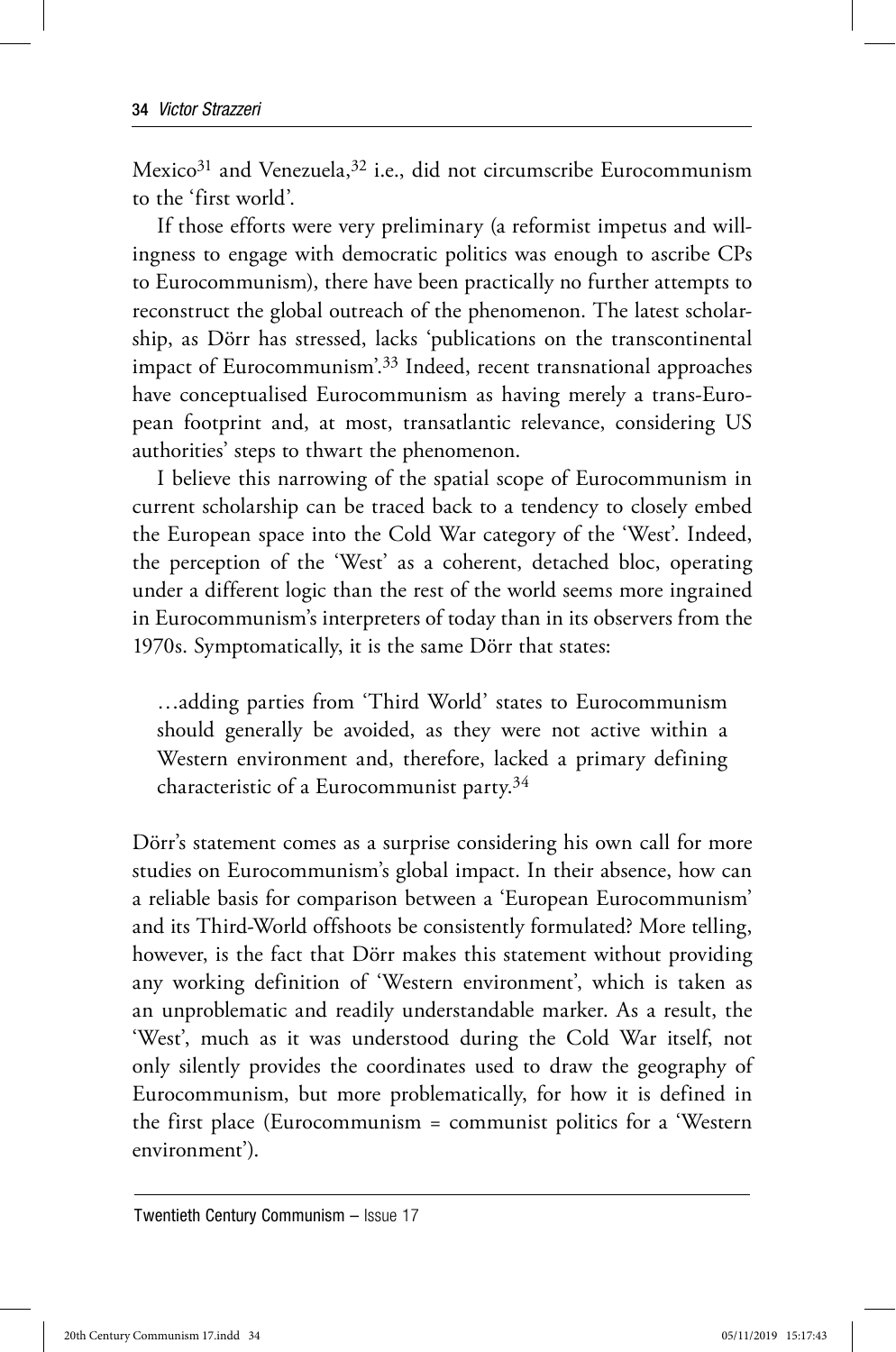Understood as a political project and set of geopolitical alliances and not as a region on a map, the 'West' was indeed a key reality on the historical landscape of Eurocommunism. Just as thwarting the PCI's ascent to power in 1948 was one of the CIA's first tasks,  $35$  the first ever meeting of the G7 in June 1976 had the ongoing economic crisis in Italy and the growth of the PCI at the top of its agenda. As Basosi and Bernardini have shown, not only did the great powers under renewed US hegemony, foreshadow the roll-back of Keynesian economic policy in West Europe during the summit (specifically in the liberalising conditions attached to the IMF loan to Italy), they also made 'communist non-accession to the Italian government' a 'basic precondition for providing the financial aid'.36 Eurocommunism, thus, emerged at a time when the 'West' as a transnational field of economic and political relations was being profoundly reconfigured. This new scenario was not simply unfavourable for the coordinated West European CPs; it was shaped by the great powers in *direct opposition* to the Eurocommunist programme and project of power.

Yet, it is not only the fact that the 'Western environment' was moving in a direction hostile to Eurocommunism that makes its identification with the 'West' vague and imprecise. If understood as a geographic manifestation of the advanced capitalist economies (the 'core' of global capitalism), which, on the basis of a Fordist arrangement, established welfare policies of various kinds, then the 'West' was not equivalent – or, to be more precise, isomorphic – with the scope of Eurocommunism. It was not a relevant phenomenon everywhere in the 'West'. Rather, it only gained traction where reform-oriented CPs had a mass base and drew legitimacy from antifascism and from the decisive participation in the postwar reconstruction of democracy (or, in the case of Spain, in spearheading the opposition to a long-standing dictatorship). As Ralf Hoffrogge has pointed out, in West Germany – where 'Western' conditions were no doubt present – the 'renaissance of leftist politics did not take place through a mass Communist Party, rather it brought about new political formations'.37 'Definition by location' proves inconclusive even with the added layer of specification that the three main Eurocommunist CPs were in Southern Europe or the Mediterranean space; as it happens, two of Eurocommunists' fiercest opponents within the communist

Twentieth Century Communism – Issue 17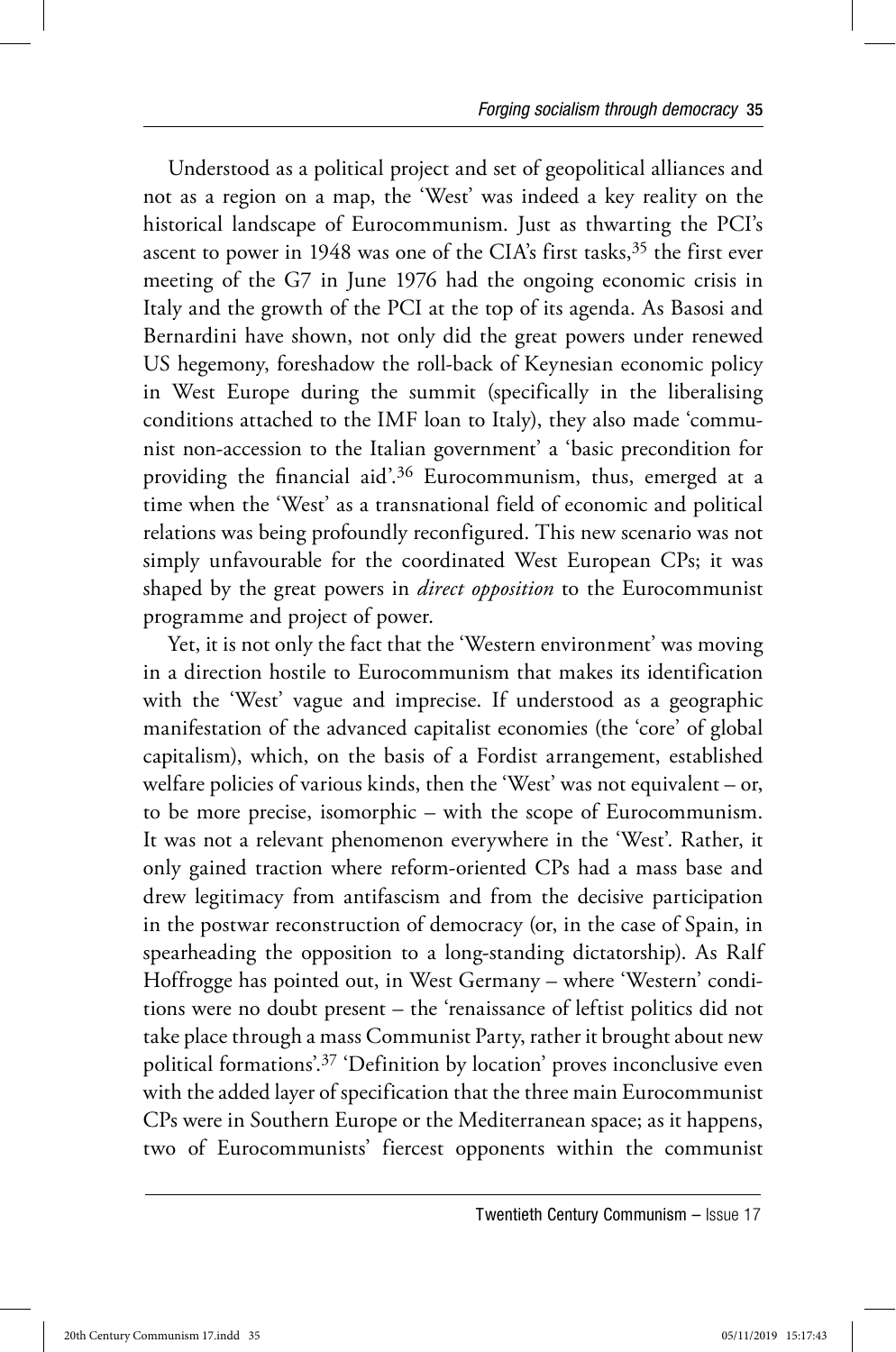movement were precisely the Portuguese and Greek CPs.38 The stance towards the Portuguese revolution was, in fact, an important point of contention between the PCI and PCF.39 Yet, the most significant issue with the conflation of Eurocommunism and a 'Western' context relates to the case of Spain. The dictatorship in the Iberian Peninsula was no doubt part of the geopolitical 'West', yet Franco's Spain neither boasted a fully-fledged advanced capitalist economy on a Fordist basis nor, evidently, was it a Welfare state democracy in the mid-1970s. The PCE's decided Eurocommunist turn took place while the party was still illegal, a status that lasted until April 1977; adhering to Eurocommunism was, in fact, part of its strategy to become a legitimate actor in the country's protracted transition to democracy.40

The conventional definition of Eurocommunism as a communist politics for advanced industrial democracies likely accounts for why most recent studies on the topic – in addition to the obligatory Italian reference – focus on French communists, $41$  widely recognised as reluctant adherents,<sup>42</sup> yet omit the Spanish and wider global reception altogether. As E. Treglia has stressed, French and Spanish communists were almost permanently (and publicly) at odds after 1968, with the PCE striving for ever greater autonomy from the CPSU, and the PCF reverting to close alignment as early as 1969. This is also the context for the PCI's replacement of the PCF as the Spanish CP's closest ally in West Europe.<sup>43</sup> In an example of how ingrained centre-periphery notions can eschew analysis even within a purely West European framing of Eurocommunism, only those scholars publishing in Spanish have given enough attention to the key role of the PCE and the fate of the Spanish transition for the phenomenon as a whole.44 As an adequate appraisal of the Spanish case demands a reworking of the commonly held definition of Eurocommunism, it represents one of the keys to a renewed understanding of the phenomenon. In other terms, because incorporating the Spanish reception into the trajectory of Eurocommunism necessarily negates the phenomenon's juxtaposition to an unreflected 'Western environment', it also opens up the door to an inquiry into its global roots and outreach (which scholars working on the PCE have, alas, also not attempted). Spanish communists turned to Eurocommunism for many of the same reasons Brazilian communists did; as both the PCE and the PCB aimed to build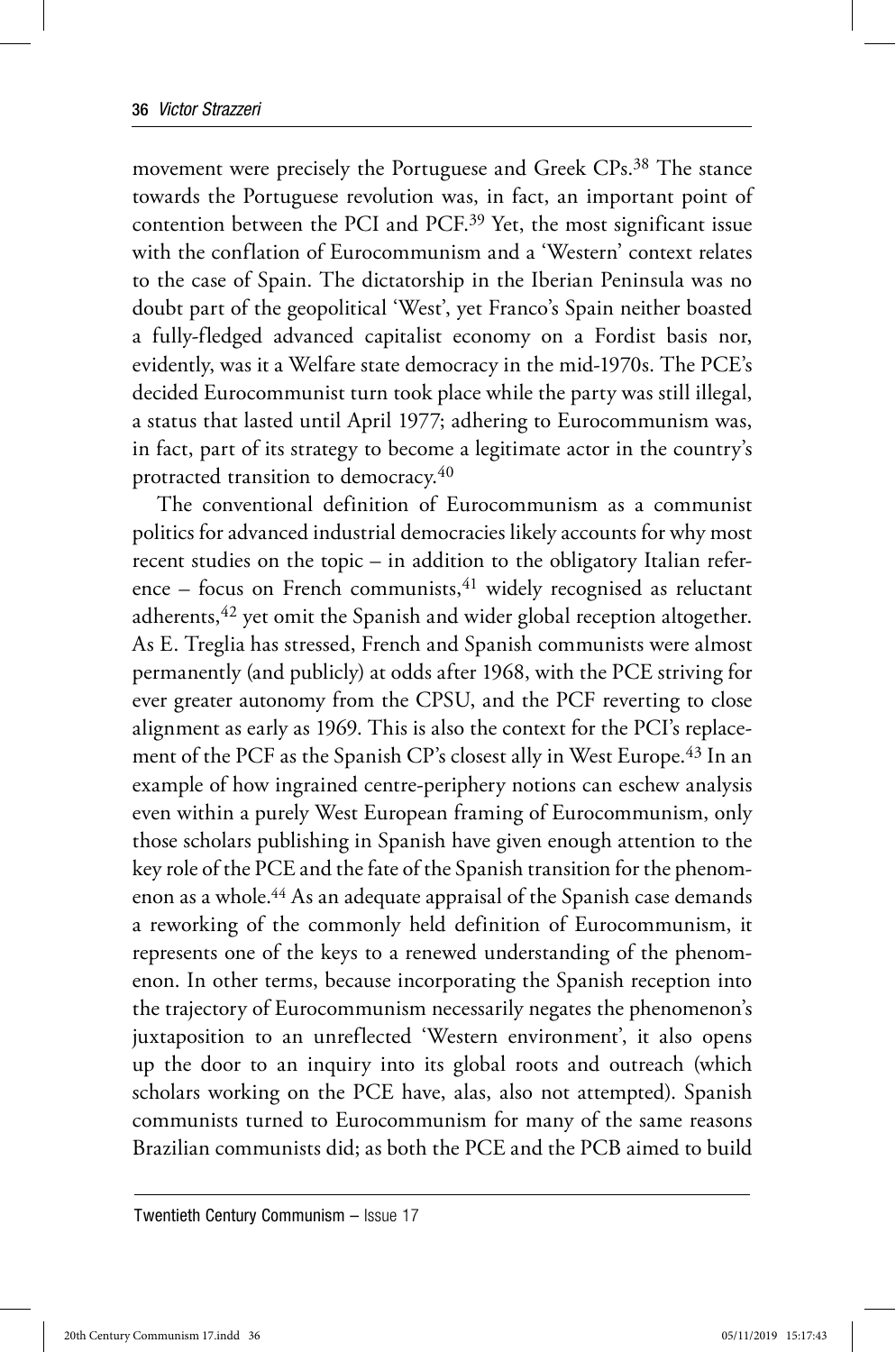a broad oppositional front to dictatorial regimes, the Eurocommunist formula made it possible to frame the fight for democracy as coetaneous with the fight for socialism within a sole gradual process of transition. A 'Eurocentric' approach to Eurocommunism that places the Spanish and Brazilian experiences (a priori) on different spatial planes, has so far prevented historians engaging with such convergences.

In this sense, the problem with utilising essentialised spatial markers – like the Cold War notion of the 'West' – is that, in projecting political, economic and other social relations into a dead space, they also freeze them in time; they are thus more an obstacle than a viable pathway to demarcate the contours of a historical phenomenon. In this sense, it is Eurocommunism that can help historicise the 'West', and not the other way around. The existence of this phenomenon and its brief, but spectacular rise indicates that the role of West Europe in the bipolar framework was a contested one, especially in the period of global crises and realignments that the 1970s represented. What was at stake in the West Europe of those years was not just the drive towards integration, but also the region's position within the East-West axis and, not least, with regard to the Third World. The peculiar role played by reformminded CPs in this context cannot, therefore, be approached with reference to the dynamic of Europe alone.

Ultimately, by forging relationships and networks that prompted an array of cross-border transfers within and beyond the European setting and the bipolar order, Eurocommunists built a space, instead of simply being the product of one. The expanses of 'Eurocommunist space' have yet to be charted. If, like most transnational formations of the Cold War, Eurocommunism was characterised by both 'promise and fragility', 45 its promise has been systematically undervalued in the scholarship in light of its obvious fragilities. The recent detailed reconstructions of Eurocommunists' failures are no doubt a key step forward in understanding the phenomenon and the Cold War framework it was pitted against. Yet, without a fundamental reassessment of 'Eurocommunist space' the fresh scholarly interest on the topic risks remaining walledoff by the inherent biases of the 'Cold War lens'. A reassessment of the fundamental coordinates of Eurocommunism is thus a prerequisite for an appraisal of its impact and legacy beyond 1970s West Europe.

Twentieth Century Communism – Issue 17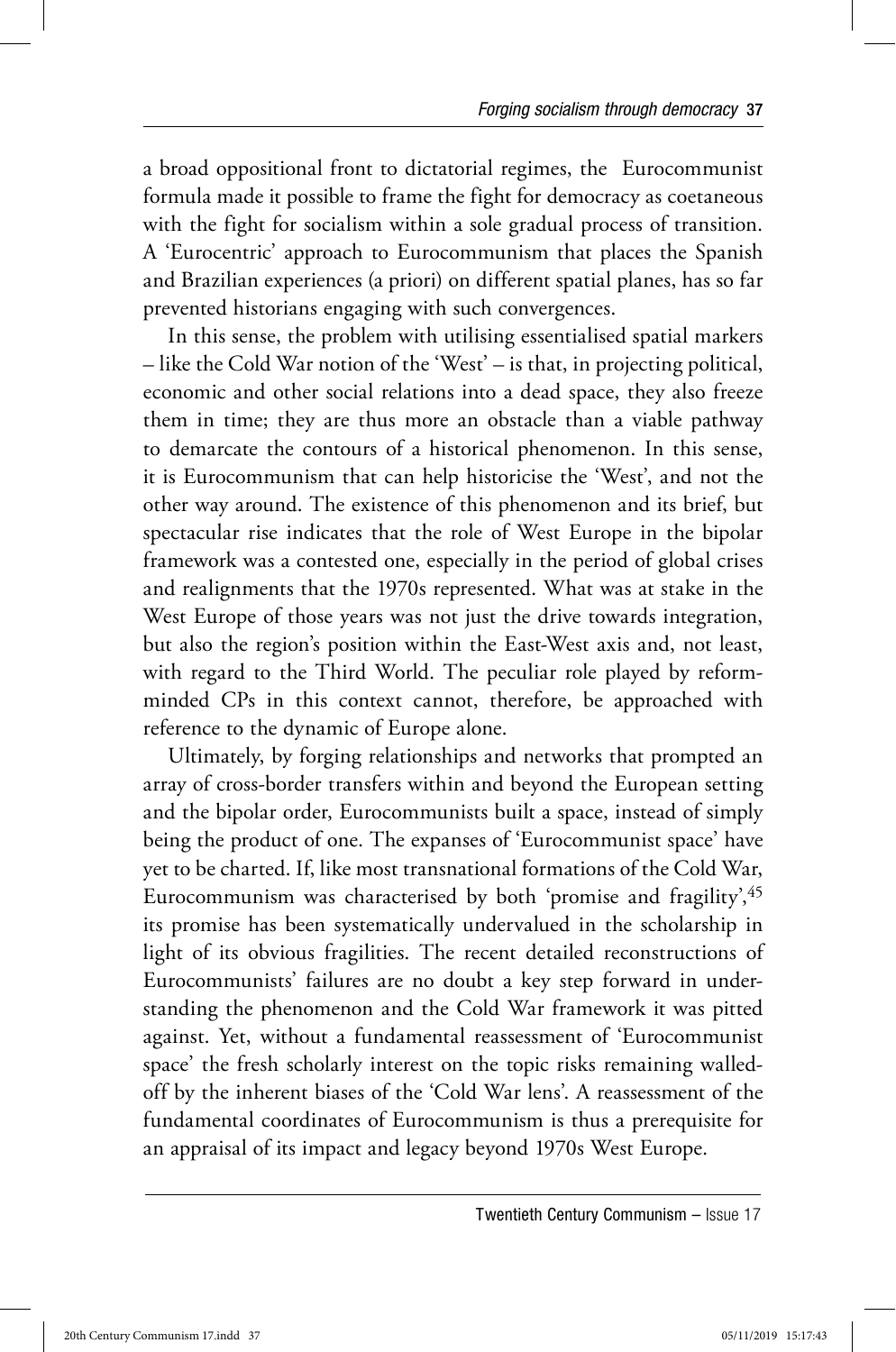#### Coordinates for a new definition of Eurocommunism

Opening the map of Eurocommunism creates, however, a host of issues regarding the definition of the phenomenon. No longer tethered to the 'West', the analytical perspective tends either to retreat to the individual *national* cases of Eurocommunism or, conversely, to grasp for a programmatic feature that would unite Eurocommunists everywhere, dissolving the phenomenon's specificity altogether. The latest literature on Eurocommunism has struggled with these limitations, as this section will show, but a number of contributions point the way to a revised definition able to work around them. Based on the latter, I will make the argument that, beyond a transnational formation emerging from the coordination of West European CPs, Eurocommunism was a) the product of a specific political tradition - the 'Italian road to socialism' - that went global starting in 1956; b) that it was, in essence, a strategy of *transition* for the crisis world of the 1970s; and c) that, as such, it aimed to coalesce a broad spectrum of revolutionary subjects alongside the working-class.

This 'updated' definition draws from attempts in the latest literature to convert Eurocommunism from label to a useful analytical category of historical research. The framing of space, as indicated in previous items, plays a decisive role and is a clear point of contention in these efforts. Nikolas Dörr, for instance, finds the transnational dimension of the phenomenon too diffuse to underscore consistent historical analysis. He correctly points out that, 'while the fascination with Eurocommunism might have been highly transnational, its unfolding took place mostly on a national basis'. With this premise in mind and after stressing the diversity of its national variants, Dörr chooses to frame his research subject as a 'specifically Italian Eurocommunism'.46 If, however, there were as many forms of Eurocommunism as there were nationally distinct adherents to it, the question emerges as to what differentiated, for instance, 'Italian Eurocommunism' from Italian communism tout court. Finally, this solution only effectively applies to the PCI, in that it was the only representative of the coordinated West European CPs whose peculiar tradition had a direct connection with the Eurocommunist formula, for instance, in Togliatti's call for the conversion of the communist

Twentieth Century Communism – Issue 17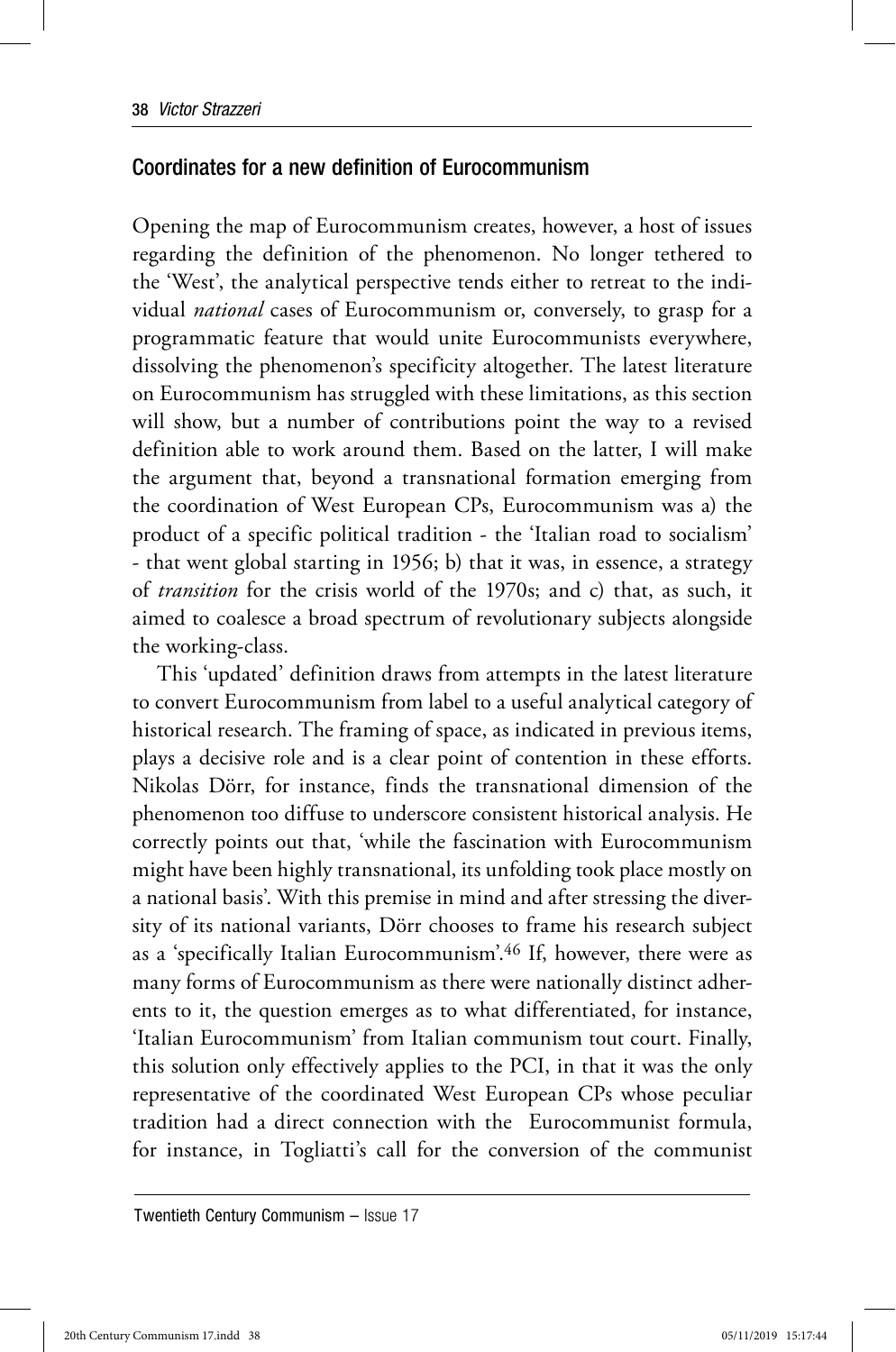movement into a 'polycentric system'.47 Conversely, it makes little sense to speak of a specifically French or Spanish Eurocommunism. The PCF and PCE each faced a domestic political reality with a different dynamic and, for various reasons, gave Eurocommunism a peculiar inflection, but that should not in itself inhibit the use of an umbrella term.

A better solution seems, instead, to characterise Eurocommunism as a transnational formation. Although the precise role of each CP and the degree of collaboration and exchanges between them is still an open research question, a transnational framing makes it possible, for instance, to ascertain a central Italian contribution to the origin and makeup of Eurocommunism without necessarily restricting the scope of the analysis to the Italian context. While a retreat to the national might provide firmer footing in terms of the sources, what sets Eurocommunism apart is precisely the heightened coordination and collaboration between West European CPs that it involved. The PCI openly framed its role in these efforts as part of a 'new internationalism', considering it went beyond previous cross-border bonds and took place in relative autonomy from Moscow.<sup>48</sup> The explicit goal of this brand of communist internationalism was, however, to disseminate a specific programme (the 'peaceful road' to socialism) for a specific time (the crisis-ridden 1970s). To be clear, I employ the notion of 'transnational formation' to characterise Eurocommunism from the standpoint of historical inquiry, i.e., as an analytical category, therefore setting it apart from 'internationalism' or 'internationalist coordination', which is how CPs themselves termed their cross-border political strategy.

Yet, how can the call for a transnational framing of Eurocommunism accommodate the central role of Italian communists in the phenomenon? Several recent contributions indicate that the blueprint for the Eurocommunist formula originated from the cross-border or internationalist activities of the PCI on a much broader scale in the 1950s and 1960s. What emerged was a strategy of transition based on leveraging democracy as a tool of social change that was liable to be appropriated in various contexts. Finally, because it spoke to a conjuncture of crisis that was global in scale and to a set of emerging political actors that were not only present in West Europe, its impact goes beyond the final (and short-lived) uptick in electoral success and social prestige for

Twentieth Century Communism – Issue 17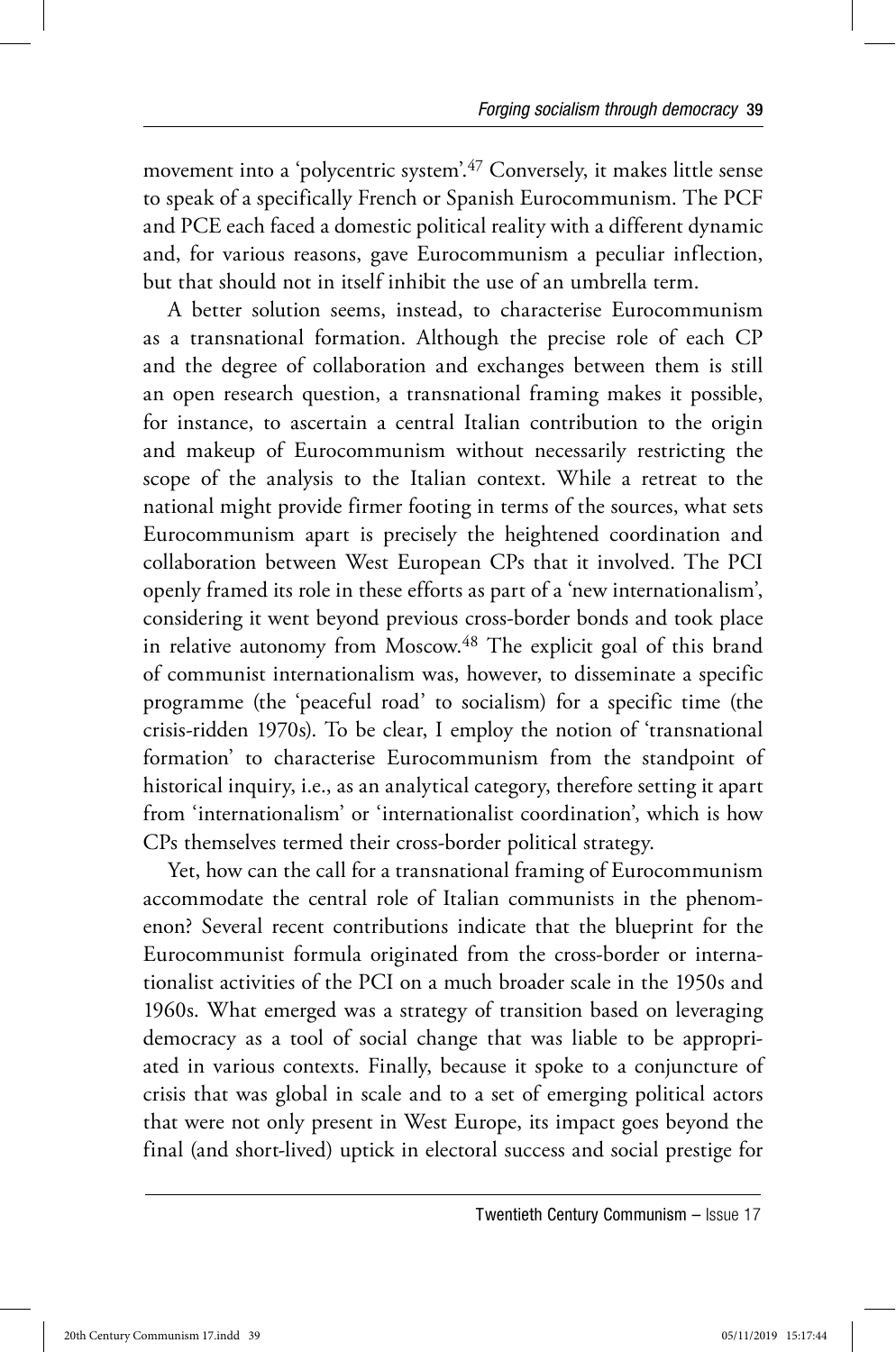European communism in the 1970s. Only a revised definition can make this visible; below are a few promising pathways in scholarship pointing towards one.

#### a) The 'Italian road to socialism' and the Third World

If the decisive contribution of Italian communists to Eurocommunism is one of the few points of consensus in the literature, what are the roots of this leading role and what elements can they provide for a new definition of the phenomenon? Studies on the cross-border activities of the PCI in the lead-up to Eurocommunism point to how Italian communists had become key international players even before its emergence. In fact, the prelude to Eurocommunism coincides with what could be termed *the globalisation of the 'Italian road to socialism'*, i.e., with how, after the crisis year of 1956, Italian communists rose to become global actors by converting the PCI's program of a 'peaceful and democratic road to socialism' into a replicable revolutionary model they could export.

While scholarship has emphasised the better-known cases of  $China<sup>49</sup>$  and Cuba,<sup>50</sup> a growing number of studies indicate that the PCI also attempted to fashion their own peculiar 'road to socialism' into a viable blueprint for Third World revolutions. In a postwar situation with several incumbents aiming to recapture the 'charisma of world revolution'51– an erstwhile central component of Bolshevik power that, by 1956, had been all but abandoned in favour of Soviet *raison d'état52* – the last Togliatti displayed a keen awareness for the growing centrality of the Third World to global politics.53 Concluding that Moscow was not doing enough to provide an alternative model for social change in the Third World in light of the challenge of the Chinese,54 the PCI 'pivots' South, projecting its prestige and tradition on the global stage from Africa<sup>55</sup> to Latin America,<sup>56</sup> in the name of the 'peaceful road to socialism'.57 It is also within this framework that the PCI links up with the Non-Aligned Movement and, especially, Yugoslavia.58

It seems these developments created two preconditions for the PCI's subsequent leading role in Eurocommunism: a global protagonism that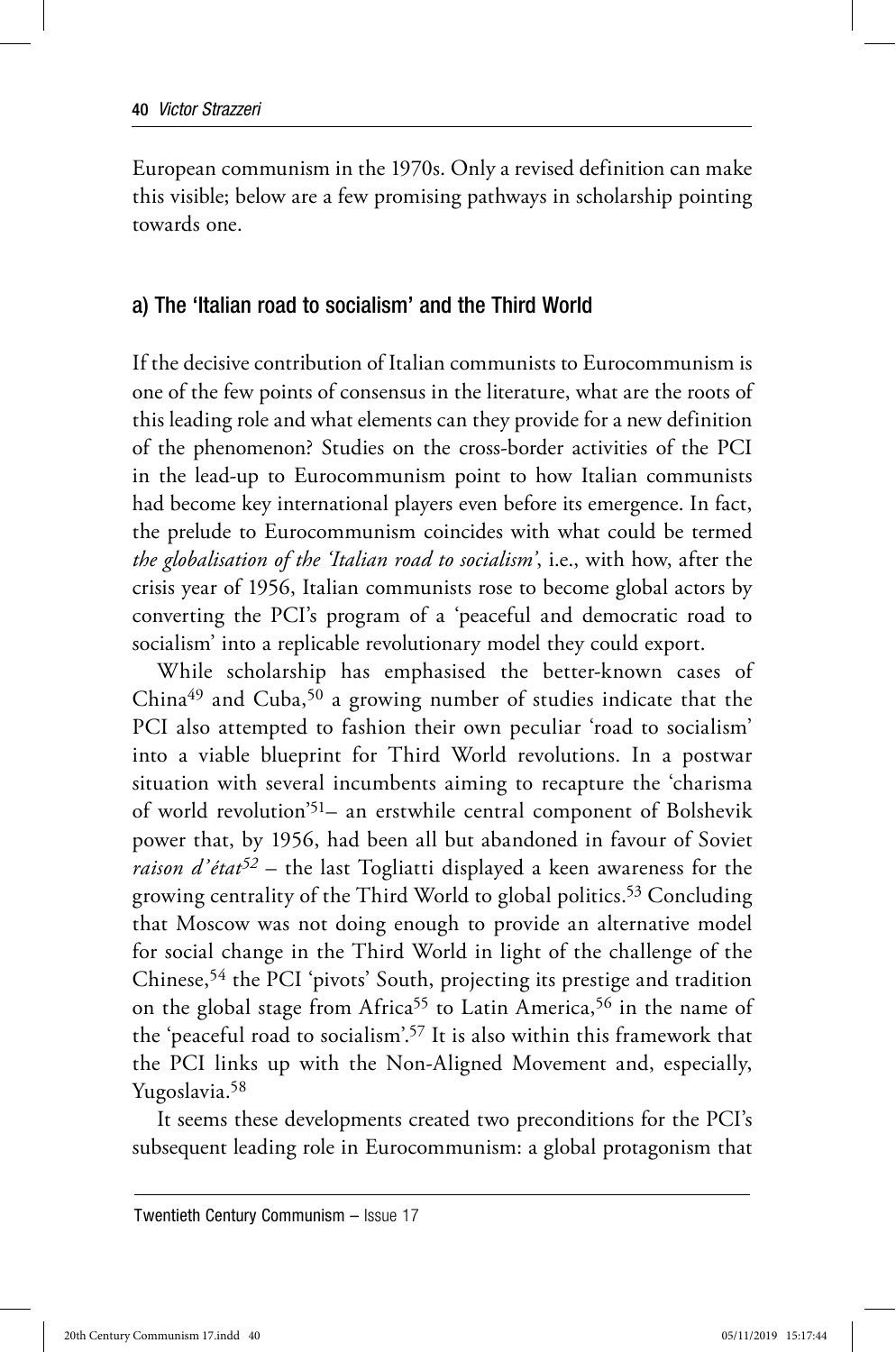did not strictly orbit the Soviet Union and the party's identification with a project of peaceful – or non-insurrectional – transition to socialism. These were, naturally, not the only preconditions for the Italian role in the coordination of West European CPs; the prestige drawn from the PCI's participation in the anti-fascist resistance and in the subsequent construction of the Italian republic, its mass character and, finally, its association with the person and (a certain reading of) the work of Antonio Gramsci were all instrumental in lending credibility to its programme of fundamental, yet gradual, social change, whose main lever was expanding democracy.

Yet, only a consideration of the PCI's significant global engagement can explain why, for instance, a founding document of this programme – and of Eurocommunism itself – is an article about Chile. Enrico Berlinguer's *Considerations on Italy after the coup in Chile* shows just to what extent global context and domestic politics were intertwined in the thought-world of the PCI of the 1970s. The case of Italian communists' bond with Salvador Allende's Popular Unity government in Chile is the clearest example of a relationship with a Third World actor that was based on solidarity and support but was not limited to a one-way affair. As Berlinguer's reaction to the September 1973 coup demonstrates, it also involved a strong component of identification:

The events in Chile were experienced… as a tragedy by millions of people spread across all continents. It was and will continue to be regarded as an occurrence of global significance, which not only elicits feelings of revulsion […] and of solidarity with those that fell victim to it and resist it**,** but also raises questions that compel all those that struggle for democracy in every country to reflect.<sup>59</sup>

The events in Chile were perceived not only as the catastrophic defeat of an ally in a context far-removed from West Europe, but as a direct blow to Italian communists' own political project. It is in this series of articles that Berlinguer first articulated the 'historic compromise', i.e., the willingness to forge an alliance with Christian Democrats both to safeguard Italian democracy and as a step towards a broad popular coalition for social progress 'on the road to socialism'. While the coup in Chile did

Twentieth Century Communism – Issue 17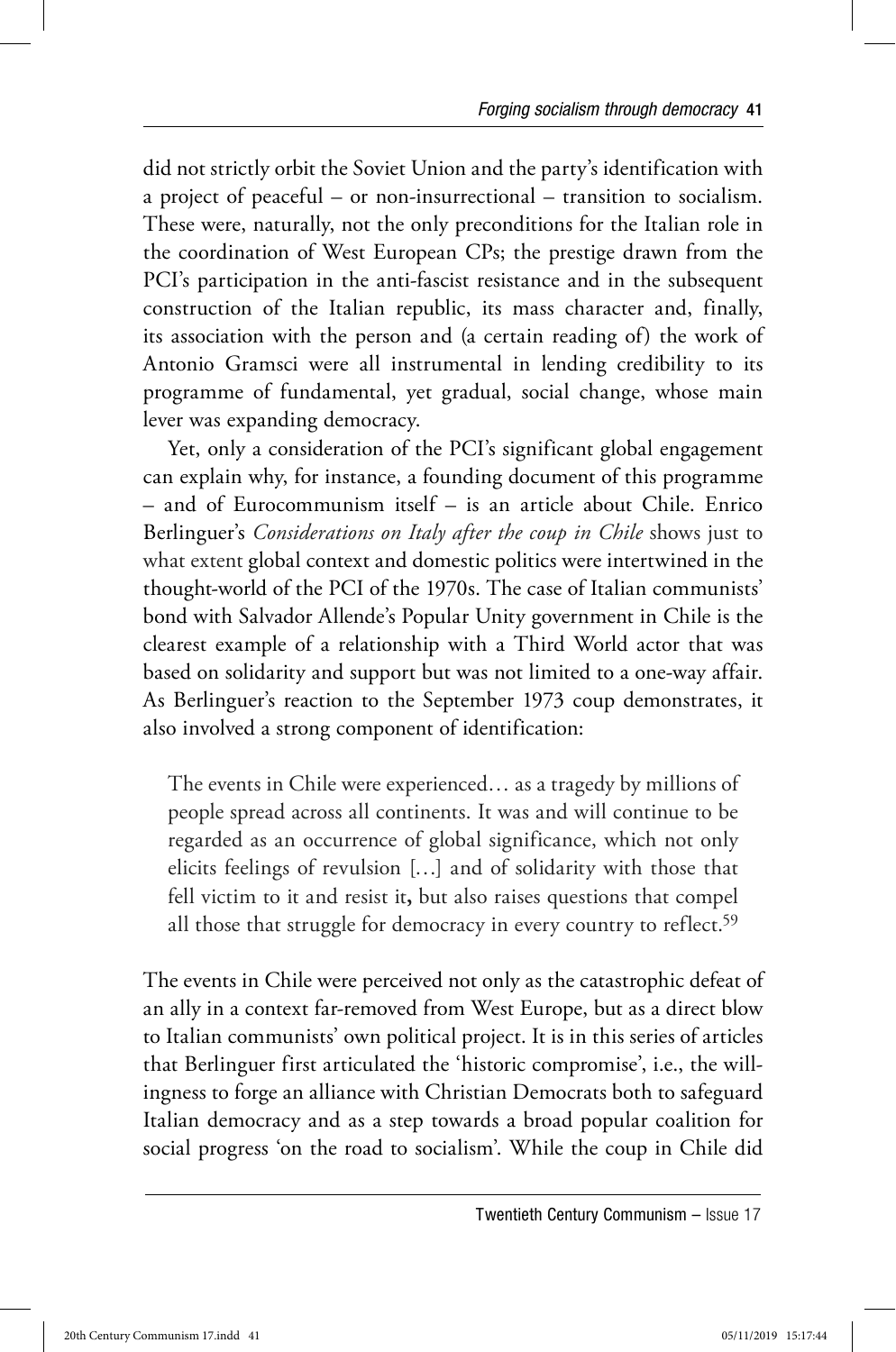not cause the PCI's change of course, it is nevertheless striking that an event across the Atlantic provides the occasion to announce it. The relationship between the PCI and Chilean politics is indeed a complex case of transnational entanglement.60 It went further than the status of the Chilean Popular Unity experiment (1970-1973) as a living model for the 'peaceful road to socialism' championed by the PCI; Chilean communists had been actively supported by their Italian comrades since the late 1950s and especially through the 1960s, i.e., long before they came to power alongside the socialist Salvador Allende in 1970.<sup>61</sup> The connection with Chile is, rather, evidence of a much broader reorientation of Italian communism than the Eurocommunist formula is conventionally thought to imply:

The depth of the bond uniting the party of *Botteghe Oscure* and the Chilean experiment can only be understood if one takes into account how the latter overlapped and combined with a number of other phenomena which had enormous repercussions on the identity of the PCI… *they broke open the elementary coordinates of a thought-world centered on the combination of working class and Soviet Union,* which had characterised their utopia until the 1950s.62

In a way, then, to become a central player in European communism, the PCI had first to overcome its 'traditional eurocentrism'.<sup>63</sup> It is thus the destruction of Chilean democracy that, paradoxically, signals the need to shift the focus of international activities towards a West European setting perceived to be in line for a similar fate, thus sparking the Eurocommunism coordination. This assessment does not invalidate attempts in the recent scholarship to frame Eurocommunism as a form of communist 'Europeanism' i.e., as part of the broader effort at forging Europe into an autonomous player in the global arena that found adherents across the political spectrum at that juncture. Eurocommunism did coincide with a shift in Italian communists' stance towards European integration, from 'opposition to euphoria'.64 Eurocommunist Europeanism was, however, interwoven with a strong element of Third-Worldism65 and aimed to 'redefine the terms of North-South rela-

Twentieth Century Communism – Issue 17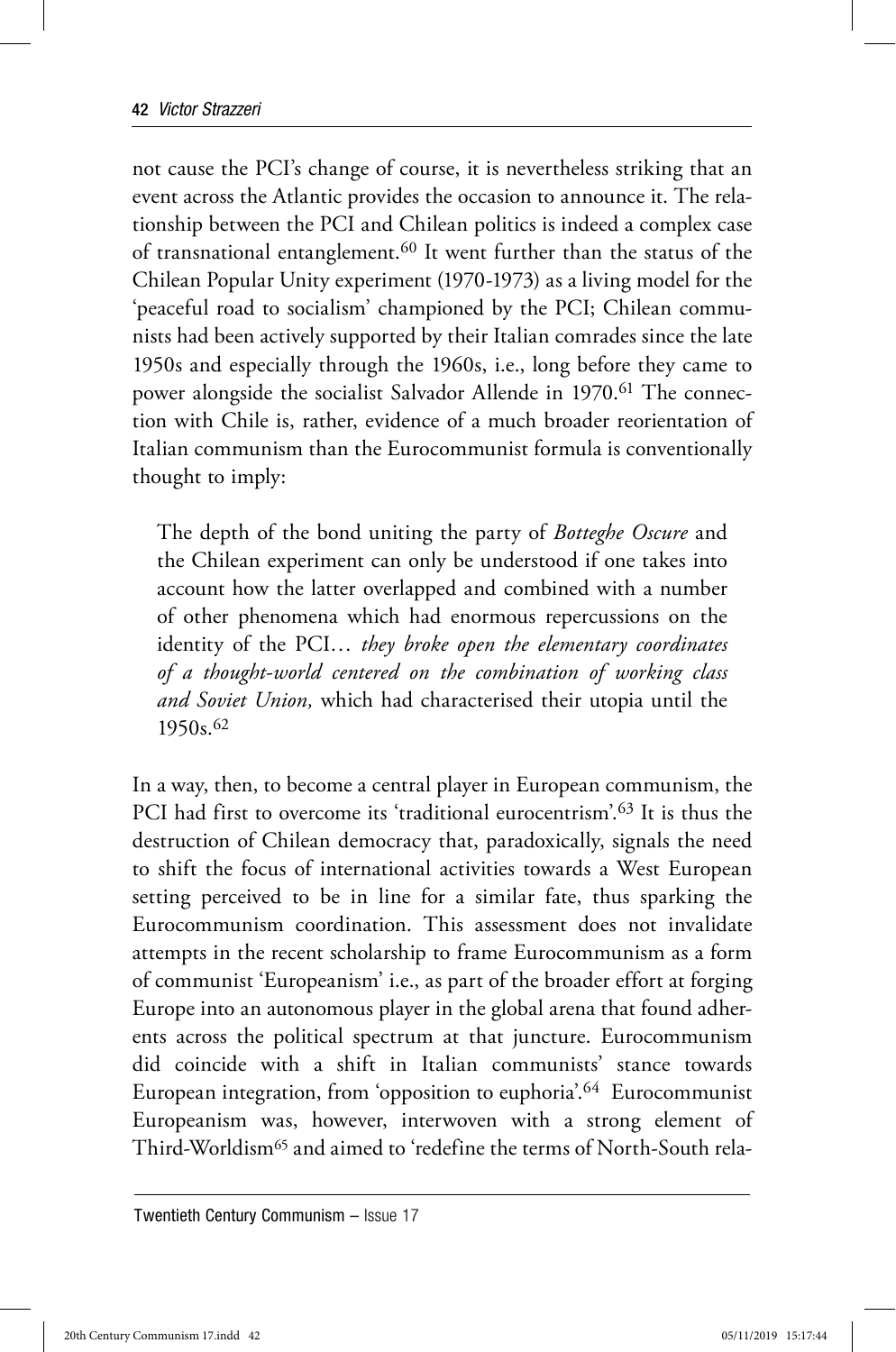tions'.66 This helps explain why 'there is scarcely a solemn occasion in the life of the party' in which Enrico Berlinguer 'did not take a stance on the fortunes of the Third World and the newly-independent countries'.67 Silvio Pons termed this the 'universalist mission' inherent to the 'Eurocommunist formula'.68 A universalism that encompassed both the efforts to globalise the 'Italian road to socialism', but also a keen awareness, as articulated by Berlinguer, of the 'liberating and stimulating effects that can derive - indeed have already derived - from emancipatory processes of the Third World' for the European context – a remark made in reference to the roots of the Carnation Revolution in anti-colonial struggles in Africa.<sup>69</sup>

As a final note, it is worth mentioning that long before scholarship drew attention to what I have termed the globalisation of the 'Italian road to socialism', i.e., the augmentation of the cross-border relevance of the Italian communist tradition in West Europe and beyond, it was recognised in its broad outlines by an enthusiastic Third-World adherent of Eurocommunism. In a 1979 essay titled 'Democracy as a universal value', Carlos Nelson Coutinho, an intellectual of the Brazilian Communist Party [PCB] that had spent part of his exile in Italy in the late 1970s, drew a novel interpretation of Berlinguer's epithet from his Moscow speech. Coutinho believed it to be valid not only in West Europe, but also across the Atlantic:

This universality should not be conceived in a merely theoretical sense; nor is the value of democracy limited to certain geographical contexts. For if there is a universal element in the theoretical reflections and political praxis of what is today called Eurocommunism, it is precisely the new way… it conceives the relationship between socialism and democracy.<sup>70</sup>

Within the context of Brazil's transition to democracy in the 1980s, the essay has been called a 'true watershed for the Brazilian left'.71 As I stressed above, similarly to the case of Spain, Brazilian communists saw Eurocommunism as a formula to convert the transition to democracy in a country still ruled by a dictatorship into the first step on the pathway to socialism. The next item approaches what lent credence to this possi-

Twentieth Century Communism – Issue 17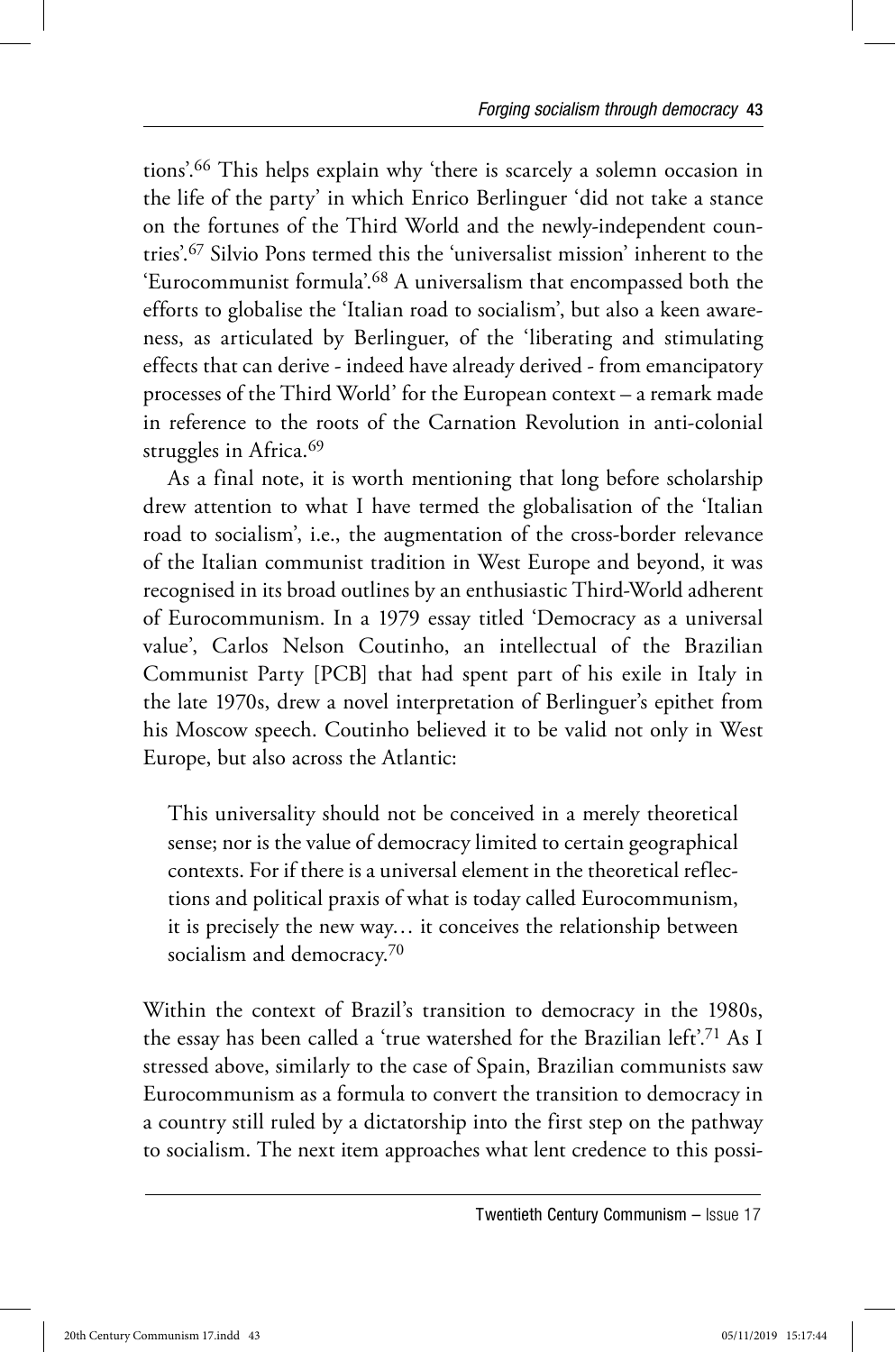bility – thus putting wind in Eurocommunism's sails – in a variety of contexts in the 1970s.

# b) The 'shock of the global' and the search for a 'third way' in the 1970s

If Eurocommunism is a strategy of transition rooted in the Italian communist tradition and stemming from the coordination of West European CPs (but applicable beyond Europe), it is indissociable from a specific global moment marked by multiple crises in which such a transition was regarded as a real possibility. In addition to the mostly overlooked peak 'impact of the Third World on Western Europe',72 Eurocommunism was the product of a scenario of economic crisis in the 1970s which signalled in the eyes of its proponents an open avenue for programs of socialist transition. The antediluvian character of this horizon of possibility – which did not close as much as slam shut in the 1980s – likely explains the difficulty for historical narrative today to restore it as a key driver of Eurocommunism.

Part of the reason is, once more, the tendency to frame the role of global processes strictly from the standpoint of its national ramifications. Thus, even those studies that point to the global economic crisis of the 1970s as a key contextual element for Eurocommunism have downplayed the weight of cross-border factors in its trajectory. Basosi and Bernardini, for instance, have pointed out how 'Eurocommunism's steep parabola simply paralleled the rise and fall of the PCI's electoral performance', which they ascribe to:

positions actually taken by its leadership in the Italian context during the crucial period 1976–78, rather than to philosophical disputes about the possibility of finding the desired 'third way' between Soviet communism and Western European social democracy.73

Yet, are missteps in the domestic arena and the failure to forge a 'third way' necessarily self-excluding causes for the decline of Eurocommunism?

Twentieth Century Communism – Issue 17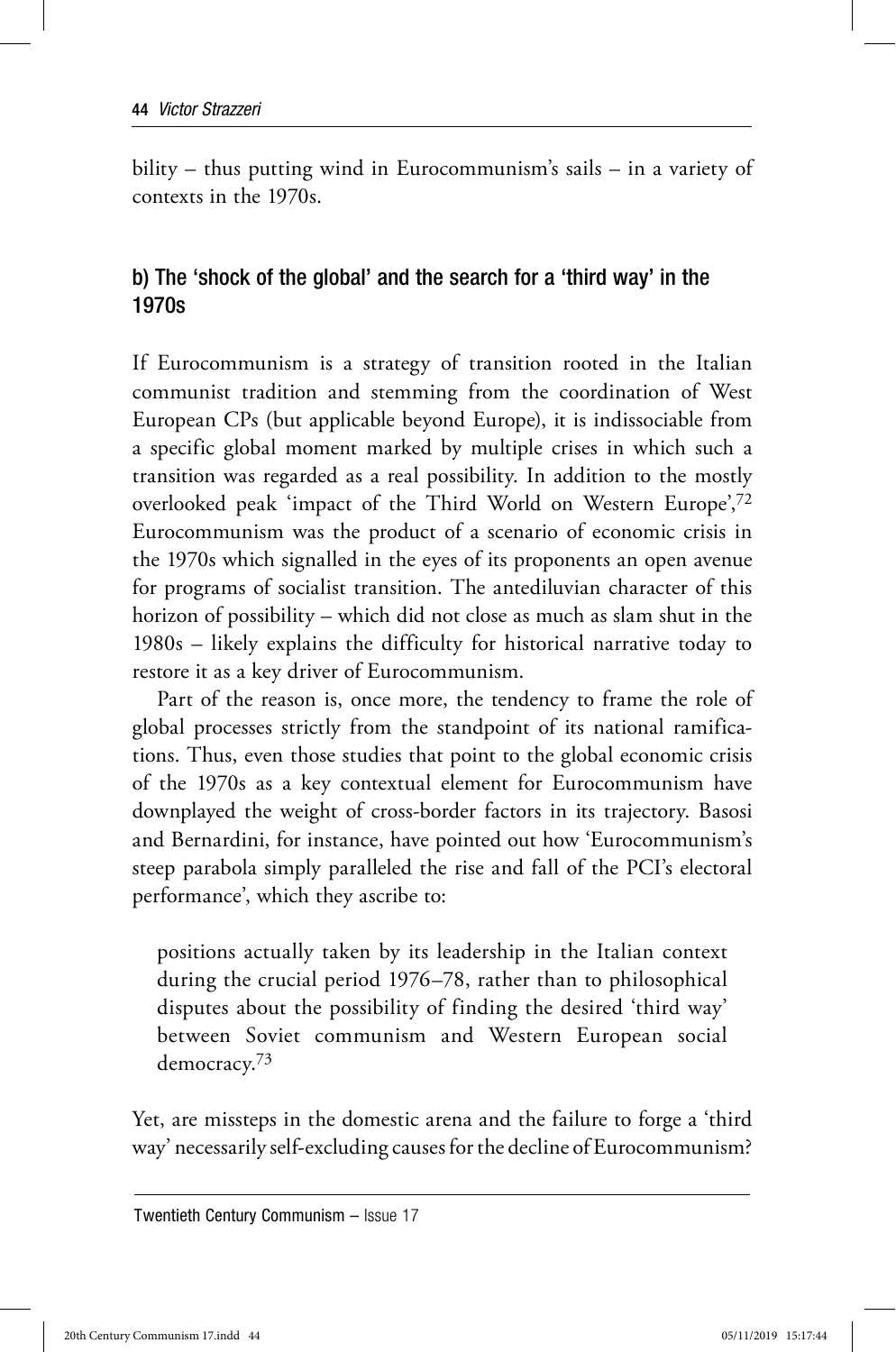Basosi and Bernardini themselves stress how the new context created by the global economic downturn of the 1970s played a decisive role in the Italian conjuncture and how it was ultimately the failure of the PCI to provide a consistent alternative to the crisis that led to its subsequent decline in popularity<sup>74</sup>. The search for a 'third way' by West European communists was, in fact, intrinsically linked to the crisis, which both raised the question of power anew and cut through the various national contexts where 'reform communism' played a relevant role.

The significance of the crisis was noted at the time both by actors and observers of Eurocommunism. In December of 1974, Berlinguer termed it a 'deep crisis of a new type', one that went beyond 'cyclical crises' as it 'affects all areas - the economy, politics, culture - and manifests itself both internally in each country and in international relations'.75 Fernando Claudín, in turn, drew attention to how the global crisis of capitalism was 'acting as a great orchestra conductor' by synchronising the distinct social and political processes affecting the three core Eurocommunist countries as well as elevating the degree of influence they could exert on one another.76 Furthermore, as one recent analyst has pointed out, 'in Italy, Spain and France, the profound social and economic crisis coincided with the crisis of their respective political systems'.77 In fact, despite their differences, both the Italian Republic and the French Fifth Republic saw major shifts in their respective party landscapes at the time; Spain, in turn, saw the onset of its transition to democracy. Crucially, West European communists and other left-wing forces felt poised to take the political initiative within this context. In the words of PCE historians Carme Molinero and Pere Ysàs:

The pathway to a democratic socialism seemed open by a combination of the capitalist crisis, the strength of the labor and popular movements and of left-wing parties as well as the vitality of democratic institutions.78

Silvio Pons has similarly drawn attention to Berlinguer's relatively optimistic assessment of the turbulent global conjuncture of the 1970s; while the leader of the PCI did not rule out an authoritarian shift in Europe as

Twentieth Century Communism – Issue 17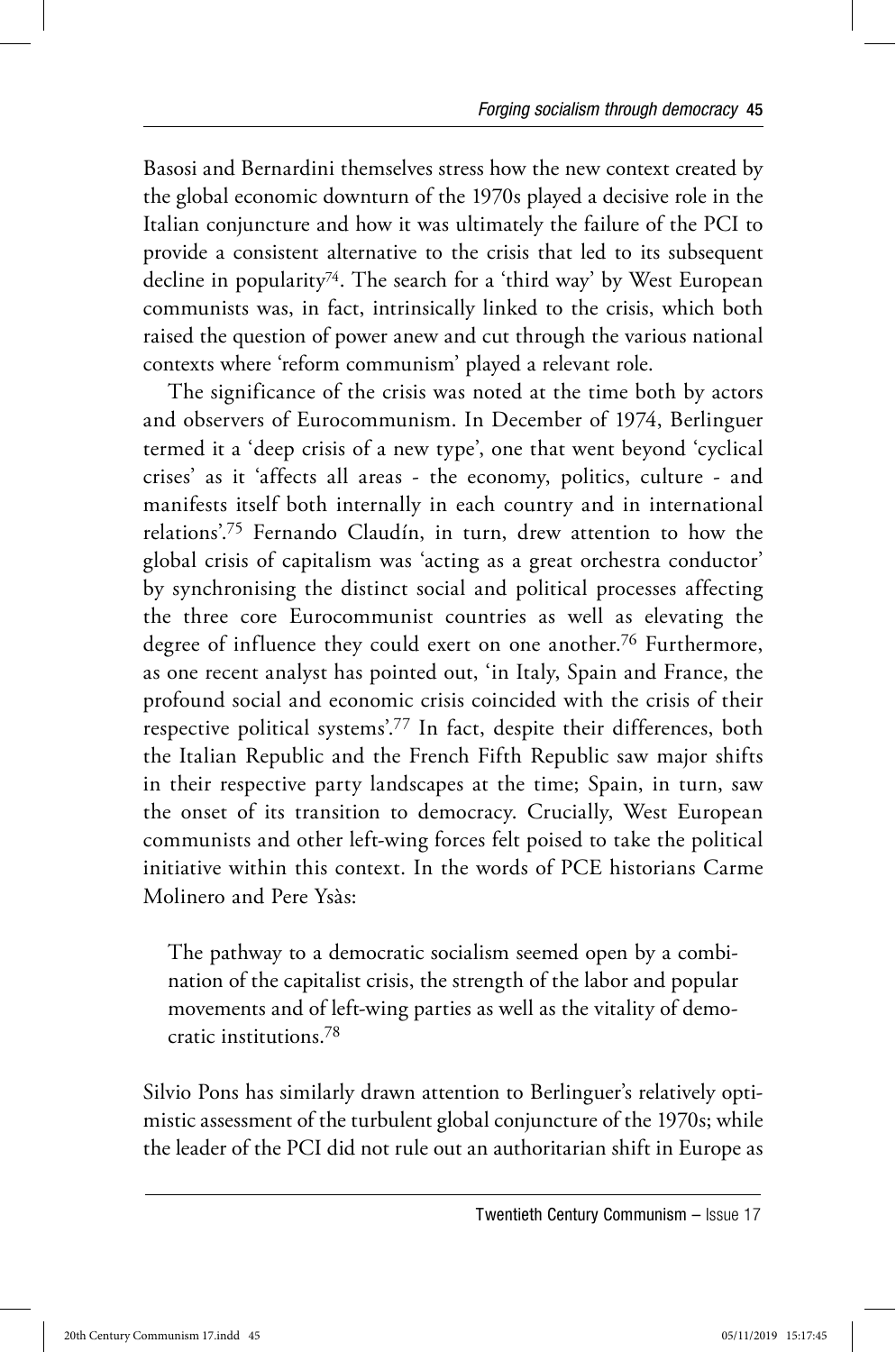a response to the crisis, he ultimately believed it also offered a window of opportunity:

At his confidential meeting with Leonid Brezhnev, the general secretary of the CPSU, on March 1 [1976], Berlinguer emphasised the 'new possibilities' arising from the 'democratic and socialist forces' in a situation marked, in his opinion, by the decline of the United States after its defeat in Vietnam and by the crisis of capitalism in Western Europe.79

For a time, the mounting crisis of capitalism and the growing electoral success of the PCI 'seemed to lend weight to Berlinguer's strategy'.<sup>80</sup> The protagonists of Eurocommunism had indeed accurately sensed there was an epochal shift in progress; they, however, fatally misjudged its general tendency. What the crisis context of the mid-1970s gave rise to was not democratic socialism, but neoliberalism.81 In fact, Eurocommunism and neoliberalism turn out to be radically opposite solutions to the same crisis scenario; where the former failed, the latter took hold.

Eurocommunists did not factor in such an outcome as possible in their political calculations; they believed a conservative alternative to their program would be more akin to the coup in Chile in 1973, i.e., would very likely mean the destruction of democracy (or, in the case of Spain, the failure to overcome dictatorship). That a sustained attack on welfare systems and a surge in the concentration of wealth and income at the top of the social pyramid would be possible without doing away with the democratic institutional order on the national level is something that would start to become evident only by the end of the decade, as neoliberalism gained consistency as a platform and reaped electoral victories in major contests.

This failure of foresight explains a range of fateful miscalculations. As the question of a loan to Italy emerged during the Andreotti government in 1976, PCI leadership chose to garner credibility in the eyes of domestic elites and US authorities through an 'acquiescent attitude on the IMF clauses', as opposed to addressing those 'demands for social justice that had been at the root of its earlier success'.<sup>82</sup> It is in this context that Berlinguer comes out in favor of austerity, attempting to give it a left-wing, vaguely anti-capitalist connotation.83

Twentieth Century Communism – Issue 17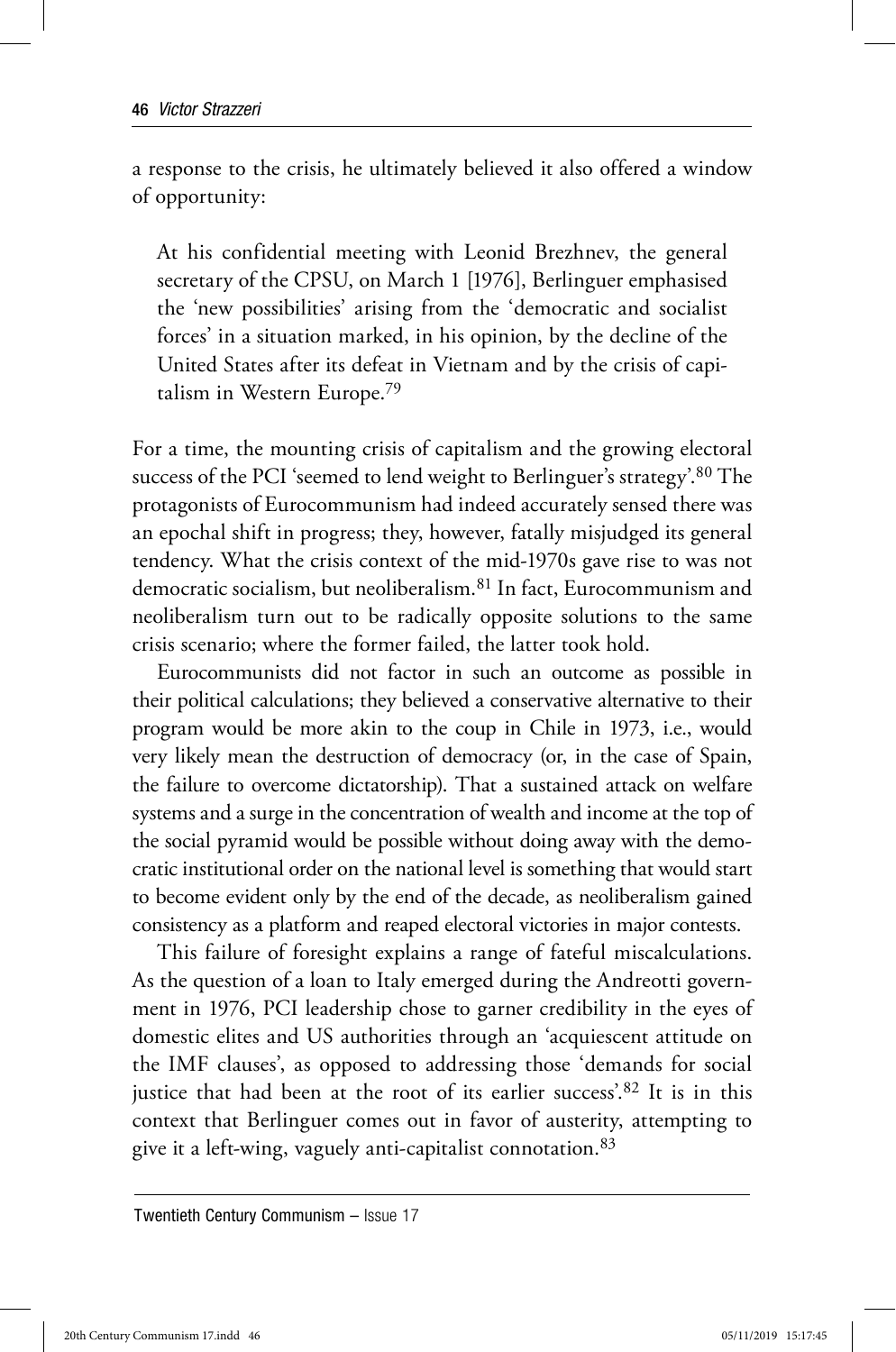Thus, with the post-war order social democracy had helped forge in disarray and the USSR less and less a beacon of hope to CPs increasingly critical of it, finding a 'third way' was anything but a philosophical dispute. The attempt to trail it, nevertheless, only makes sense against the background of the general crisis of the 1970s, which gives Eurocommunism its specific historical time; one framed, respectively, by the aftermath of the global 1968 and the beginning of the fall of communism in 1989.

Setting Eurocommunism within a clearly defined historical frame is an important steppingstone towards a new definition. For, if a retreat to the national variants of Eurocommunism can result in losing sight of its key transnational dimension and global context, the attempt to sever the definition from a concrete space-time, is even more of an analytical dead-end. An example pertains to the centrality of democracy, both as a means for the transition to socialism and as its desired political form. While it certainly unites Eurocommunists across national contexts, if taken in isolation, it makes the West European CPs of the 1970s indistinguishable from the pre-1914 SPD's revisionist wing, Austro-marxists, popular-front communists and any other attempt to leverage democracy as a pathway to and – in its 'fully-fledged' form – as the embodiment of socialism, all the way to present-day Spain's Podemos.<sup>84</sup>

A similar issue emerges when distancing or disobedience towards Moscow is the yardstick in question. Once again, while greater autonomy and the willingness to subject Soviet policy or its model of socialism to critique were traits that united all Eurocommunists, not only did Western European CPs distance themselves to different degrees from the USSR – from timid and hesitant disagreement (PCF), to consistent critique though not to the point of a break (PCI), all the way to bordering on full rupture (PCE) –, they were not the only dissenting voices in the international communist movement. In the European context, this trait extended, for instance, to the Yugoslav Communist League and the Romanian ruling CP under Ceauşescu. As mentioned above, Yugoslavia's connection to Eurocommunism is a relevant one due to the role played by the rebel socialist state in challenging the bipolar framework. The case of Romania, which directly supported Eurocommunist parties, 85 shows, however, that isolated criteria such

Twentieth Century Communism – Issue 17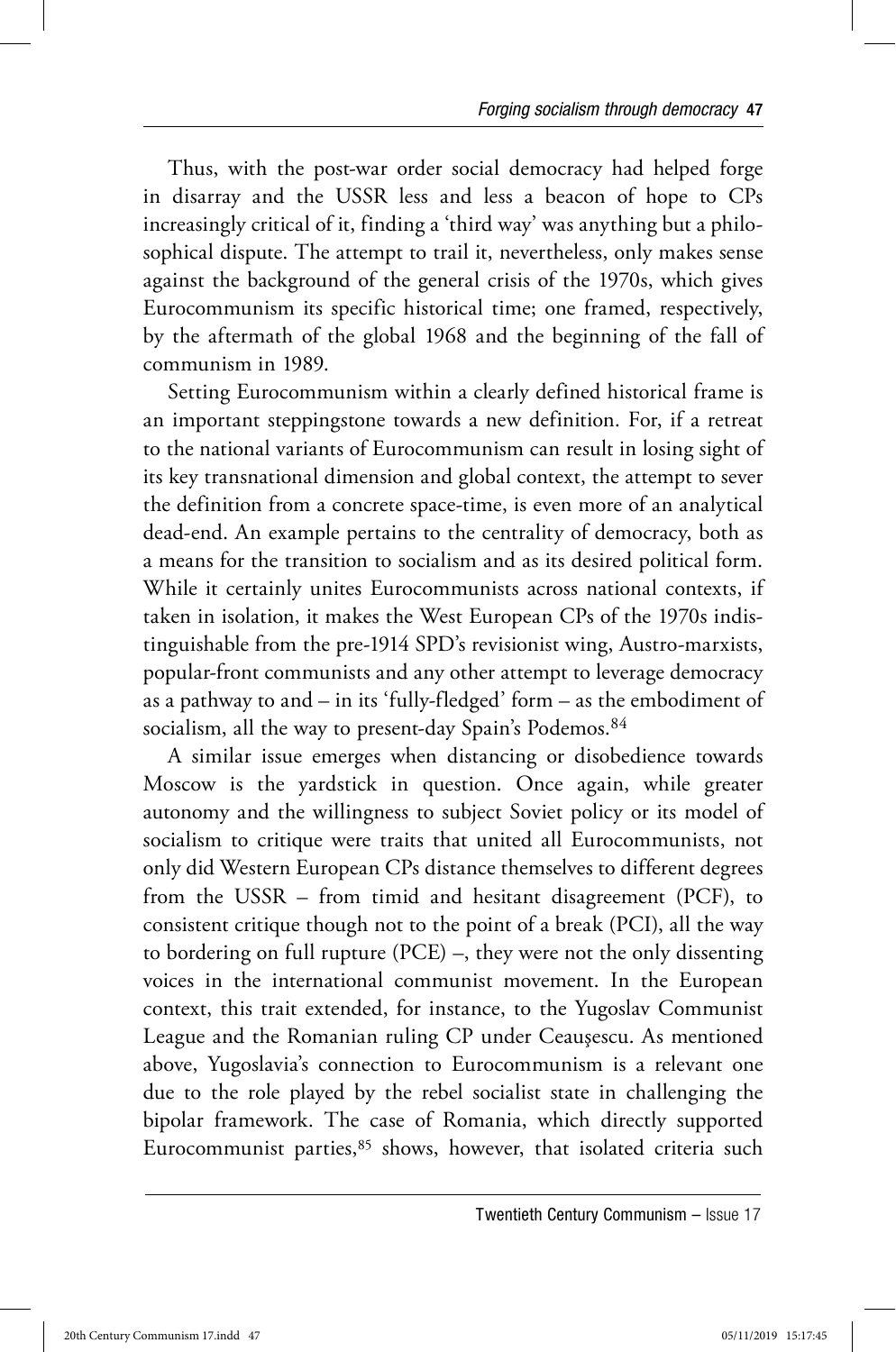as 'autonomy from the USSR' can lead to radically inconsistent ascriptions.86 The solution I suggested above, i.e., defining Eurocommunism as a strategy of transition, rules out the inclusion of ruling parties in socialist states within the scope of the phenomenon. Yet, the conceptualisation of Eurocommunism must also be able to account for the influence and impact of actors and events in the socialist world in its trajectory.

The most consistent effort in this regard in the recent literature was made by Pons and Di Donato, who frame Eurocommunism as a chapter of 'reform communism' understood in the broad sense, i.e., as a link between the Prague Spring of the late 1960s and *perestroika* in the late-1980s USSR.87 This view emphasises Eurocommunism's transnational entanglements with the East, linking the phenomenon with critical stances on Soviet communism from within the 'iron curtain'.88 This framing raises fertile research questions, especially regarding the possible impact of Eurocommunism as inspiration for the Gorbachev-led efforts at reform of the USSR.89

This assessment also neatly closes the circle of transfers and exchanges between the West European CPs, on the one hand, and the reform attempts in the European socialist states that set off from 1956 and reach a high point in 1968, on the other. As a number of studies have shown, the majority of the West European CPs openly manifested their disagreement with the intervention of Warsaw Pact forces in Czechoslovakia90 and, while this rang louder in the case of the Italian and Spanish CPs,91 it did not exclude the more closely aligned PCF. According to the research, the ascent and repression of the Prague Spring contributed to the later emergence of "Eurocommunism" in two ways: it catalysed the tendencies for autonomous action that were already present for some time within many CPs of West Europe and beyond and, secondly, it spurred an immediate call for more cooperation between them, with the PCI in the lead.92

Yet, what the latest studies on the impact of the events of 1968 in Prague on West European CPs have also established is the fact that the connection between the critical stance these parties took on in the aftermath of the intervention and their later turn to Eurocommunism was not a direct or straightforward one.<sup>93</sup> As Maud Bracke has stressed,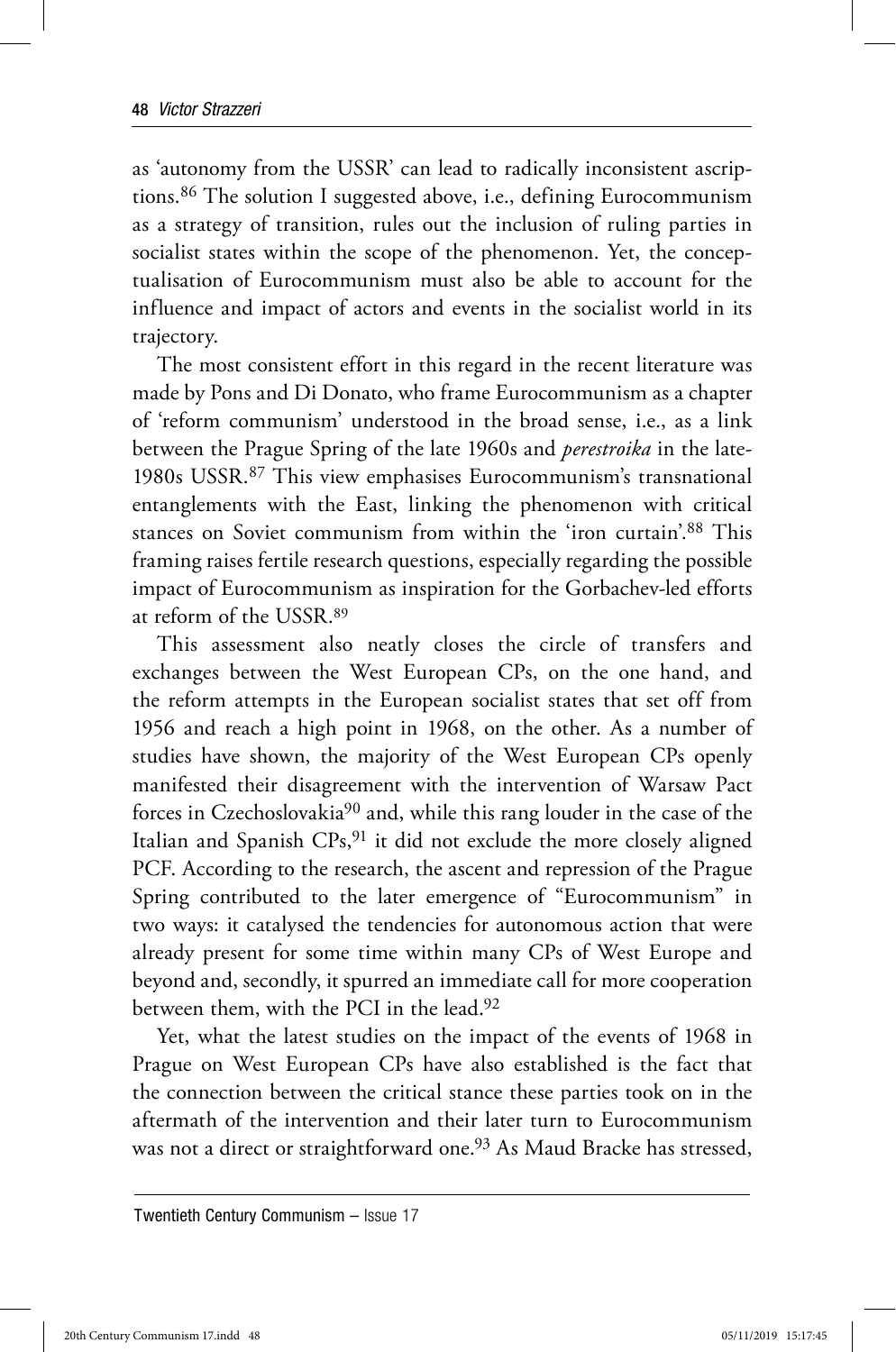besides the fact that 'the links between the two events are taken for granted or are not specified', the direct link thesis fails to explain the gap represented by the extended 'phase of realignment initiated in late 1968 up to the early 1970s'.94

In this sense, though the impact of the Soviet intervention in Czechoslovakia was no doubt a key moment in the pathway to Eurocommunism,95 other key occurrences from the same period, especially the French '68 and Italian 'hot autumn' of 1969, must be added to the narrative, even if the PCF and PCI were not – at least initially – relevant players in either case.<sup>96</sup> The eruptions of the global '68 hit close to home and, indeed, led to significant aftershocks in the major West European CPs, which were no less challenged by these events than the postwar status quo sixty-eighters aimed to radically transform.

## c) Eurocommunists and the aftermath of 1968

Taking stock of the recent literature on the global 1968, Odd Arne Westad drew the somewhat surprising conclusion that 'the biggest political change of the time' was actually 'the reorientation of the largest Western European communist parties toward democratic participation and parliamentary strategies'.97 Yet, Westad argues, much of the New Left that emerged from the 1960s did not engage with the phenomenon, because they 'found it easier to idealise far-away rebel groups than to work with the traditional Left of their own countries'. In fact, the only forces emerging from the 1960s rebellion that were able 'to overcome political and social divisions and thereby lay the foundation for long-term change' were 'the women's movement and the civil rights movement in the United States'.98

While Westad is correct to point out the fundamental gap separating New Left organisations and movements from the more 'traditional' left-wing forces they aimed to overcome, a closer look at the interactions of Eurocommunist CPs and the 'new social movements' shows a more complex and entangled relationship. Especially in the case of one of Westad's few enduring offshoots of 1968, the women's movement, research has begun to uncover not only active cooperation, but an at

Twentieth Century Communism – Issue 17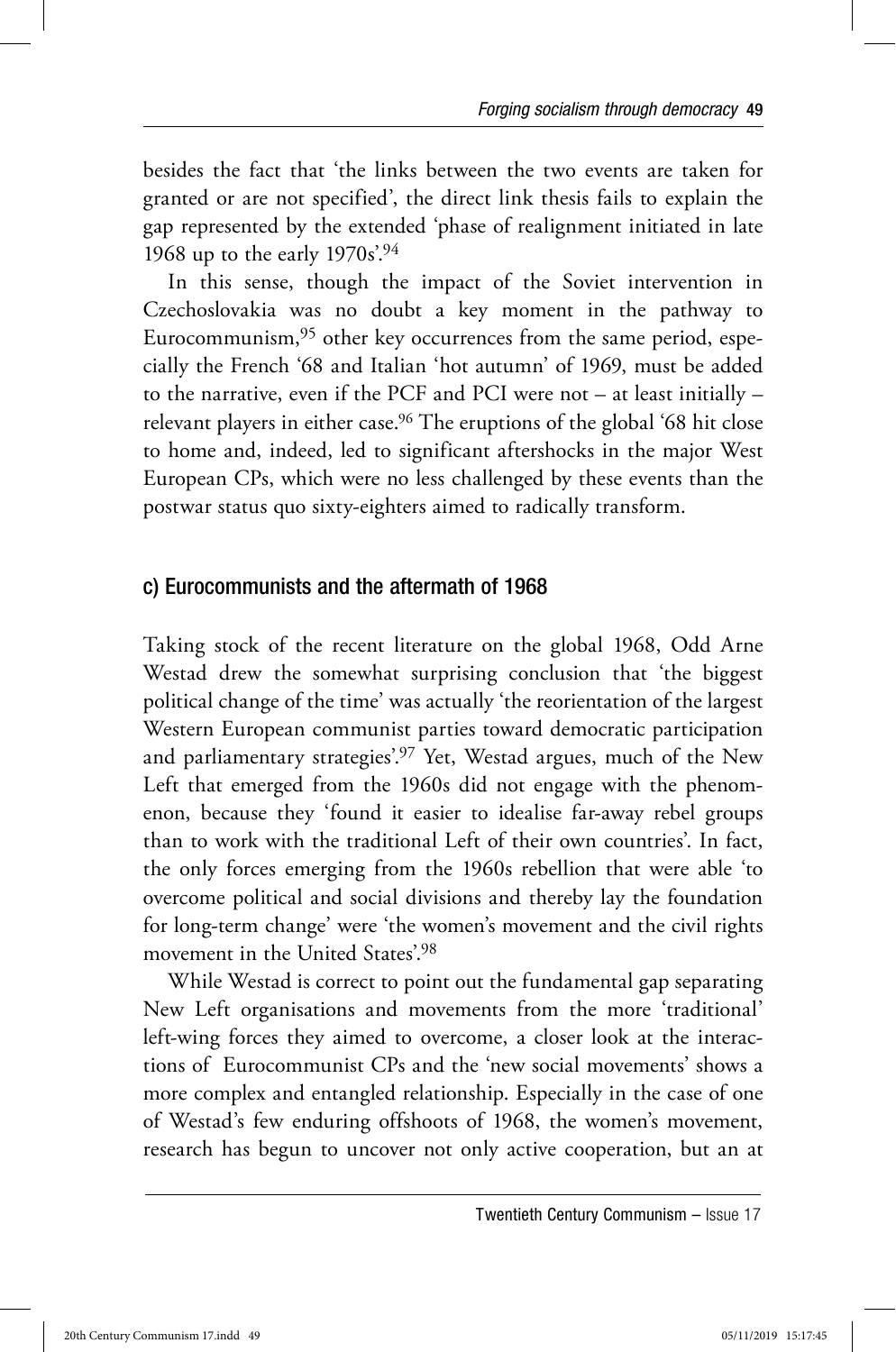times intense – if far from harmonious – overlap with reform communism, even if a lasting synthesis ultimately failed to materialise.

Once again, it is the limited scope of the conventional definition of Eurocommunism – alongside the deep-seated notion that, as supposedly antagonistic phenomena, the communist movement and 'new social movements' are topics for different experts, if not disciplines – that has prevented more studies into its gender dimension and impaired the reception of those efforts that have tackled the issue. As in the previous items, my goal here is not to refute prevailing definitions of Eurocommunism, but rather to widen their scope and sharpen their focus through a brief reconsideration of the latest research.

Eurocommunism has, for instance, often been defined by the expanded alliance policy its protagonists engaged in. Taken in isolation, this trait again makes the phenomenon indistinguishable, for instance, from the popular-front politics of the 1930s; on the other hand, an overly narrow understanding of these novel alliances sees the three main Eurocommunist CPs attempting to converge with a different set of forces in each case – Christian Democrats in Italy, socialists in France and forging a broad democratic front in Spain. By adjusting the notion of expanded alliances to encompass *other political and social subjects* beyond the working class, as opposed to relating it strictly to political parties beyond the communist tradition, not only does Eurocommunism's gender dimension and interactions with a resurgent feminist movement enter the picture, this recalibration further contributes to situating the phenomenon historically, considering the 1970s were also the decade of a global feminist upsurge.

This is not an entirely new angle on the topic. A few dissenting voices in the scholarship had indeed previously suggested that the relationship between Eurocommunism and 'new social movements' was a relevant one and merited further study; Geoff Eley, for instance, stressed in the early 2000s that, in addition to 'breaking with the USSR' and embracing 'pluralism [and] multiparty competition',

Eurocommunists prioritised issues that couldn't be subsumed within class-struggle perspectives based on the working class. […]

Twentieth Century Communism – Issue 17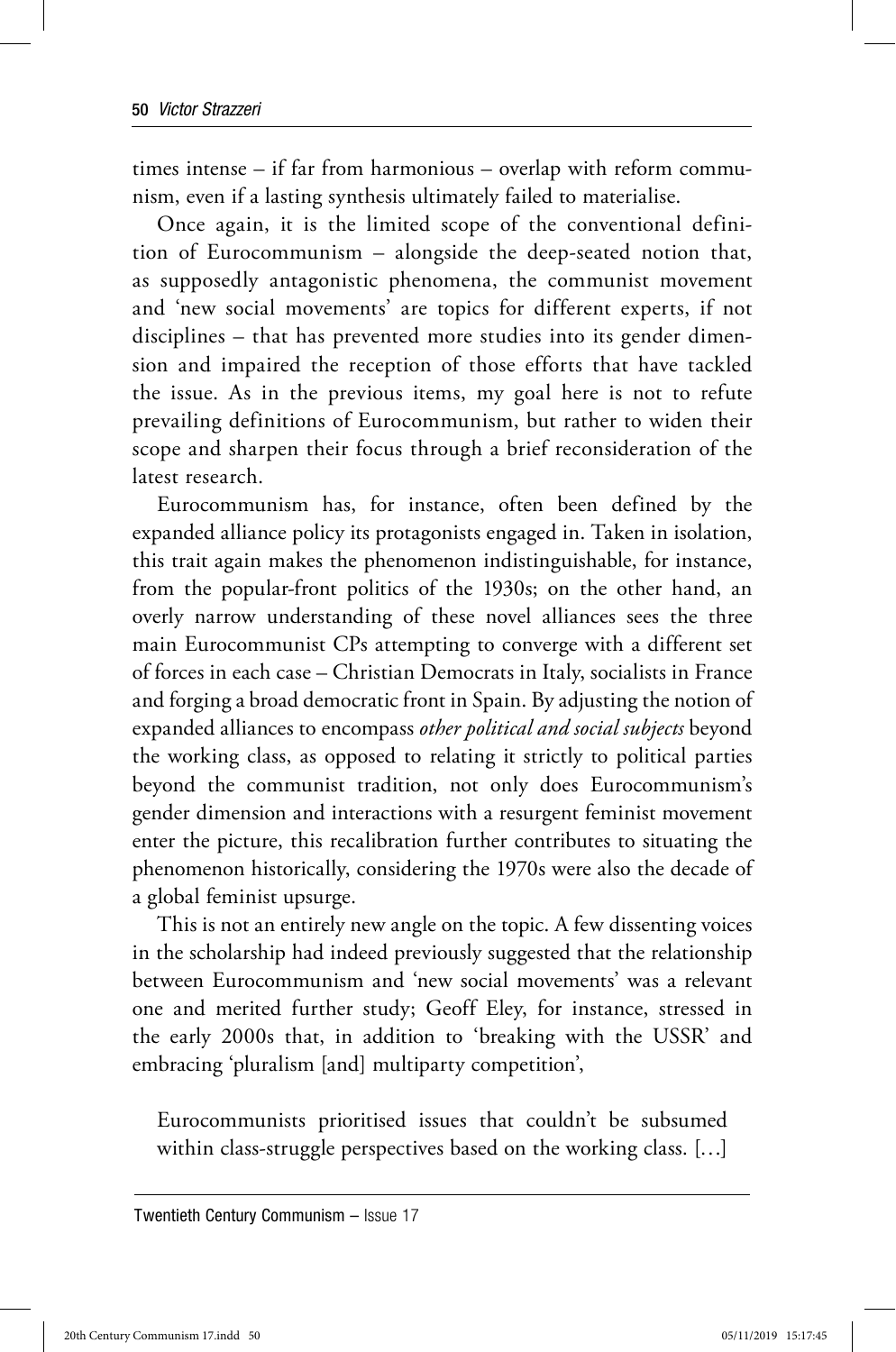These departures converged with the legacies of 1968, for which Eurocommunism became a main conduit to the party system.<sup>99</sup>

This understanding of Eurocommunism is significant not only because it radically breaks with the Cold War top-down framing of the phenomenon, but because of its implications with regards to a much broader issue: it might uncover an instance where the gulf conventionally thought to separate a 'politics of class' and a 'politics of gender' was demonstrably bridged.

The Italian case is a particularly fertile testing ground for this hypothesis. 100 As Maud Bracke has stressed, despite being known as the 'years of lead', 1970s Italy actually saw 'high-levels of social participation', peaking precisely in the 'campaigns around divorce and abortion'.101 The PCI was not only active in both campaigns it was the most important force within the party spectrum to campaign for a 'no' vote in the divorce referendum of 1974102 and to push for the approval of legislation legalising abortion, culminating in the passing of Law 194 of 1978.103

Yet, because the importance of the women's movement to this period has not been adequately reflected in historiography, the question of its overlap with Eurocommunism has barely been raised. In the Italian case, the dynamic behind the formation of this blind spot is clear. According to Bracke, '…political histories of 1970s Italy… have generally been unable to grasp the central role played by women and feminism in the dramatic transformation of Italian society and politics in this period'.104 Crucially, this transformative role also extends to communist politics, as visible in the transition of the PCI-aligned women's organisation, the *Unione Donne Italiane* (UDI), to a much more autonomous and combative stance over the course of the 1970s, when it incorporated many perspectives from contemporary feminist groups.<sup>105</sup> Galvanised by the transformations in the UDI and the aforementioned campaigns, the PCI's female members increasingly demanded a larger role in the party, compelling it to give greater attention to the 'women's question', even if further research is needed to ascertain just how far it went in this direction.<sup>106</sup>

As for Eurocommunism, leading female activists of the PCI understood the growing centrality of feminist issues to party debate and policy

Twentieth Century Communism – Issue 17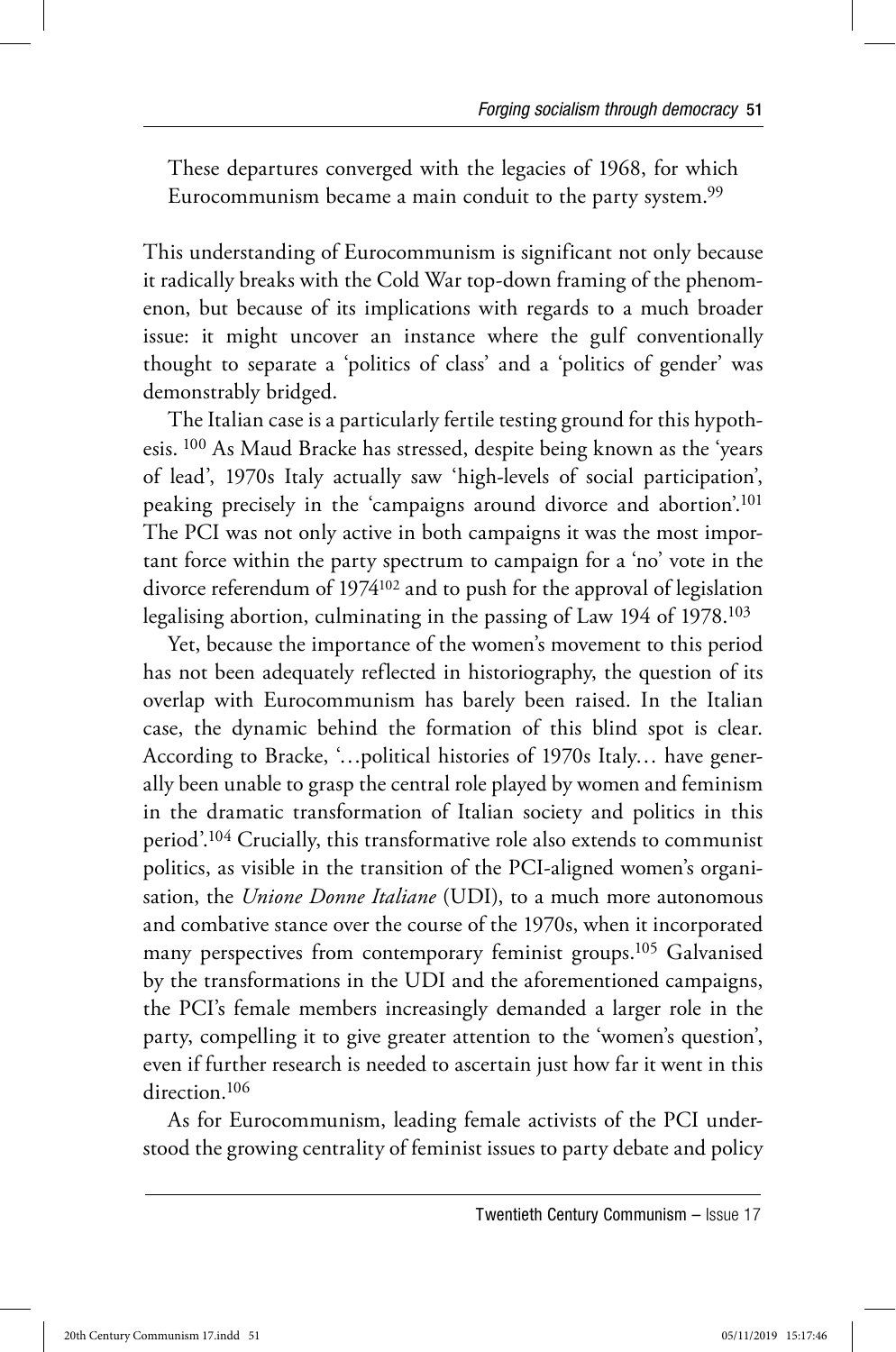as an integral part of the change of culture it embodied; they were also quick to recognise that this dimension of the Eurocommunist turn would likely be downplayed or outright ignored in mainstream debate. In the preface to a still very readable and revealing volume of interviews with female activists of the PCI published in mid-1979, Laura Lilli gives a novel interpretation of the Eurocommunist notion of a 'third way'. Lilli argued the term also expressed the pathway communist women took to address the issue of 'double militancy', i.e., the possibility of simultaneous activism in the PCI and feminist groups (double militancy had always been taboo in communist politics). By securing the consent of the party to be active in both the institutional and extra-parliamentary left, communist women had introduced 'a further, original Italian attempt at a "third way"', one that was, 'of course, systematically disregarded by "political scientists".'107 The advent of 'double militancy', Lilli concluded, indicated that the Eurocommunist third way was not limited to the 'ideological, economic or diplomatic' spheres; 'nor did it regard only great power "structures" and policy';108 it also pertained to 'the everyday dimension of our existence'.109

Feminism had revealed that the experience of hardship and oppression women experienced in everyday life was every bit as political as the causes around which both the 'old' and 'new' left were organised. 'Feminism is thus as political as all the anti-authoritarian movements underway in the world today', argued Carla Ravaioli, in the preface to another interview volume, this one pitting the PCI's (male) leaders, from Napolitano to Berlinguer, with the 'women's question'.110 For many women in 1970s Italy, this assessment did not mean turning away from the communist party; rather – and no doubt as a result of the promise of renewal represented by Eurocommunism –, many entered the PCI precisely in this juncture, often after disappointing experiences with the patriarchal nature of the small leftist groupings that emerged in the context of the 1968 moment.

These developments characterise what Maud Bracke termed the 'process of post-1968 re-institutionalisation', whereby there was a 'transfer of political agency by social movements to the political parties and state institutions which they had previously contested, specifically the PCI'.111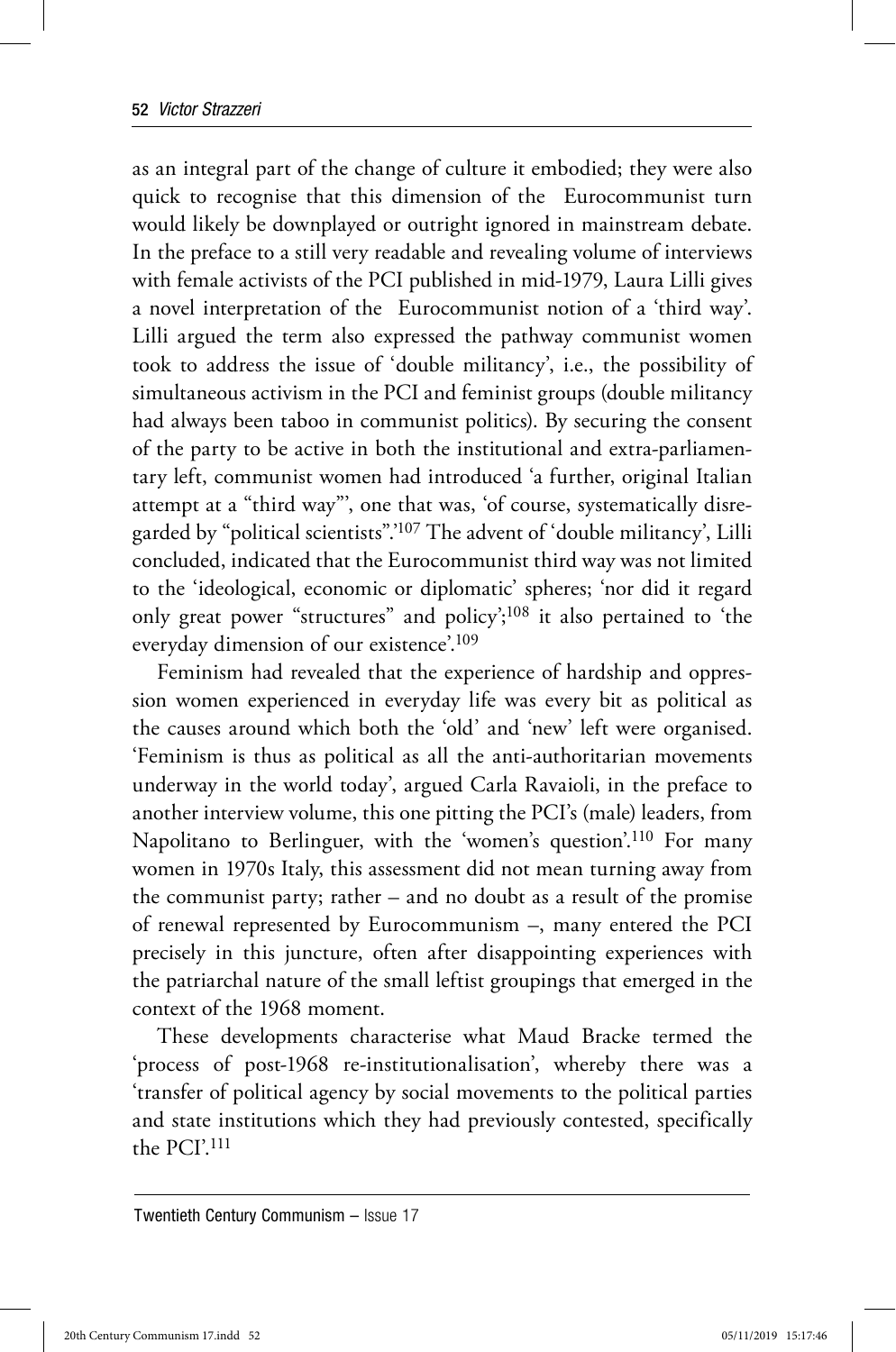What drove this process was an understanding of feminism as part of the general 'assault on the vertical and class-based structure of society', in the words of Ravaioli; despite conceding that the 'primary and politically "proper" expressions' of this assault were 'class struggle' and 'Third-Worldist insurrection' and that every distinct movement was a manifestation of subjects 'with specific problems, demanding specific analyses and tactical choices', Ravaioli maintained they were 'all recognisable as a kind of "plural subject", in one and the same struggle against capitalism and the ideology that sustains it'.112 This unifying viewpoint constituted an attempt to express conceptually, what was a growing articulation between communist militancy, new social movements and wider global trends in 1970s Italy. Especially for women activists, this synthesis was what Eurocommunism was primarily about, something the scholarship has failed so far to appraise systematically.

In her 1979 review of Lili and Valentini's interview volume, Rossana Rossanda – a member of the PCI until she was expelled alongside the *Il Manifesto* group in 1969 – shows this understanding of Eurocommunism was not exclusive to its membership. Rossanda remarked how the interviews 'suddenly made plain the decade of distance separating her time in the party' and how they brought home just 'how the fabric of the PCI had changed in the 1970s'. As a party dissident, Rossanda was not one to spare the PCI of critique, but perhaps for this very reason she was able to devise the true content of the process of renewal heralded by Eurocommunism, doing so against the common wisdom – then and now – on this matter. 'These changes', she remarked, 'were not explainable with the overcoming of the ambivalences from Togliatti to Berlinguer', rather, they resulted from

the overlapping of the political shift of the historic compromise and the mass movement, from which the PCI extracted its political capital between 1968 and 1975; a movement which, having shattered itself on the cliffs of the New Left, but still full of impetuousness, found its way to the party bestowing it with antagonistic and radical traits.<sup>113</sup>

Twentieth Century Communism – Issue 17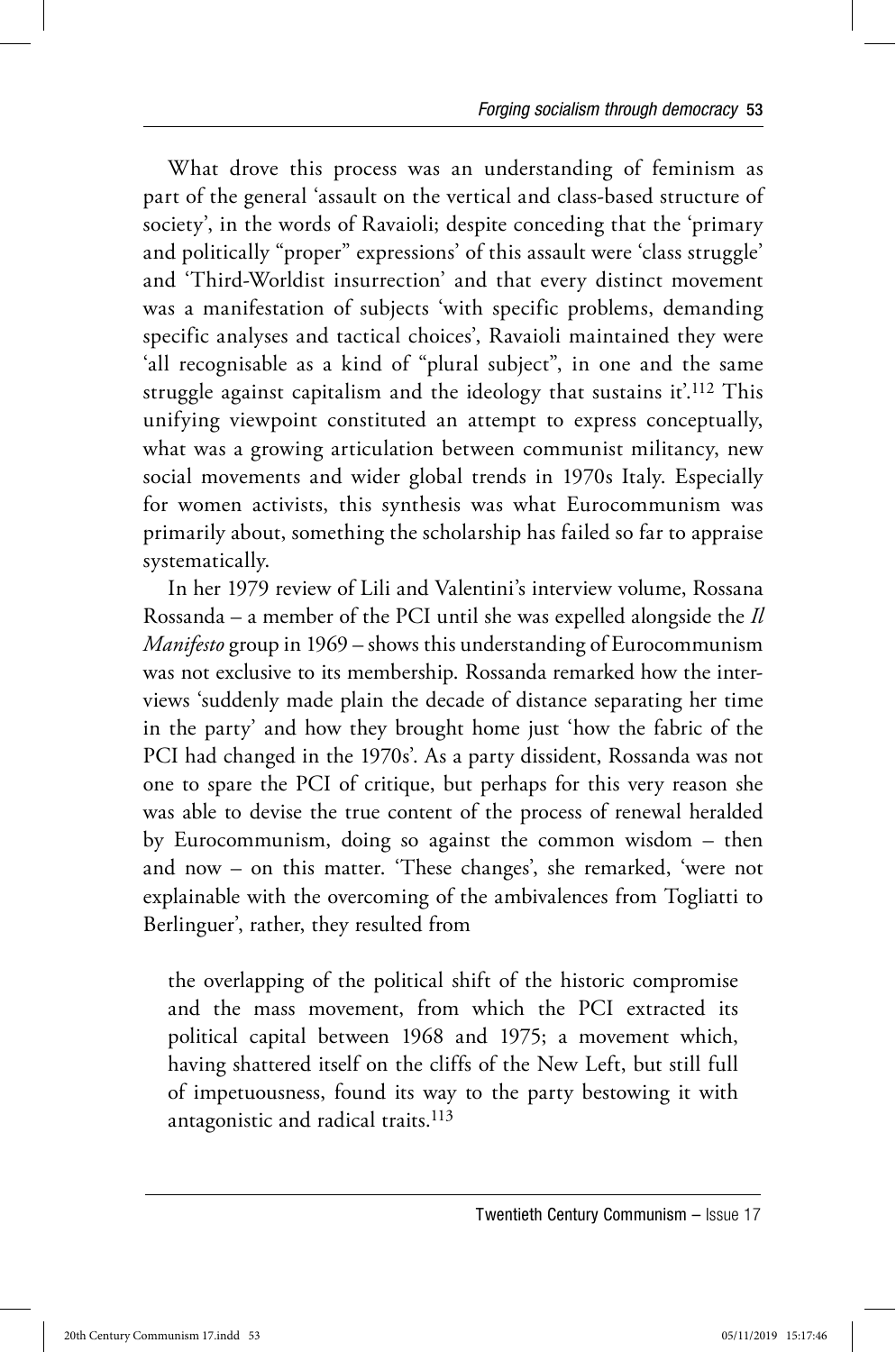## Conclusion

The goal of this article has been to produce a review of the latest literature on Eurocommunism that compiles the main results achieved but does so 'against the grain' – i.e., providing a critical examination of some of the chief trends in how the phenomenon has been framed. This effort has led to the suggestion of a few key coordinates for a renewed definition of Eurocommunism. Fundamental to it is the notion that most current takes on the phenomenon need an urgent 'de-centring', that is, a framing that considers the global context of the Eurocommunist formula beyond a strict view of bipolar rivalry, thus incorporating the key role of the Third World into the analysis and taking into account actors not usually considered relevant to communist politics.

This call to 'provincialise' Eurocommunism is no doubt inspired by current debates in historiography and society at large but is no less a way to reconnect with the way actors themselves engaged with the phenomenon in the 1970s. Thus, while it might seem self-evident to emphasise the role of the bipolar system in the trajectory of a phenomenon such as Eurocommunism, with insights from postcolonial and feminist perspectives a seemingly anachronistic projection of current issues and analytical trends, the argument I want to close this literature review with is that precisely the opposite is the case. Without downplaying the role of the superpowers in containing and limiting the possibilities of success of the Eurocommunist CPs, it is the 'Cold War lens' and the associated notion of a self-encapsulated 'West' that upon closer examination emerge as the actual projections of contemporary analysts onto their source material, resulting in an overly narrow picture of Eurocommunism as a historical phenomenon. On the other hand, a provincialised view of Eurocommunism that emphasises the role of transfers and connections with the Third World appears to be more consistent with the way its own purveyors and supporters saw the world, even if this might seem counterintuitive today; gender, in turn, equally emerges as an entirely neglected driver of Eurocommunism, once the overlap between the communist and feminist movements are at all considered by scholarship.

This hypothesis – raised here in a necessarily shorthand form – is an effort to further stimulate the debate on Eurocommunism, one dating

Twentieth Century Communism – Issue 17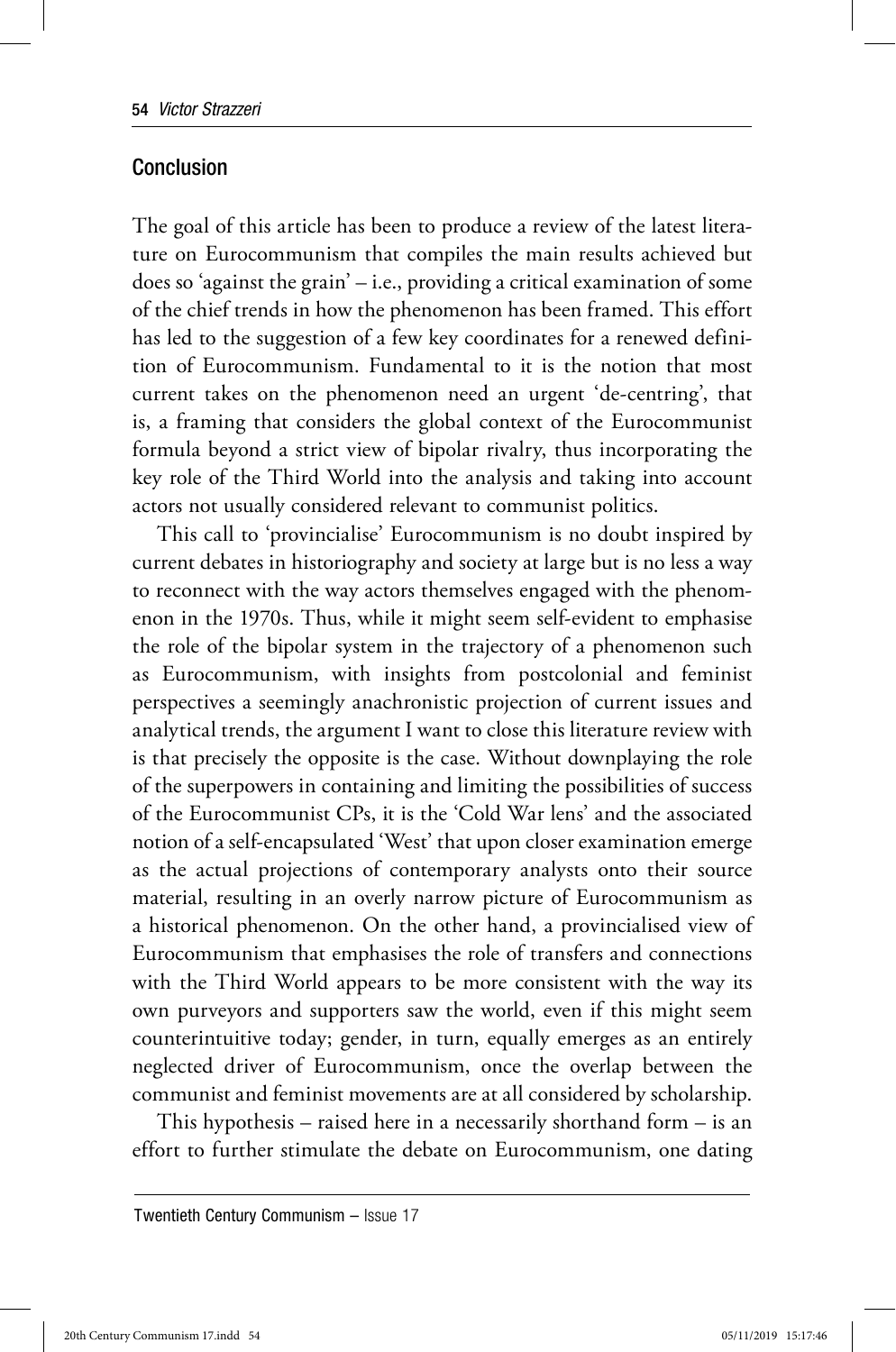from the very emergence of the phenomenon; a decade of resurgent scholarship on the topic and a steady stream of publications that shows no signs of tapering off, has prepared the ground for exciting open avenues of research, some of which this essay touched upon, but of which there are surely many more.  $^{114}$ 

**The author would like to thank Brigitte Studer, Sandrine Kott, Andrew Zimmerman, Stefan Berger, Geoff Eley, Carme Molinero, Katherine White and Victor Neves for their contribution to the research that went into this article.** 

# **Notes**

- 1 Silvio Pons and Michele Di Donato, 'Reform Communism' in Juliane Fürst, Silvio Pons and Mark Selden (eds), *The Cambridge History of Communism*, v. 3, Cambridge, Cambridge University Press, 2017, p192.
- 2 Nikolas Dörr, *Die Rote Gefahr. Der italienische Eurokommunismus als sicherheitspolitische Herausforderung für die USA und Westdeutschland 1969-1979*, Köln, Böhlau, 2017, pp50-1.
- 3 Enrico Berlinguer, 'La democrazia è um valore universale' (1977), in Leonardo Raito (ed), *Enrico Berlinguer e il sogno eurocomunista*, Rovigo, L'Arca, 2013, p39.
- 4 Jeremy Friedman, *Shadow Cold War: The Sino-Soviet competition for the Third World*, Chapel Hill, Univ. of North Carolina Press, 2015, p19. Odd Arne Westad has also drawn attention to the ideological contest at the core of the Cold War: see *The Cold War: a world history*, New York, Basic Books, 2017, pp19-42.
- 5 See Maud Bracke, Which Socialism, Whose Détente? Budapest/ New York, Central European University Press, 2007 and Valentine Lomellini, 'A window of opportunity? Eurocommunism(s) and détente' in Elena Calandri, Daniele Caviglia, Antonio Varsori (eds), *Dé tente in Cold War Europe: Politics and Diplomacy in the Mediterranean and the Middle East*, London, Tauris, 2012, pp71-92. Focusing on détente as its key contextual element, Frédéric Heurtebize has emphasised

Twentieth Century Communism – Issue 17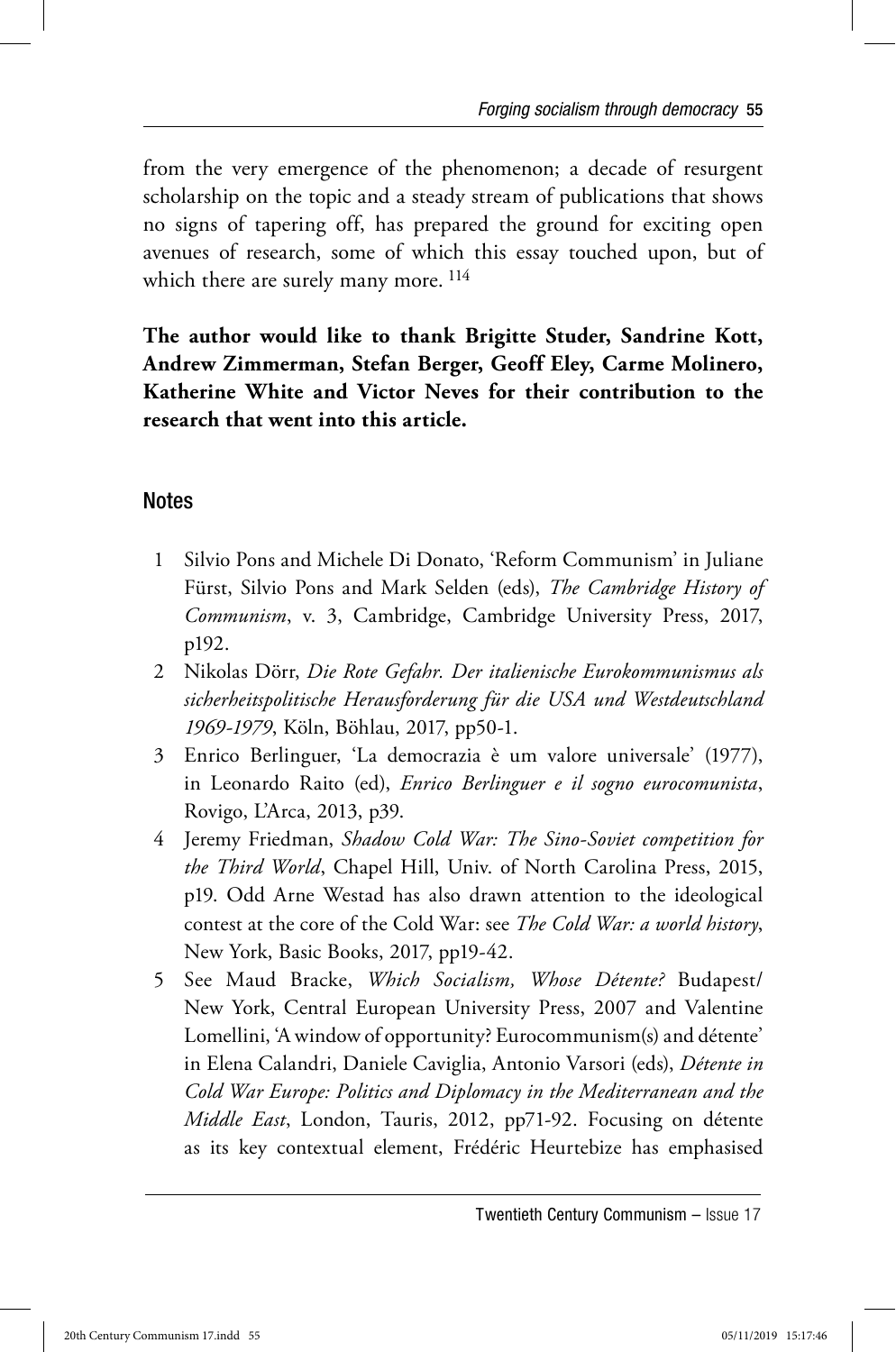Eurocommunism's status as 'an unwanted and vexing consequence of the policy that both superpowers devised', also pointing out that 'limited attention has been paid to [the phenomenon]' in this regard. 'Eurocommunism and the Contradictions of Superpower Détente' in *Diplomatic History*, 41, 4, 2017, pp747-8.

- 6 See Stéphane Courtois and Marc Lazar, *Histoire du Parti communiste français,* Paris, PUF, 1995, pp351-55 and Serge Buj, 'El ocaso del Partido Comunista Francés: los años setenta', Carme Molinero and Pere Ysàs (eds), *Las izquierdas en tiempos de transición*. Valencia: Universitat de Valencia, 2016, pp50-2.
- 7 Paul Ginsborg, *A history of contemporary Italy. Society and Politics, 1943-1988,* New York: Palgrave, 2003, pp355-6; pp373-5.
- 8 Carme Molinero and Pere Ysàs, 'El Partido del antifranquismo (1956-1977)', in *Papeles de la FIM. I Congreso sobre la historia del PCE*, 22, 2004, pp103-126.
- 9 Carme Molinero and Pere Ysà s, *De la hegemoní a a la autodestrucció n: El Partido Comunista de España (1956-1982)*, Barcelona, Crítica, 2017, pp111-126.
- 10 Charles S. Maier, 'Thirty Years After: The End of European Communism in Historical Perspective' in Fürst et al., *Cambridge History of Communism,* p605.
- 11 Ibid, p607.
- 12 Marc Lazar, 'El eurocomunismo, objeto de historia', in *Historia del presente* 18, 2011, p65.
- 13 See Molinero and Ysàs, *De la hegemonía*.
- 14 Donald Sassoon, *One Hundred years of socialism the West European left in the twentieth century*, London, I.B. Tauris, 1997, p253.
- 15 Marc Lazar, 'Le lente déclin du communisme', in Jean Garrigues, Sylvie Guillaume and Jean-François Sirinelli (eds), *Comprendre la Ve République,* Paris, PUF, 2011, pp211-231.
- 16 See Armen Antonian, *Toward a theory of Eurocommunism*, New York, Greenwood Press, 1987 and Michael Waller and Meindert Fennema (eds), *Communist parties in Western Europe: decline or adaptation?* Oxford, Blackwell, 1988.
- 17 The exceptions being general histories of the European left authored by scholars who, in search for answers to its sudden crisis, retraced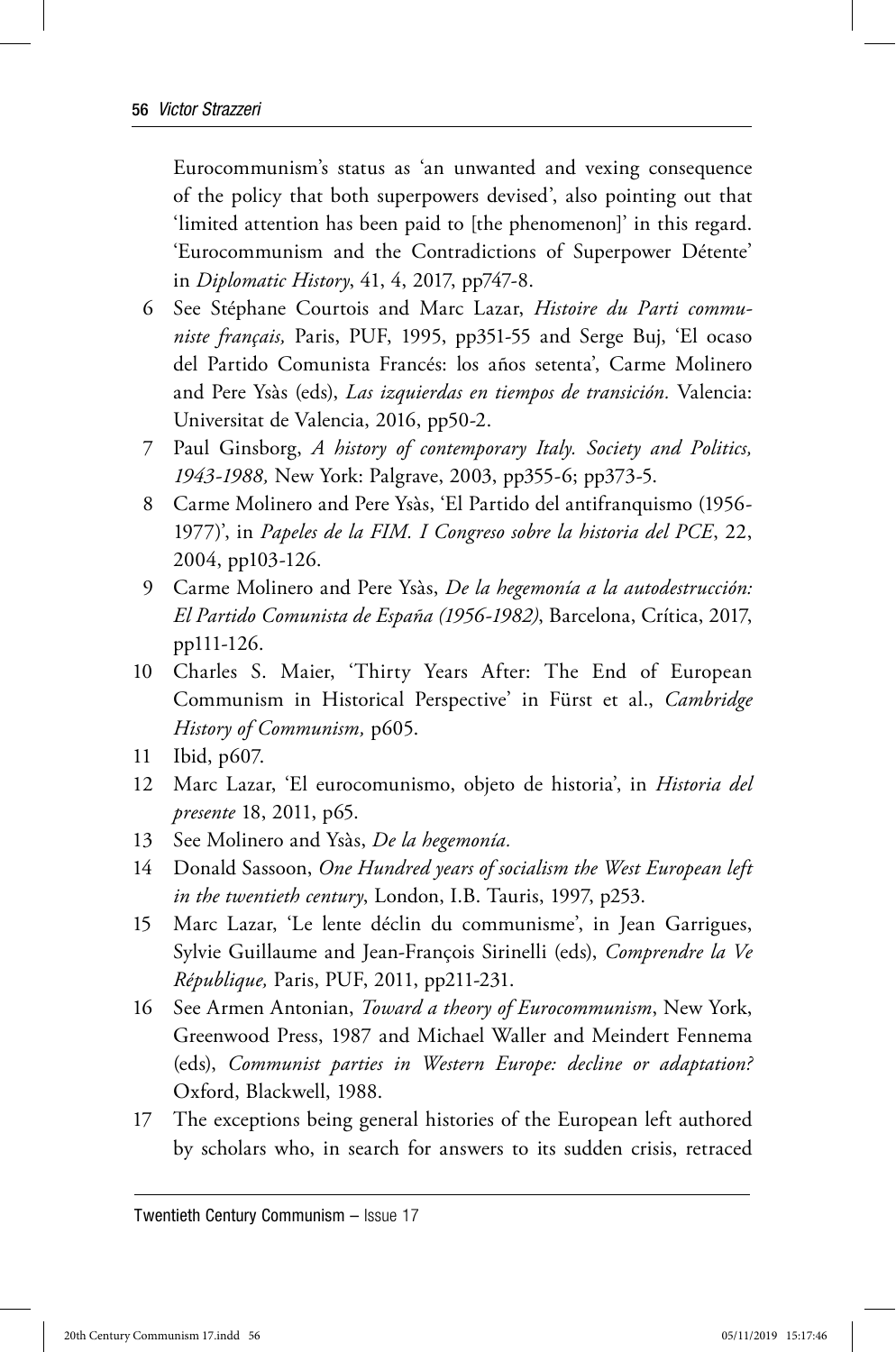the left's trajectory across the twentieth century. See Sassoon, *One Hundred Years*; Aldo Agosti, *Bandiere rosse: un profilo storico dei comunisti europei,* Roma, Editori riuniti, 1999; Geoff Eley, *Forging democracy: the history of the left in Europe, 1850-2000*, Oxford, Oxford University Press, 2002.

- 18 See Niall Ferguson, Charles S. Maier, Erez Manela and Daniel J. Sargent (eds.), *The shock of the global: the 1970s in perspective*. Cambridge, Massachusetts, The Belknap Press of Harvard University Press, 2010 and Anselm Doering-Manteuffel and Lutz Raphael, *Nach dem Boom. Perspektive auf die Zeitgeschichte seit 1970,* Bonn, Vandenhoeck & Ruprecht, 2012.
- 19 Silvio Pons, 'The rise and fall of Eurocommunism', in Melvin P. Leffler and Odd Arne Westad (eds), *The Cambridge History of the Cold War*, v.3, Cambridge, Cambridge University Press, 2010, p60.
- 20 Lack of access to Russian archival holdings pertaining to the 1970s means that, except for the GDR, no substantial accounts of how authorities from socialist states – and especially the USSR – engaged with Eurocommunism exist. As a result, only the West's 'containment policy' has been reconstructed in detail so far.
- 21 See Giovanni Bernardini, 'The Federal Republic of Germany and the Resistible Rise of the Historic Compromise in Italy (1974-1978)', in Guia Migani and Antonio Varsori (eds.), *Europe in the international arena during the 1970s: entering a different world,* Bruxelles et al., P.I.E. Peter Lang, 2011 pp317-337; Frédéric Heurtebize, *Le péril rouge Washington face à l'eurocommunisme,* Paris, PUF, 2014 and Dörr, *Rote Gefahr*.
- 22 Francesco Di Palma, 'Der Eurokommunismus und seine Rezeption durch die SED (1968-1976). Einige theoretische Bemerkungen', in *Jahrbuch für Kommunismusforschung* 2012, pp233-248.
- 23 See Michele Di Donato, *I comunisti italiani e la sinistra europea: il PCI e i rapporti con le socialdemocrazie (1964-1984),* Roma: Carocci, 2015 and Emanuele Treglia, 'El PCE y el movimiento comunista internacional (1969-1977)', in *Cuadernos de Historia Contemporánea* 37, 2015, pp225-255.
- 24 As Silvio Pons has argued, on 'Western Communism, paradoxically, Soviet and American interests converged. For different reasons, both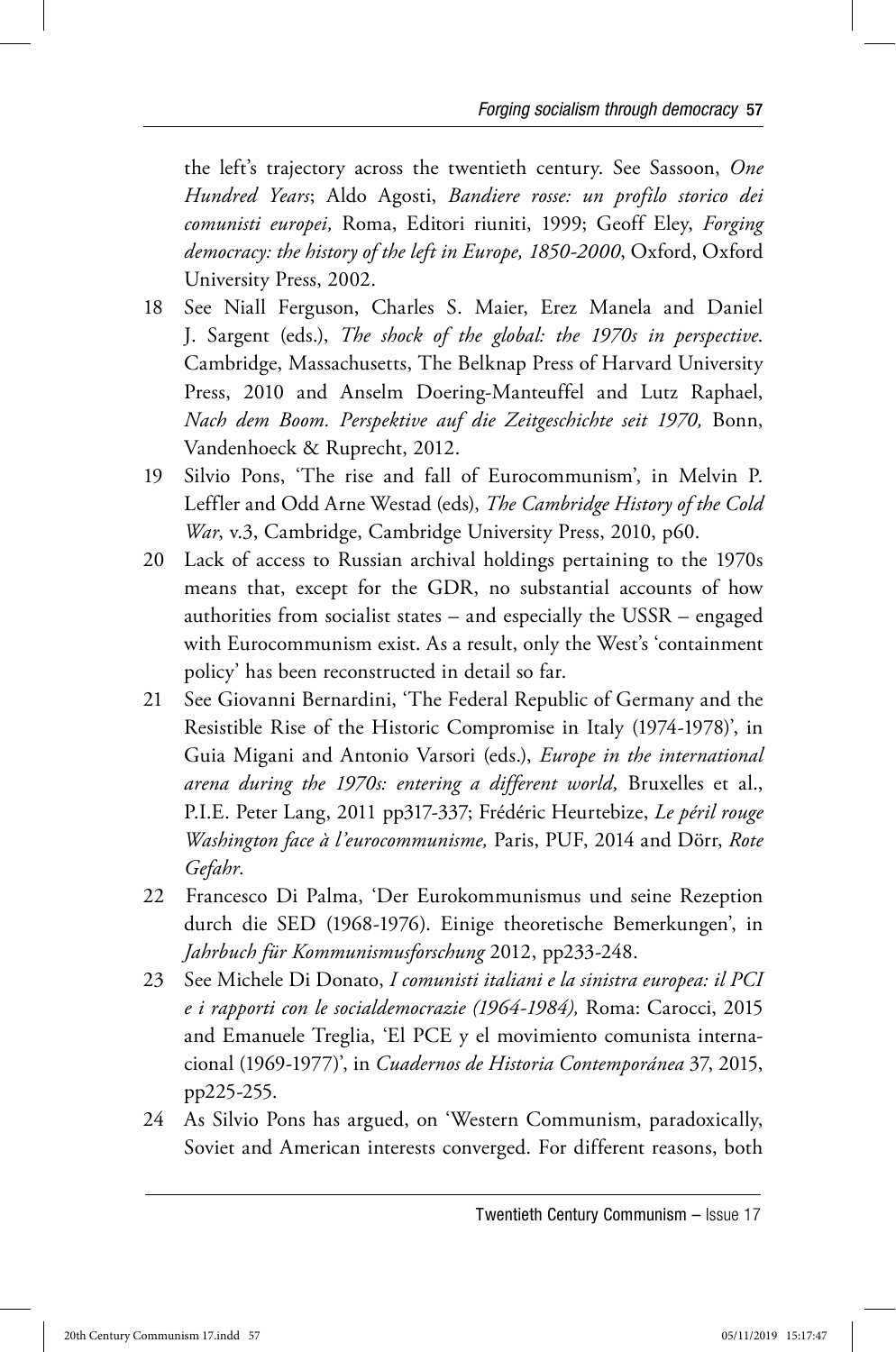Moscow and Washington feared the PCI's reform Communism', 'The rise and fall', p52.

- 25 Dörr, *Rote Gefahr,* pp431-2.
- 26 Ibid.*,* p44.
- 27 The emphasis on Eurocommunism as a 'security threat' is reflected in the work's title, namely 'The red peril' ('*Die Rote Gefahr*'). Incidentally, another recent study of US foreign policy officials' stance on Eurocommunism bears the *same* – questionable – title (Heurtebize, *Le péril rouge*); a coincidence that, in spite of the quality of both works, demonstrates the general slant on the topic in the literature.
- 28 An exception is Phil Edwards, '"Rejecting all adventurism": The Italian Communist Party and the movements of 1972-79' in *Twentieth Century Communism* 3, 2011, pp14-37. Giulia Strippoli's work on the relationship between Western European CPs and the movements emerging in 1968 (*Il partito e il movimento. Comunisti europei alla prova del Sessantotto*, Roma: Carocci, 2013) does not follow developments into the 1970s, when an entangled dynamic between Eurocommunist CPs and social movements came into the fold.
- 29 Matthew Connelly, 'Taking off the Cold War Lens: Visions of North-South Conflict during the Algerian War for Independence' in *The American Historical Review* 105, 3, 2000, pp739–769.
- 30 See Peggy L. Falkenheim, 'Eurocommunism in Asia: The Communist Party of Japan and the Soviet Union' in *Pacific Affairs* 52, 1, pp64-77 and Wolfgang Leonhard, *Eurokommunismus: Herausforderung für Ost* und West, München: C. Bertelsmann, 1978. In one of the very first publications where 'Eurocommunism' is appropriated as a positive label by Italian CP members, namely the short volume of interviews and documents *A chi fa paura l'eurocomunismo?* [Who's afraid of Eurocommunism?] Sergio Segre (ed), Rimini/Firenze, Guaraldi, 1977, there were also documents from the Japanese CP. A recent work, in turn, identifies a 'proto-Eurocommunism' in the Australian CP's 'embrace of the rising new social movements', 'parliamentary approach to socialism' and 'shift away from uncritical support of the Soviet Union' in the late 1960s. Jon Piccini, Evan Smith and Matthew Worley, 'Introduction: The history of the far left in Australia since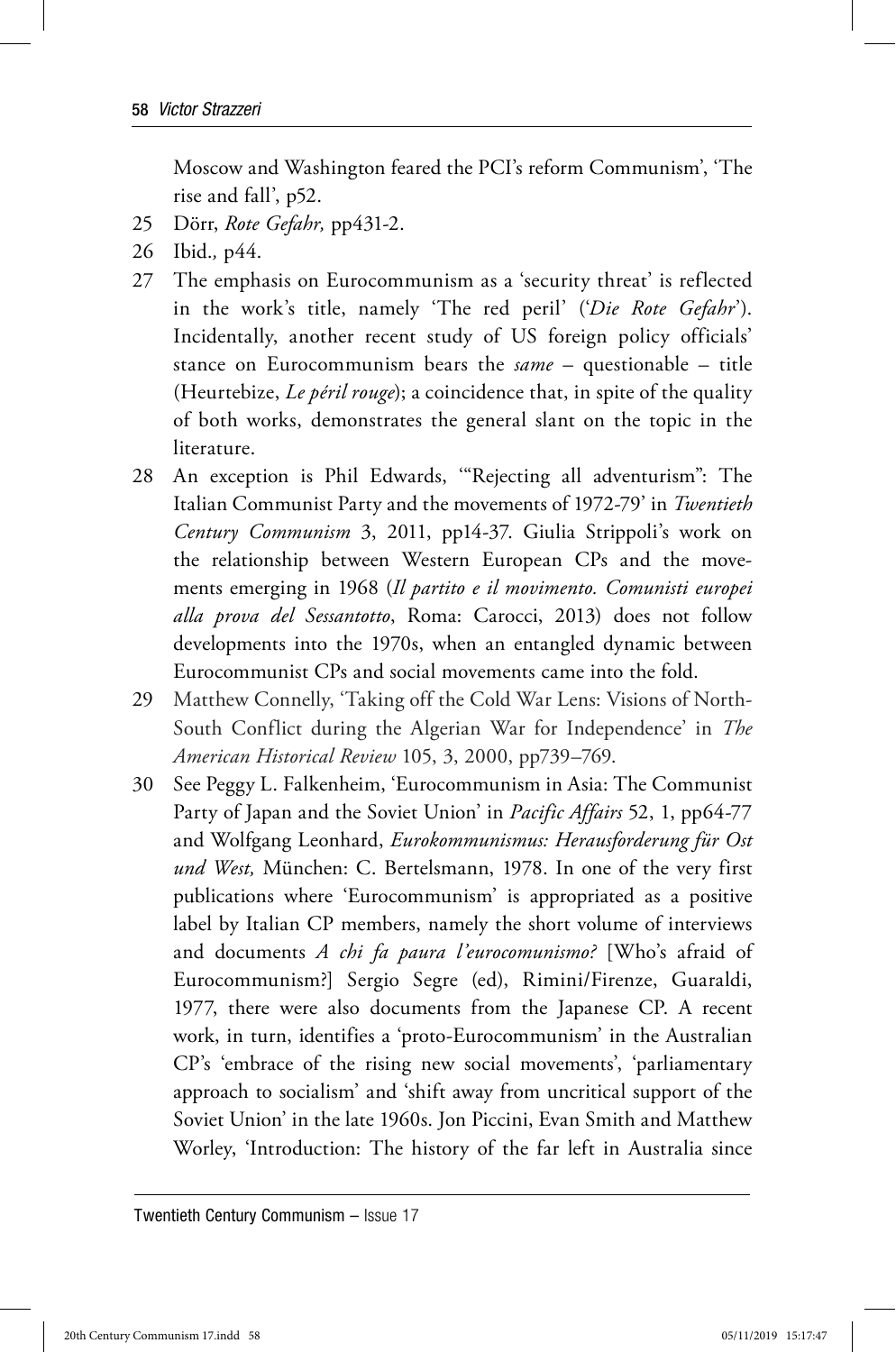1945' in ibid (eds), *The Far Left in Australia since 1945*, London, Routledge, 2018, p6.

- 31 Barry Carr, *Mexican communism, 1968-1983: eurocommunism in the Americas?*, La Jolla, University of California, Centre for U.S.-Mexican Studies, 1985.
- 32 See Leonhard, *Eurokommunismus*.
- 33 Nikolas Dörr, 'Eurokommunismus als Teil der historischen Kommunismusforschung', Version: 1.0, in *Docupedia-Zeitgeschichte*, 06.01.2014, access on 10.08.2019.
- 34 Dörr, *Rote Gefahr*, pp50-1.
- 35 Heurtebize, 'Eurocommunism', p747.
- 36 Duccio Basosi and Giovanni Bernardini, 'The Puerto Rico Summit of 1976 and the End of Eurocommunism' in Leopold Nuti (ed), *The Crisis of Détente in Europe. From Helsinki to Gorbachev, 1975-1985*, London, Routledge, 2009, p262.
- 37 'Fordismus, Eurokommunismus und Neue Linke. Thesen zu Kontinuitäten und Diskontinuitäten zwischen Arbeiterbewegung und linker Szene in der BRD', in *Jahrbuch für historische Kommunismusforschung* 2012, p250.
- 38 As pointed by one reviewer, the Greek case offers a highly fertile perspective on Eurocommunism. Despite its status as a minority phenomenon in the Greek communist movement, it had wide-ranging consequences for the country's left considering the line that stretches from the breakaway Greek Communist Party (interior) through to Synapsismos and present-day Syriza. A proper assessment of the Greek contribution to the Eurocommunist debate – which should also include the work of Nicos Poulantzas – unfortunately exceeds the scope of this review.
- 39 Pons, 'The rise and fall', pp50-3.
- 40 Treglia, 'El PCE y el movimiento', p246.
- 41 See Bracke, *Which socialism*, pp323-363; Marco Di Maggio, *Alla ricerca della Terza via al Socialismo: i PC italiano e francese nella crisi del comunismo (1964-1984),* Napoli, Edizioni scientifiche italiane, 2014.
- 42 See Pons and Di Donato, 'Reform Communism', p188; Buj, 'El ocaso', p54
- 43 Treglia, 'El PCE y el movimiento', pp233-7.
- 44 See Andrea Donofrio, *Érase una vez el eurocomunismo. Razones de*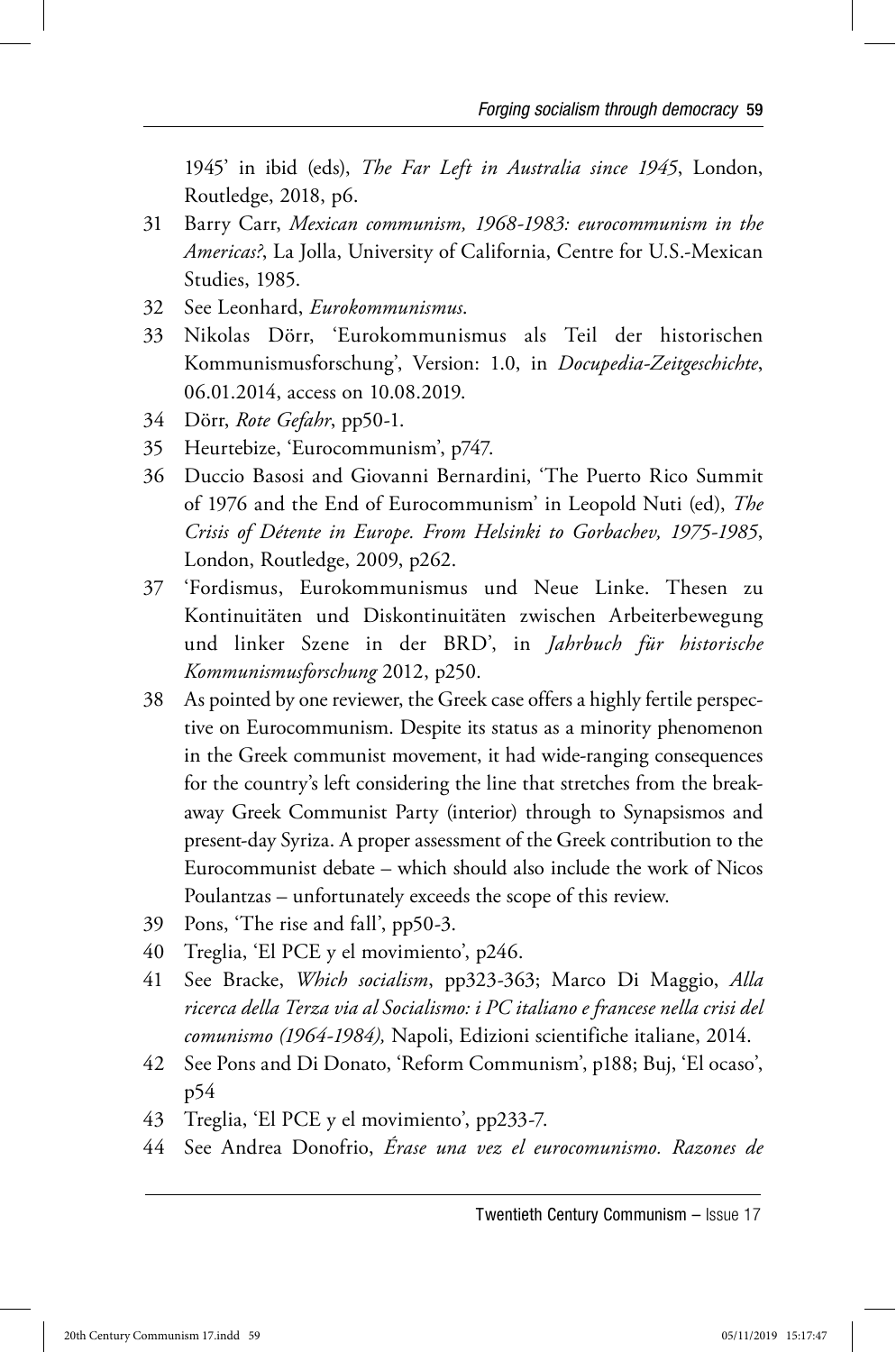*un fracaso*, Madrid, Tecnos, 2018; Emanuele Treglia, 'Un partido en busca de identidad. La difícil trayectoria del eurocomunismo español (1975–1982)', in *Historia del Presente* 18, 2011, pp25-42. Pons and Di Donato downplay the role of Spanish communists within Eurocommunism, terming the PCE '…a smaller force engaged in its own country's democratic transition'. 'Reform Communism', p188. The PCE's dialog with social movements and a resurgent unionism meant that its impact in Spanish civil society was broader than its immediate sphere of influence as a party. See Molinero and Ysàs, *De la hegemonía*, pp60-64. Moreover, opposition to the Spanish dictatorship drew adherents across the political spectrum throughout West Europe in the 1960s and 1970s, reaching true mass status in Italy and with the PCI leading solidarity activities. See Emanuele Treglia, 'Por la libertad de España. La solidaridad italiana con el antifranquismo, 1962-1977', in Javier Muñoz Soro and Emanuele Treglia (eds), *Patria, pan, amore e fantasia. La España franquista y sus relaciones con Italia (1945-1975)*, Granada, Comares, 2017, pp163-5, p183.

- 45 Penny Von Eschen, 'Locating the transnational in the Cold War' in Petra Goedde and Richard H. Immerman (eds), *The Oxford Handbook of the Cold War*, Oxford, Oxford University Press, 2013, p452.
- 46 *Die rote Gefahr*, p58.
- 47 Palmiro Togliatti, *La via italiana al socialismo*, Rome, Editori Riuniti,1956, pp86-7.
- 48 Gian Carlo Pajetta, *La lunga marcia dell'internazionalismo*, Rome, Editori Riuniti, 1978, p162.
- 49 See Jeremy Friedman, *Shadow Cold War: The Sino-Soviet competition for the Third World*, Chapel Hill, Univ. of North Carolina Press, 2015.
- 50 See Jonathan C. Brown, *Cuba's revolutionary world*. Cambridge, Massachusetts, Harvard University Press, 2017.
- 51 Gleb J. Albert, *Das Charisma der Weltrevolution*, Köln, Böhlau, 2017, pp55-60.
- 52 Andreas Wirsching, 'Some Thoughts on Communist Internationalism', in *Moving the Social* 55, 2016, pp39-41.
- 53 See Palmiro Togliatti, 'Per l'unità del movimento operaio e comunista internazionale' (1964), in *Opere VI,* Roma, Editori Riuniti, 1984, pp803-6.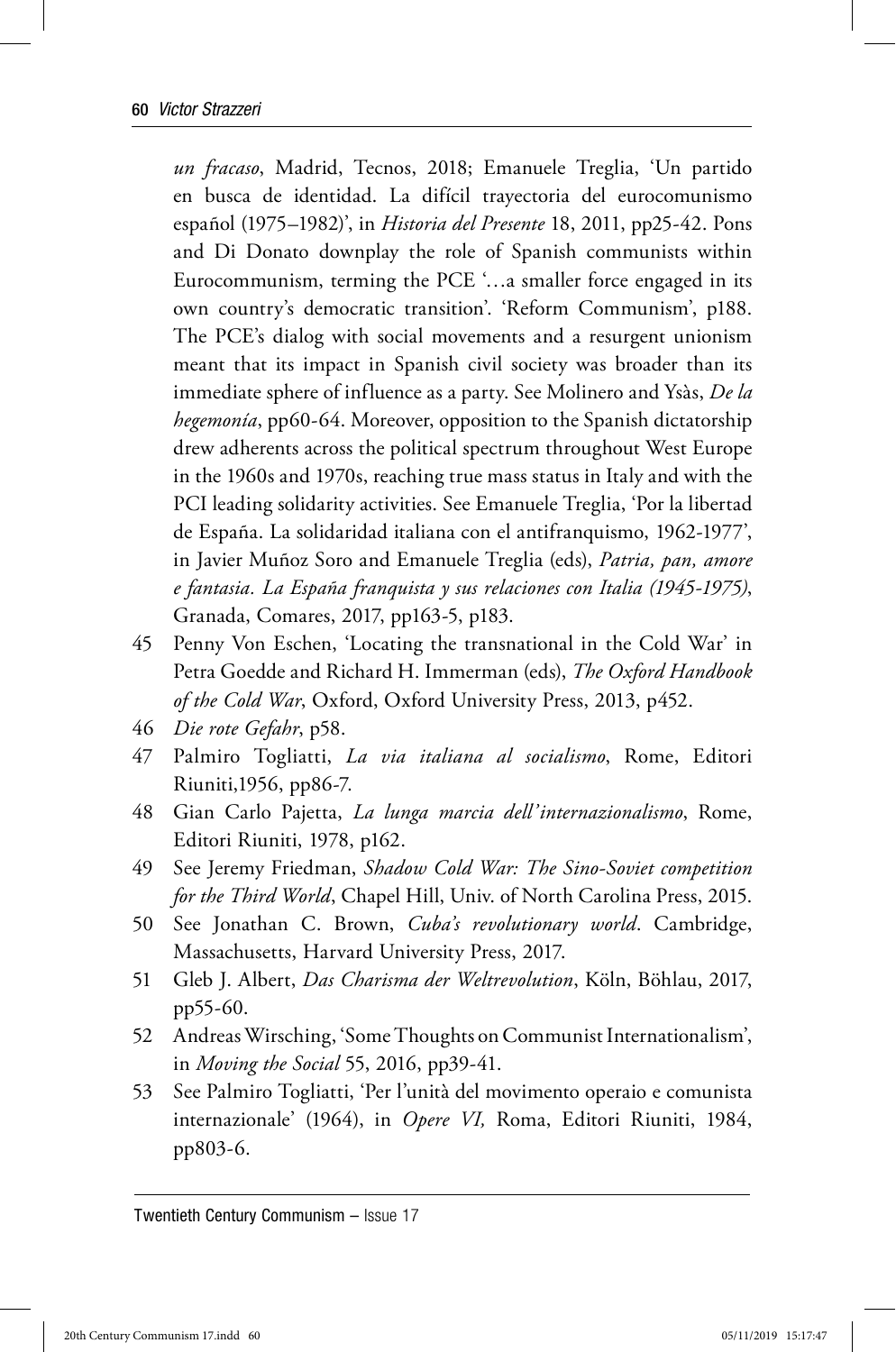- 54 Alessandro Santoni, 'Il Cile e il travaglio identitario del comunismo italiano', in Raffaele Nocera and Claudio Rolle Cruz (eds), *Settantatré. Cile e Italia, destini incrociati*. Napoli, Think Thanks, 2010, p172.
- 55 See Paolo Borruso, *Il PCI e l'Africa indipendente: Apogeo e crisi di un'utopia socialista (1956-1989)*, Firenze, Le Monnier, 2009.
- 56 See Alessandro Santoni, *Il PCI e i giorni del Cile: Alle origini di un mito politico*. Carocci editore, 2008 and Onofrio Pappagallo, *Verso il nuovo mondo: Il PCI e l'America Latina (1945-1973)*, Milano, Angeli, 2017.
- 57 Onofrio Pappagallo, *Il PCI e la rivoluzione cubana: La "via latinoamericana al socialismo" tra Mosca e Pechino (1959-1965)*, Roma, Carocci, 2009, pp47-9.
- 58 See Marco Galeazzi, *Togliatti e Tito: tra identità nazionale e internazionalismo*, Roma: Carocci, 2005 and, from the same author, *Il PCI e il movimento dei paesi non allineati*, Milano: F. Angeli, 2011.
- 59 Enrico Berlinguer,'Riflessioni dopo i fatti del Cile', in Rodolfo Mechini (ed), *I comunisti italiani e il Cile.* Roma, Editori Riuniti,1973, p3.
- 60 See the excellent study by Alessandro Santoni, *Il PCI e i giorni del Cile: Alle origini di un mito político*, Roma, Carocci editore, 2008.
- 61 Ibid., pp36-46
- 62 Santoni, 'Il Cile', p171 my emphasis.
- 63 Marco Galeazzi, 'Le PCI, le PCF et les luttes anticoloniales (1955- 1975)', in *Cahiers d'histoire. Revue d'histoire critique* 112-113, 2010 [Online], consulted on 10.08.2019.
- 64 See Laura Fasanaro, 'Neither in One Bloc, Nor in the Other: Berlinguer's Vision of the End of the Cold War' in Frèdéric Bozo, Marie-Pierre Rey, N. Piers Ludlow and Bernd Rother (eds.), *Visions of the End of the Cold War in Europe* (1945-1990), New York, Berghahn Books, 2012, pp163-176 and Valentine Lomellini, 'Dall'europposizione all'euroeuforia. La traiettoria del Comunismo Italiano nel processo di integrazione europea', in Daniele Pasquinucci and Luca Verzichelli (eds), *Contro l'Europa?: i diversi scetticismi verso l'integrazione europea*, Bologna, Il Mulino, 2016, pp71-92.
- 65 Especially in the case of the PCI and the PCE. See Alessandro Brogi, '"Westpolitik"'. Eurocommunism and the evolution of Western European Communists' positions towards European integration', in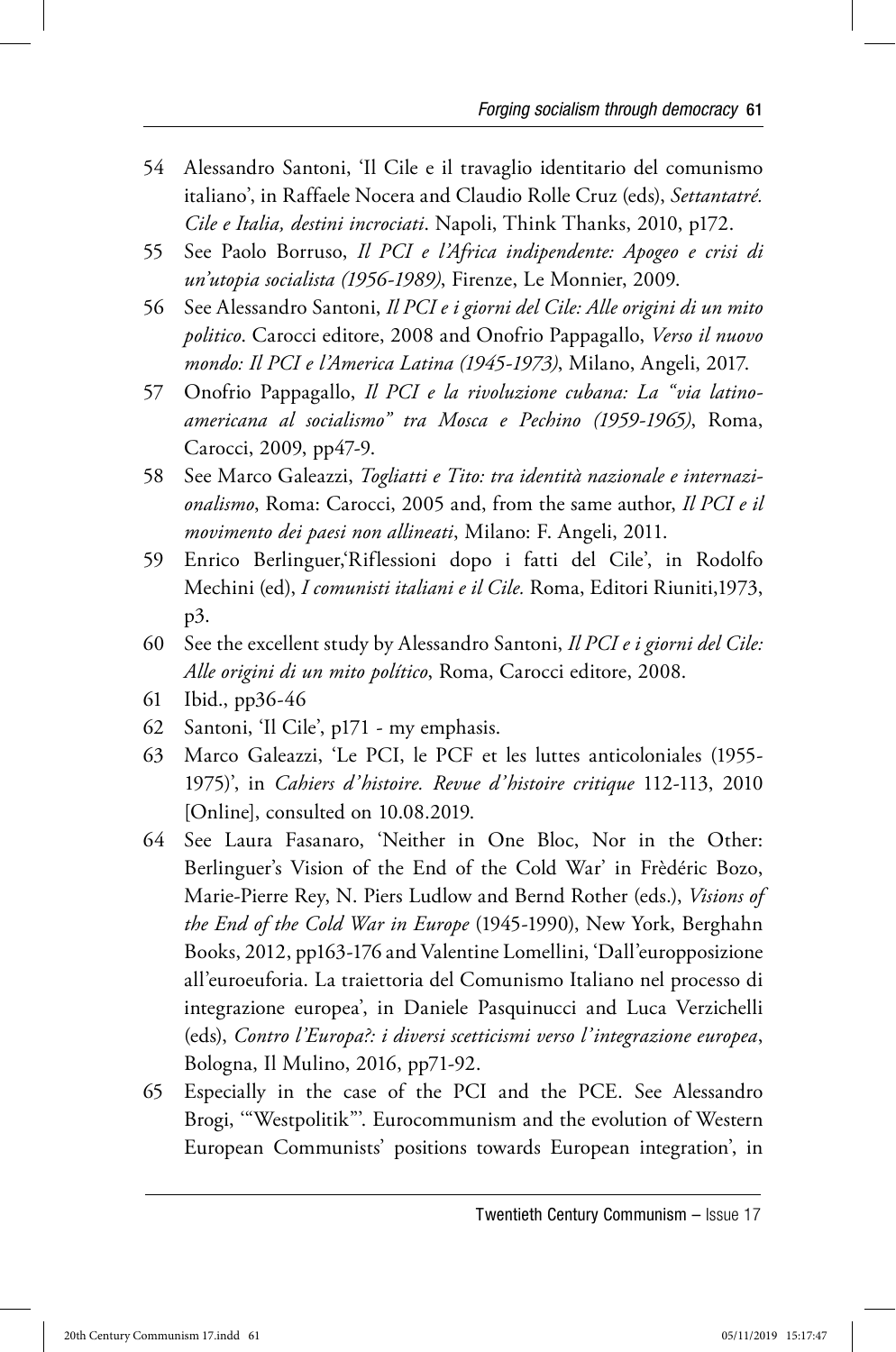Lucia Bonfreschi, Giovanni Orsina and Antonio Varsori (eds), *European parties and the European integration process, 1945-1992*, Bruxelles et al., Peter Lang, pp144-6; Marco Galeazzi, 'Regional Détente or a New International Order? The Italian Communist Party, Non-Aligned Leaders and the Mediterranean, 1964–1980', in Calandri, *Détente in Cold War Europe,* pp75-87; Carlos López Gómez, 'Comunismo y europeísmo: el PCE ante la adhesión de España a la Comunidad Económica Europea' in Rafael Quirosa-Cheyrouze Muñoz et al. (eds), *V Congreso Internacional Historia de la Transición en España. Las organizaciones políticas,* Almería, Universidad de Almería, 2011, p587.

- 66 Enrico Berlinguer cited in Fasanaro, 'Neither in One Bloc', p169.
- 67 Chiara Valentini, *Berlinguer: l'eredità difficile*, Roma, Editori Riuniti, 1997, p335.
- 68 Silvio Pons, *Berlinguer e la fine del comunismo*, Torino, G. Einaudi, 2006, xvii
- 69 Enrico Berlinguer, *La questione comunista.1969-1975*, Roma, Editori riuniti,1975, pp845-6.
- 70 Carlos Nelson Coutinho, 'A democracia como valor universal', in *Encontros com a Civilização Brasileira* 9, 1979, p34.
- 71 Victor Neves, *Democracia e socialismo: Carlos Nelson Coutinho em seu tempo*, Marília, Lutas anticapital, 2019, p117.
- 72 See Giovani Garavini, 'The Colonies Strike Back: The Impact of the Third World on Western Europe, 1968–1975', *Contemporary European History* 16, 3, pp299-319.
- 73 Basosi and Bernardini, 'The Puerto Rico Summit', p256.
- 74 For a highly illuminating discussion of the shifts in Italy's economic situation from the 1960s to the 1990s, with key background information for the trajectory of the PCI, see Francesco Petrini, 'Mercantilism and Class Struggle: The Italian Economy in the International Context from 1960 to 1990' in Antonio Varsori and Benedetto Zaccaria (eds.), *Italy in the International System from Détente to the End of the Cold War: The Underrated Ally*. Cham, Springer, 2018, pp127-160.
- 75 *L'Unità*, 11.12.1974, p7.
- 76 Fernando Claudín, *Eurocomunismo y socialismo*, Madrid: Siglo XXI, 1977, p27. The work is also available in English: *Eurocommunism and Socialism*, London, NLB, 1978.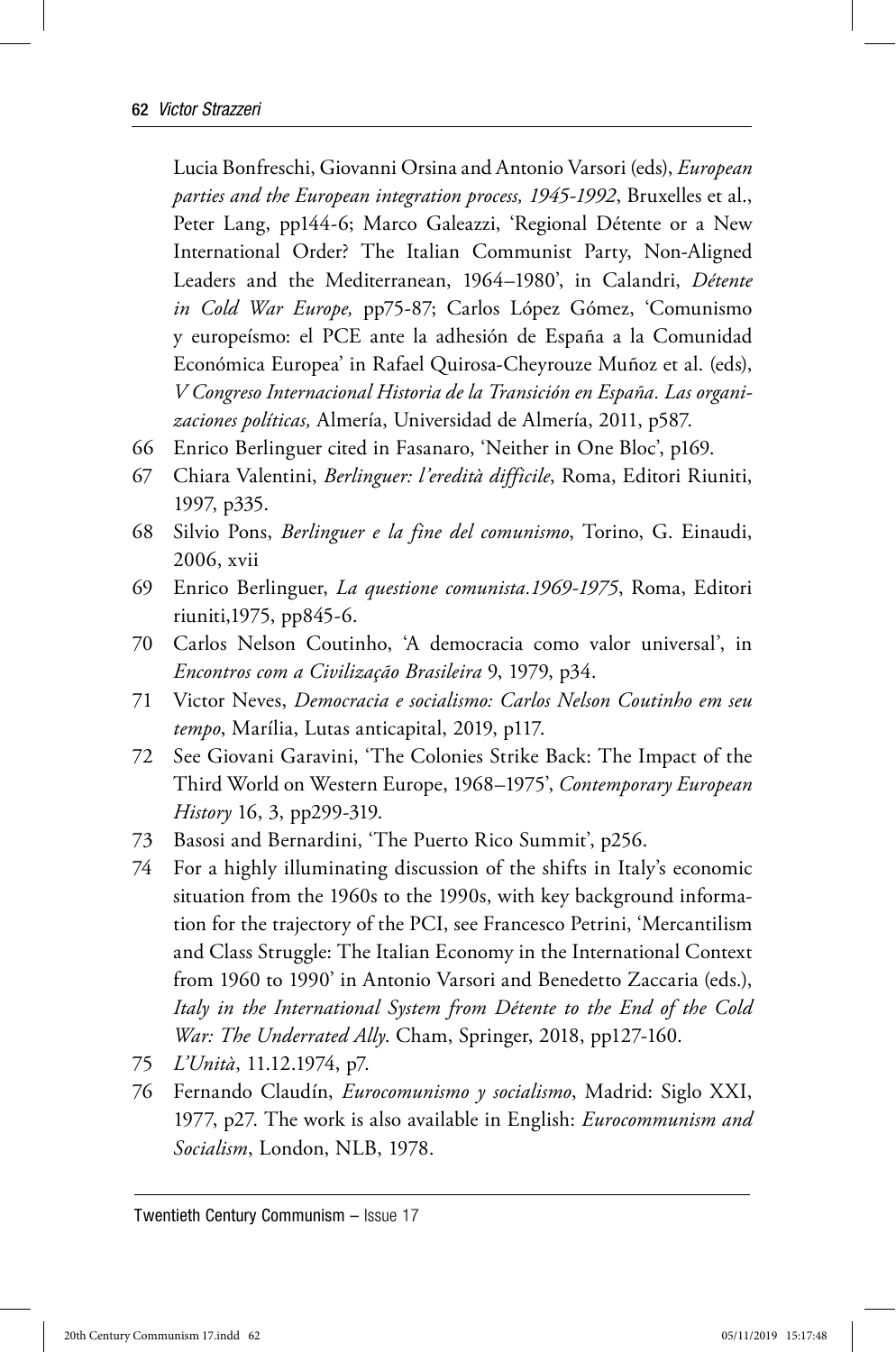- 77 Andrea Donofrio, 'El eurocomunismo, ¿producto de la crisis económica y política de los setenta?', in *Revista de estudios políticos* 163, 2014, p14.
- 78 *De la hegemonía*, p134.
- 79 'The rise and fall', pp53
- 80 Sassoon, *One Hundred years*, p577.
- 81 David Harvey, *A Brief History of Neoliberalism*, Oxford, Oxford University Press, 2005, pp21-8; Quinn Slobodian, *Globalists: the end of empire and the birth of neoliberalism*, Cambridge, Mass., Harvard University Press, 2018, p18.
- 82 Basosi and Bernardini, 'The Puerto Rico Summit', p263
- 83 See *Austerità*: *occasione per trasformare l'Italia*, Roma**:** Ed. Riuniti, 1977.
- 84 Fabien Escalona, 'The heritage of Eurocommunism in the contemporary radical left', *The Socialist Register,* 2017, pp102-119.
- 85 Treglia, 'El PCE y el movimiento', p231.'Although its significance in a wider perspective was probably limited, the PCR's [i.e., the Romanian CP's - VS] support for the theses of the Western communists from inside the communist bloc did play a role in preventing the Soviet Union from isolating the West European communists'. Cezar Stanciu, 'Nicolae Ceauşescu and the origins of Eurocommunism', *Communist and Post-Communist Studies* 48, 1, 2015, p84.
- 86 As in the case of Leonhard, *Eurokommunismus*, pp22-5
- 87 See Pons and Di Donato, 'Reform Communism'.
- 88 Another contribution along these lines is José M. Faraldo, 'Entangled Eurocommunism: Santiago Carrillo, the Spanish Communist Party and the Eastern Bloc during the Spanish Transition to Democracy, 1968–1982', *Contemporary European History*, 26, 4, 2017, pp647-68.
- 89 Pons and Di Donato, 'Reform Communism', p196. Despite a widened scope of analysis placing Eurocommunism along an East-West axis of transfers and exchanges, the authors dismiss its impact in the Third World. While drawing attention to the universalist slant behind the PCI's Eurocommunism, they still maintain that the phenomenon's relevance to 'renewing communist political culture in non-European countries was effectively limited to Japan'; in the global South, in turn, 'anti-imperialist traditions prevented reform communism from holding sway – with the partial exception of Brazil', ibid., p190.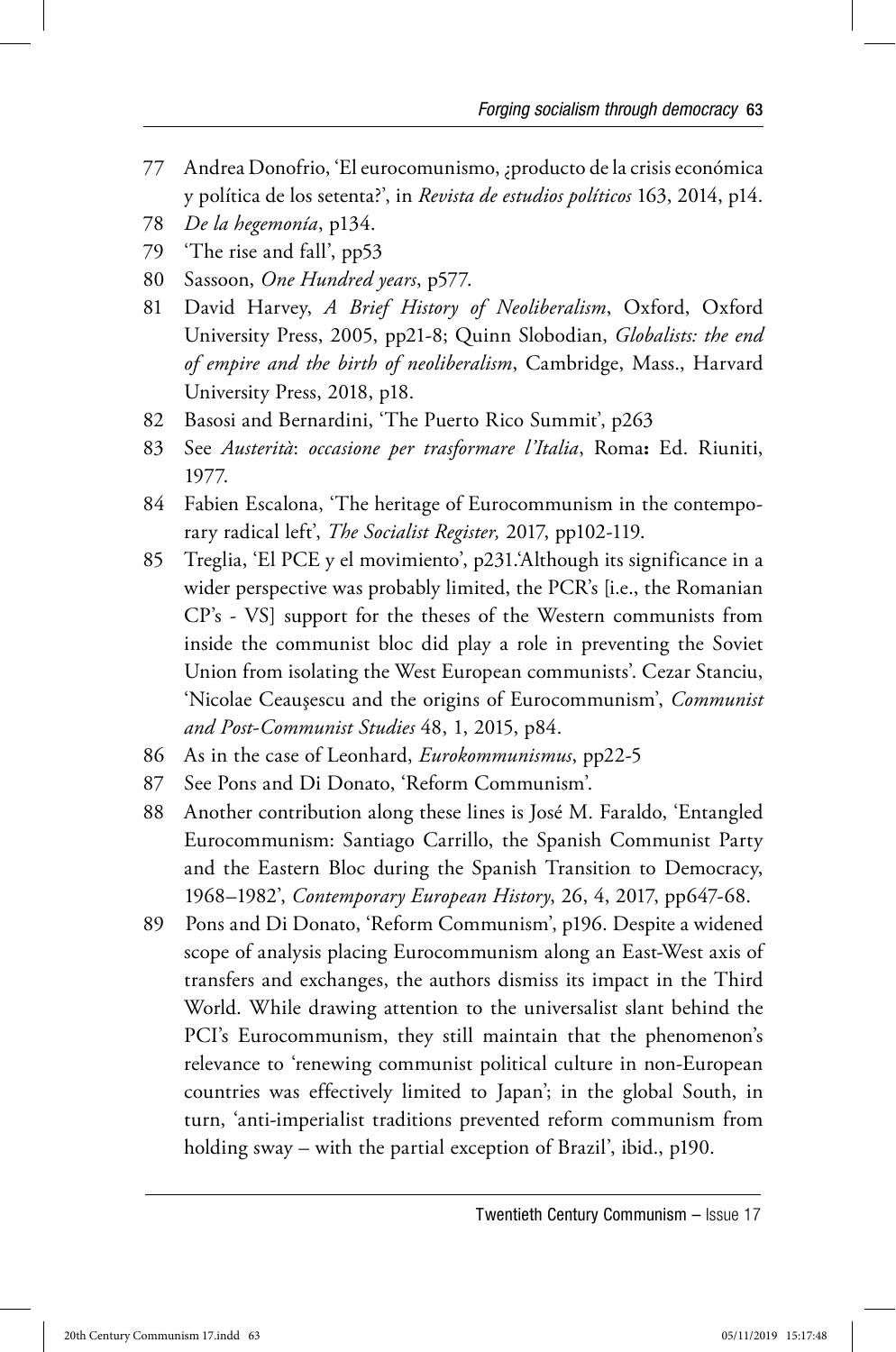- 90 See Bracke, *Which socialism*, p209
- 91 See Giaime Pala and Tommaso Nencioni, 'La nueva orientación de 1968. El PCE-PSUC ante la Primavera de Praga', in Maud Bracke, Alexander Höbel, Giaime Pala and Tommaso Nencioni (eds), *El inicio del fin del mito sovié tico: Los comunistas occidentales ante la Primavera de Praga*. Mataró , El Viejo Topo, 2008, pp139-201.
- 92 Alexander Höbel, 'El PCI en el movimento comunista, el 68 checoslovaco y la relación con el PCUS', in Bracke et al., *El inicio del fin*, p54
- 93 Pala and Nencioni, 'La nueva orientación', pp139-140; see also Lilly Marcou, *Le mouvement communiste international depuis 1945*. Paris, PUF, 1980, p102
- 94 See Bracke, *Which socialism*, p323
- 95 Höbel , 'El PCI en el movimento', p89
- 96 As Giulia Strippoli has argued, even if the gap between the student movement and CPs was never successfully bridged, the interaction between them and the debates the events generated within the parties were both key to their dynamic in the post-68 years. *Il partito e il movimento*, pp171-7.
- 97 'Preface: Was there a "global 1968"'? in Chen Jian et al. (eds), *The Routledge handbook of the global sixties: Between protest and nationbuilding*. London/New York, NY, Routledge, 2018, xxi.
- 98 Ibid., xxi-xxii
- 99 Geoff Eley, *Forging*, p416.
- 100 While I will only briefly discuss the evidence of this encounter in 1970s Italy (on which there is a growing literature I cannot cite here for lack of space), the same cross-pollinizing pattern is found in other contexts where Eurocommunism had a significant impact, from Spain to Brazil and all the way to Australia. See, respectively, Mónica Moreno Seco, 'A la sombra de Pasionaria. Mujeres y militancia comunista (1960-1982)', in María Dolores Ramos (ed), *Tejedoras de ciudadanía. Culturas políticas, feminismos y luchas democráticas en España*, Málaga, Universidad de Málaga, 2014, pp257-282, Raquel Soihet, 'Do Comunismo ao Feminismo: a trajetória de Zuleika Alambert', in *Cadernos Pagu* 40, 2013, pp169-195 and Margaret Penson, *Breaking the Chains: Communist Party Women and the Women's Liberation Movement 1965-1975*, Broadway, NSW,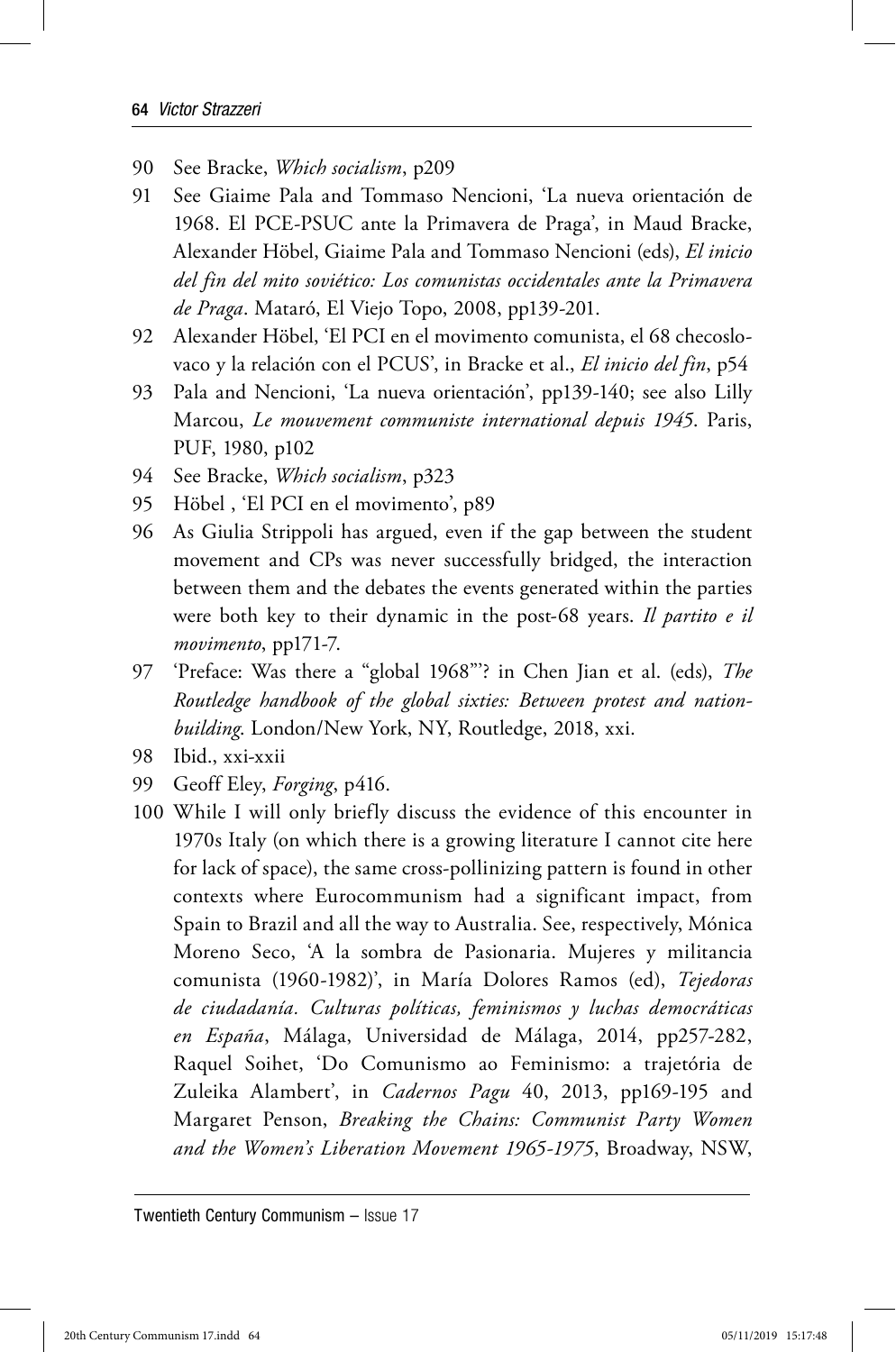Breaking the Chains Collective, 1999. The French case, due to a more orthodox PCF, has its own specificities, but would still merit closer examination considering the strength of the feminist uprising the country experienced post-1968 and its relevance for the ensuing global feminist wave.

- 101 Maud Bracke, *Women and the reinvention of the political. Feminism in Italy, 1968-1983*, New York, NY, Routledge 2014, p211.
- 102 The referendum was called in response to pressure from Catholic groups aiming to revert a law passed in 1970 that 'made no-fault divorce legal and relatively easy to obtain by men and women on an equal basis'. Bracke, *Women and the reinvention*, p74. It put the PCI in a delicate position considering it set the party on a collision course with Christian Democrats, precisely as the communists' main political goal was to cooperate with them as per the 'historic compromise'.
- 103 Ibid., pp89-91.
- 104 Ibid., p4.
- 105 Ibid., p79.
- 106 Ibid., p87.
- 107 Laura Lilli, 'La doppia militanza come esistenza', in Chiara Valentini and Laura Lilli (eds), *Care compagne: Il femminismo nel PCI e nelle organizzazioni di massa*, Roma, Riuniti, 1979, p10.
- 108 Ibid.
- 109 Ibid., p31.
- 110 in *La questione femminile: Intervista col PCI*, Milano: Bompiani, 1976, p10.
- 111 *Women and the reinvention*, p76.
- 112 Ravaioli, *La questione femminile*, p10.
- 113 'Feministinen und KPI, ein eigenartiges Verhältnis', in Rossana Rossanda, *Auch für mich*. *Aufsätze zu Politik und Kultur*, Hamburg, Argument, 1994, p45.
- 114 Despite my best efforts to keep up to date with the latest contributions on Eurocommunism, there are significant works that I was not able to incorporate into this review either because of how recently they were published or because they have become accessible to me too late into the writing process. Two works which reviewers have drawn attention